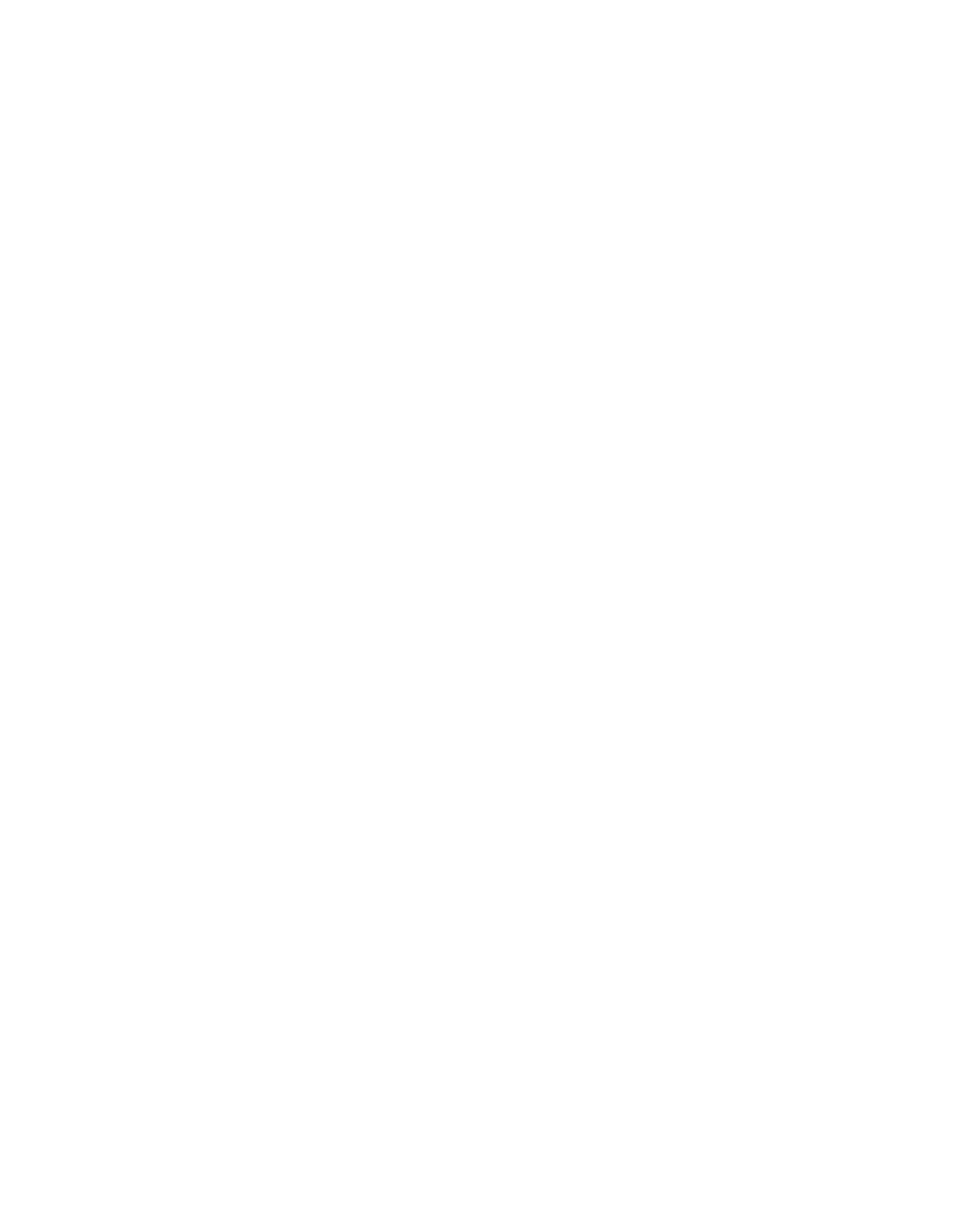**LiLT** volume X, issue Y November 2009

# **Computational strategies for reducing annotation effort in language documentation**

# **A case study in creating interlinear texts for Uspanteko**

ALEXIS PALMER, TAESUN MOON, JASON BALDRIDGE, KATRIN ERK, ERIC CAMPBELL, AND TELMA KAAN PIXABAJ, *The University of Texas at Austin*

# **Abstract**

With the urgent need to document the world's dying languages, it is important to explore ways to speed up language documentation efforts. One promising avenue is to use techniques from computational linguistics to automate some of the process. Here we consider unsupervised morphological segmentation and active learning for creating interlinear glossed text (IGT) for the Mayan language Uspanteko. The practical goal is to produce a totally annotated corpus that is as accurate as possible given limited time for manual annotation. We discuss results from several experiments that suggest there is indeed much promise in these methods but also show that further development is necessary to make them robustly useful for a wide range of conditions and tasks. We also provide a detailed discussion of how two documentary linguists perceived machine support in IGT production and how their annotation performance varied with different levels of machine support.

**LiLT** Volume X, Issue Y, November 2009. *Computational strategies for reducing annotation effort in language documentation*. Copyright (C) 2009, CSLI Publications.

1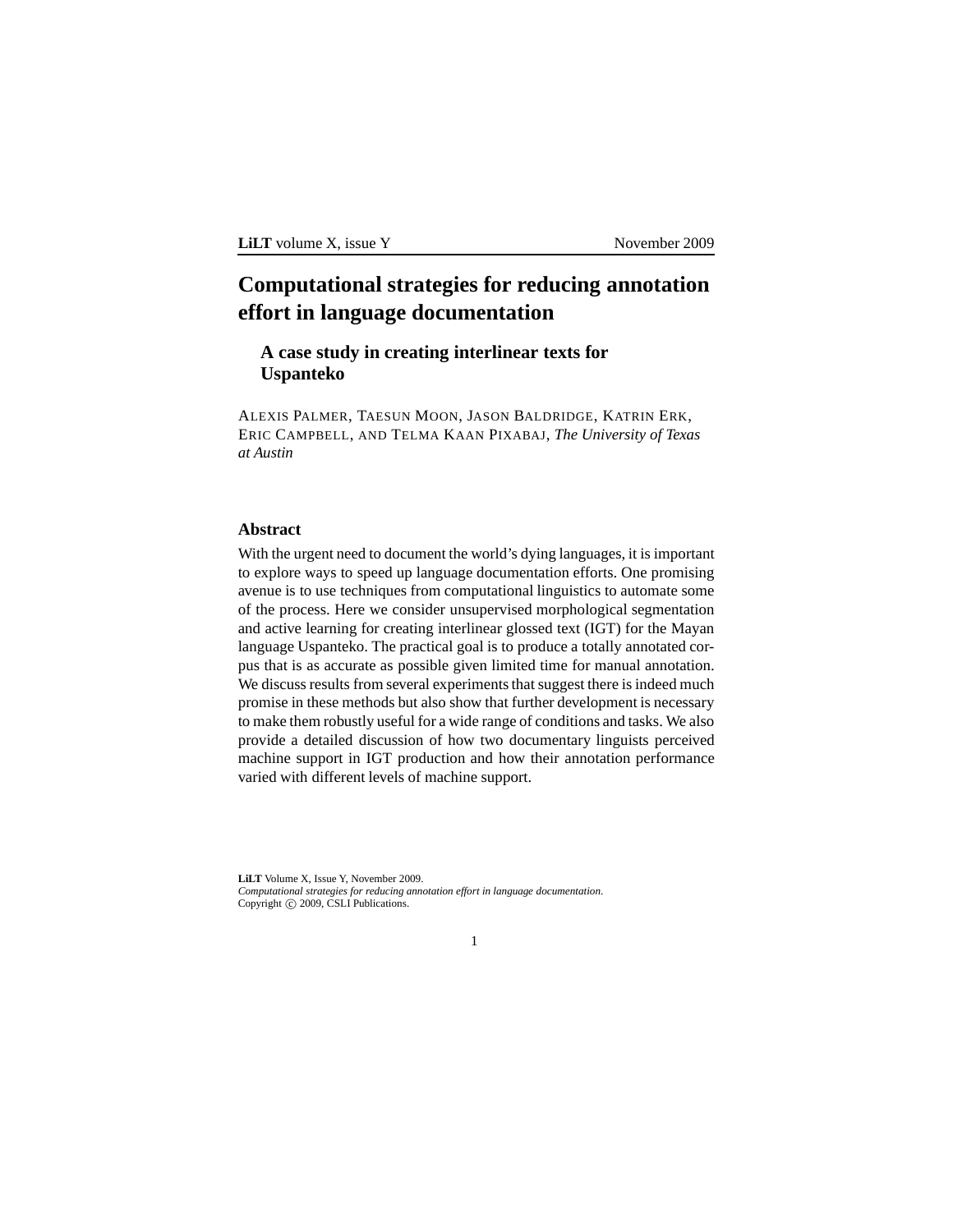#### **1 Introduction**

With languages dying at the rate of two each month (Crystal, 2000), there is an urgent need to create linguistically detailed records of endangered languages. Broadly outlined, documentation of a language begins with the development of a collaboration between a community of speakers of the language and an individual or group, either within or outside the community, interested in pursuing the work of documenting the language. The next stage is collection (by recording) of audio/video data and then transcription of the recorded data. This often includes developing an orthography for the language. Ideally, some portion of the transcribed texts is also translated into a language of broader communication, possibly followed by a stage of linguistic analysis and description. This analysis stage involves detailed, time-consuming linguistic annotation of the transcribed texts. This is the stage that we are interested in supporting with computational assistance. The resulting collection of data and analyses can then be used to create a variety of materials, including grammars, dictionaries, language teaching and learning materials, spell-checkers, websites, and other community-oriented language resources. Ideally, future access to the language data is ensured via archiving, publication, and other methods of storage and/or dissemination.

Computational linguistics can play an important role in reducing the workload in such efforts: models that learn from data can be used to speed up the documentation process and to pinpoint interesting examples. This paper details a set of computational strategies for aiding language documentation and experiments that test the effectiveness of those strategies in a realistic language documentation context. Specifically, we examine the effectiveness of a range of computational learning approaches, from unsupervised (inducing structure from raw text) to fully-supervised (learning from previous human annotation), for assisting the production of *interlinear glossed text* (IGT) for the Mayan language Uspanteko.

IGT is a multi-level format for presentation of linguistic data and analysis used in nearly all documentary work. It serves as the focal point of the interplay between analysis and documentation and greatly facilitates later exploration and analysis of the language. However, IGT annotations are time consuming to create entirely by hand, and both human and financial resources are extremely limited in this domain. Thus, language documentation presents an interesting test case for computational assistance to ensure consistency and maintainability of analyses and to speed up annotation in a real-life context of great import. There are a number of barriers and opportunities in attempting to do so. In this paper, we specifically address:

1. **Standardization and representation (section 2).** The data created by most documentation projects uses idiosyncratic formats and usually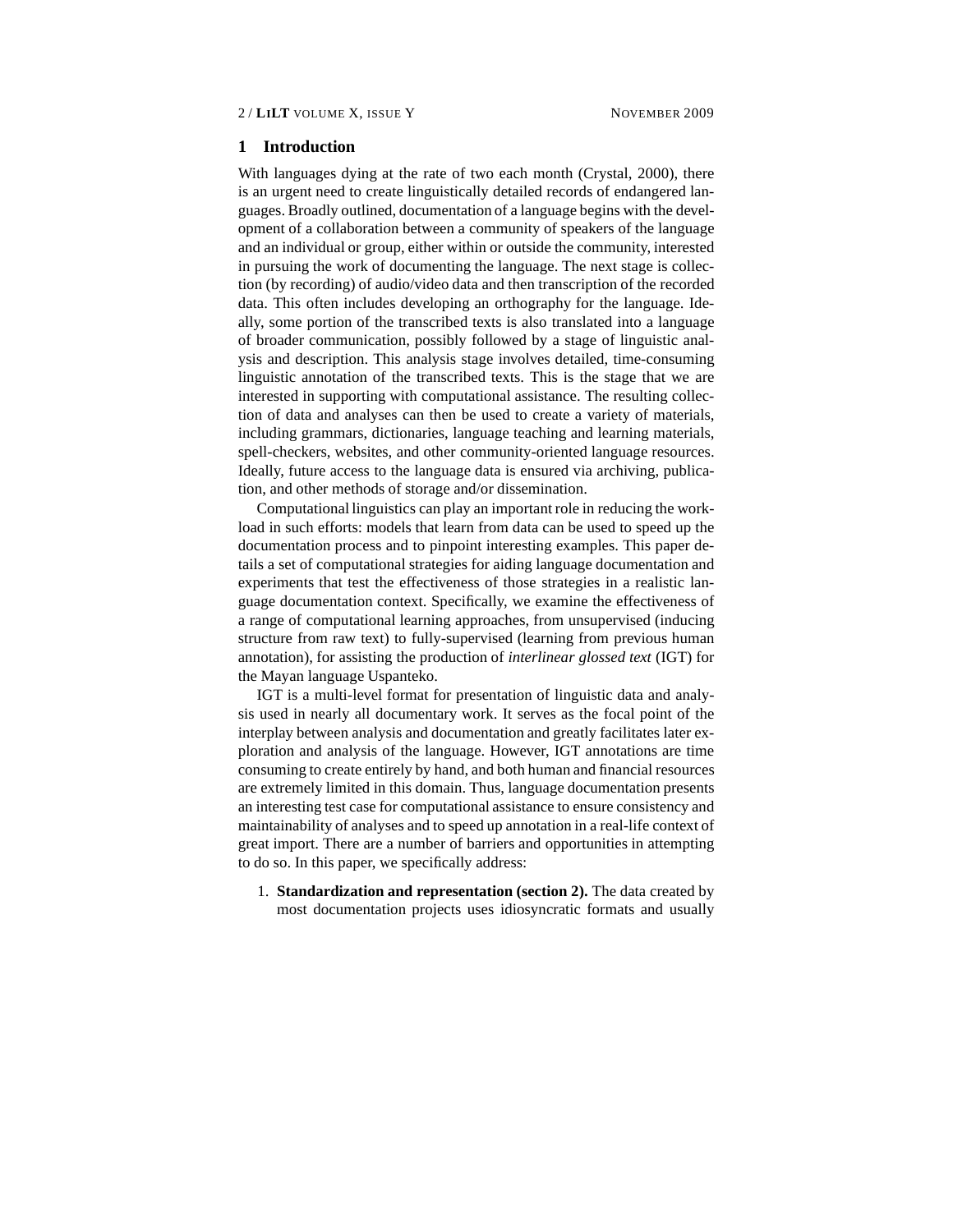contains errors that require considerable cleanup before they can be processed by computational tools. The lack of a single standard format for IGT means that representations and structures used by one project are unlikely to be compatible with those used by other projects, limiting the reusability of painstakingly annotated data. We discuss cleaning up an existing corpus of Uspanteko for our experiments and converting it to IGT-XML (Palmer and Erk, 2007).

- 2. **Analysis.** IGT involves morphological segmentation, translation of stems, understanding the contribution of individual morphemes to the meaning of the sentence, and labeling the glosses of stems and morphemes. We test whether some of these decisions can be made more efficiently with computational help for morphology and glossing.
	- (a) **Morphology (section 3).** Words are segmented into their stems and affixes. We discuss unsupervised methods for identifying concatenative stems and affixes from raw texts as a preprocessing step for IGT creation (Moon and Erk, 2008, Moon et al., 2009).
	- (b) **Glossing (section 4).** Stems and affixes are given labels that indicate their grammatical function. We summarize and expand on our previous work employing active learning and semi-automated labeling to reduce the cost of annotating these labels (Palmer et al., 2009, Baldridge and Palmer, 2009).
- 3. **Interaction of linguists with machine decisions (section 5).** We consider the influence of machine decisions on documentary linguists who are developing their own analysis of a language with computational support. We consider this for gloss labeling for Uspanteko with respect to a documentary linguist who is an expert in the language (Telma Kaan Pixabaj) and one who had no prior experience with it (Eric Campbell).

We also argue that language documentation raises interesting and unique challenges for computational linguistics and language technologies. Textual data from language documentation presents different issues, both linguistic and non-linguistic, than extensively-adjudicated data from well-studied languages. The challenges include (a) dealing with simple, but annoying, formatting problems, (b) working with a level of analysis (IGT) that is undeniably important in linguistics but is rarely considered by computational linguists (however, see Xia and Lewis (2007, 2008), Lewis and Xia (2008)), and (c) working with constantly changing hypotheses about how to appropriately analyze a language. Furthermore, though we describe documentation as consisting of several distinct stages, in reality different stages of the process overlap. This is especially true of the analysis process, which is in fact a discovery process in which morphological analysis/segmentation, morpheme labeling, and even transcription and translation each inform the other.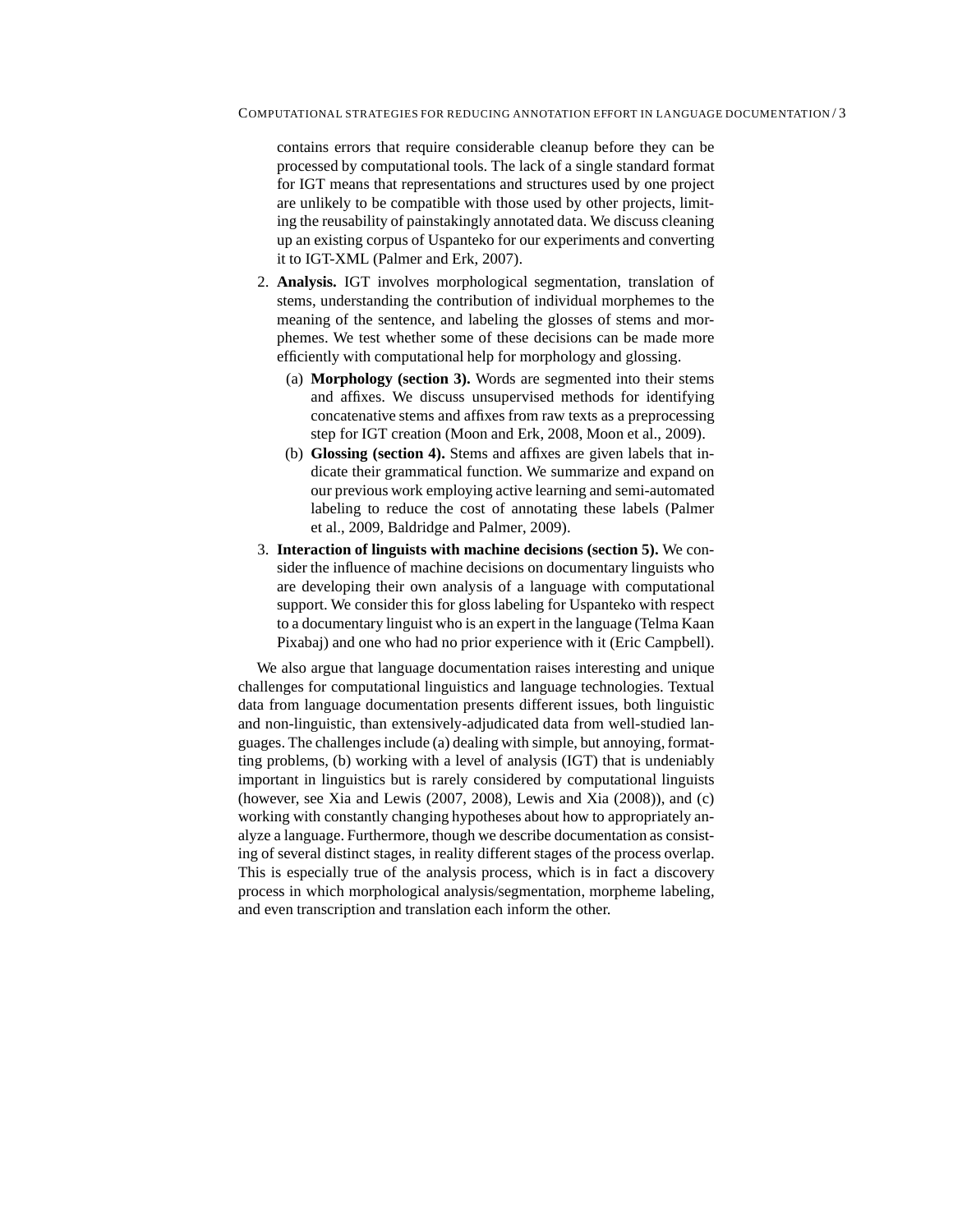Additionally, language documentation provides the opportunity to work with a wider range of languages, including many that are typologically different from the languages of the most widely-used corpora in computational linguistics. A computational model based on a handful of related, dominant, or often-recycled languages does not stand up to scrutiny as well as a model that has been tested on a broad selection of the world's languages from diverse language groups. This setting also offers the chance to test computational approaches like active learning in a live annotation context with real human annotators, rather than *post hoc* on existing data sets, as it is typically done.

We report three main findings. First, basic computational skills like scripting and data management can be very effective in improving the quality and consistency of data annotated in language documentation projects, as well as increasing the data's suitability for reuse, both by humans and by machines. Second, both fully-automatic morphological segmentation and partially-automatic morpheme glossing show some promise for speeding up IGT production, if handled carefully. And third, to be effective, *any* computational support for language documentation must take into account the complex interactions between human annotators and automated analysis.

#### **2 Data standardization and representation**

We consider computational support for two tasks in creating IGT: morpheme segmentation and gloss labeling. To provide a realistic language documentation scenario, we work with a collection of existing texts from the Mayan language Uspanteko as the reference corpus for our experiments.

The original Uspanteko data contains a number of inconsistencies and incomplete annotations.<sup>1</sup> It is presented in a loose space-delimited format. To enable reliable extraction of morpheme segmentation and glosses for measuring the performance of our models, it was necessary to clean up such annotation gaps and errors. The cleaned-up corpus also is more suitable for reuse by linguists and other interested parties, particularly those lacking languagespecific knowledge and/or linguistic training. The second stage of preparing the corpus was to convert the annotation to IGT-XML (Palmer and Erk, 2007), an extensible XML format for IGT that facilitates creation of tools for working with the data and helps ensure its longevity for future use. The resulting cleaned and converted corpus may support future work on language technologies for Uspanteko.

Here, we discuss high-level considerations for digital representations for language documentation, our choices and procedures for the data preparation step, division of the resulting materials for experimentation, and the hybrid

<sup>&</sup>lt;sup>1</sup> In our experience, many corpora produced by language documentation projects contain similar inconsistencies and annotation gaps.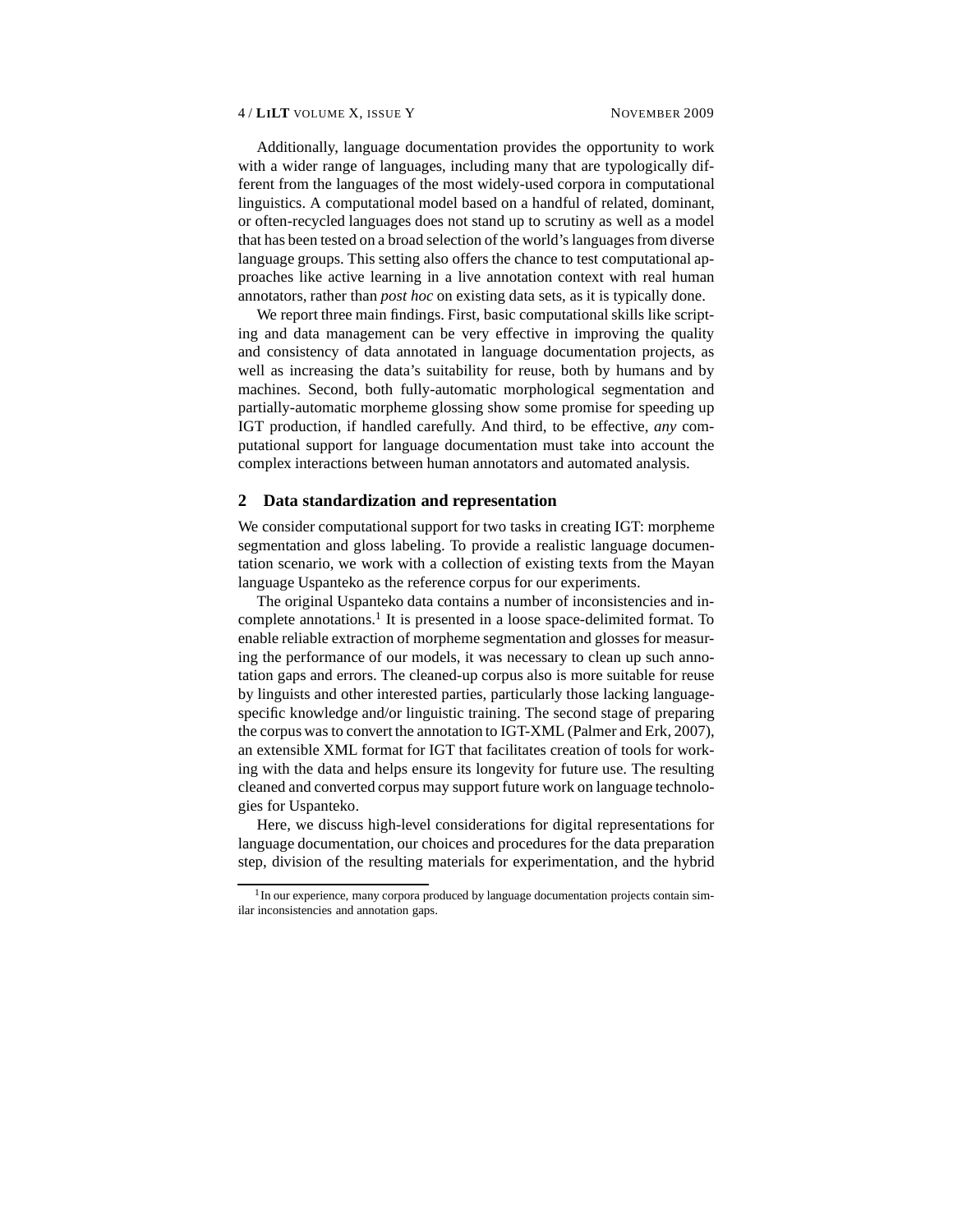glosses we use in the semi-automated annotation experiments.<sup>2</sup>

#### **2.1 Digital data management for language documentation**

One important aim of language documentation is to record and preserve language data in ways that will be accessible and useful to different users (for example, native speakers, community language teachers, or linguists of various stripes) both now and in the future. Bird and Simons (2003) is an extensive discussion of requirements for achieving interoperability and portability in language documentation. Different documentation efforts may require different types of annotation, and documentation projects currently use a number of different (often incompatible) tools and formats for managing their efforts. In other words, there is no single standard approach to the documentation workflow.

To better understand data management needs and current practices in language documentation, we conducted an informal survey of linguists in the University of Texas Linguistics Department who were working on documentation projects. The main finding of our small survey is that approaches vary widely. One was at the early stage of eliciting individual lexical items. Two of five projects maintained transcription and translation tiers, but no morpheme-level glossing. Two more had digitized texts with full IGT: transcription, translation, and morpheme glossing. There was also wide variation in software used for transcription and/or glossing. Two projects used Shoebox/Toolbox<sup>3</sup>, two used  $ELAN<sup>4</sup>$  (one of those in conjunction with Microsoft Excel) and the fifth used a combination of Microsoft Word and Microsoft Access.

Although methods, technologies, and formats vary widely even across this small sample, linguistic analysis and IGT production for language documentation involve a common set of tasks to accomplish and problems to resolve. The following is a list of underlying components required for text glossing and interlinearization:<sup>5</sup>

1. Development of an orthography for the language and a set of labels to be used for glossing.

<sup>2</sup>This section focuses on attaining *internal* consistency for a dataset. We do not here address achieving *externally-oriented* consistency through use of annotation or other standards, as it is outside the scope of this work. Development and use of such standards is a complex issue with an extensive literature. See, among others, Bird and Simons (2003), Farrar and Langendoen (2003), Barwick and Thieberger (2006), Farrar and Lewis (2007), and the outcomes and proceedings of the EMELD project and associated workshops (http:\\emeld.org). Another excellent collection of relevant resources and links can be found on the Cyberling wiki (http:elanguage.net/cyberling09).

<sup>3</sup>http://www.sil.org/computing/shoebox

<sup>4</sup>http://www.lat-mpi.eu/tools/elan

<sup>5</sup>We make no claim that this is a comprehensive, fully representative list.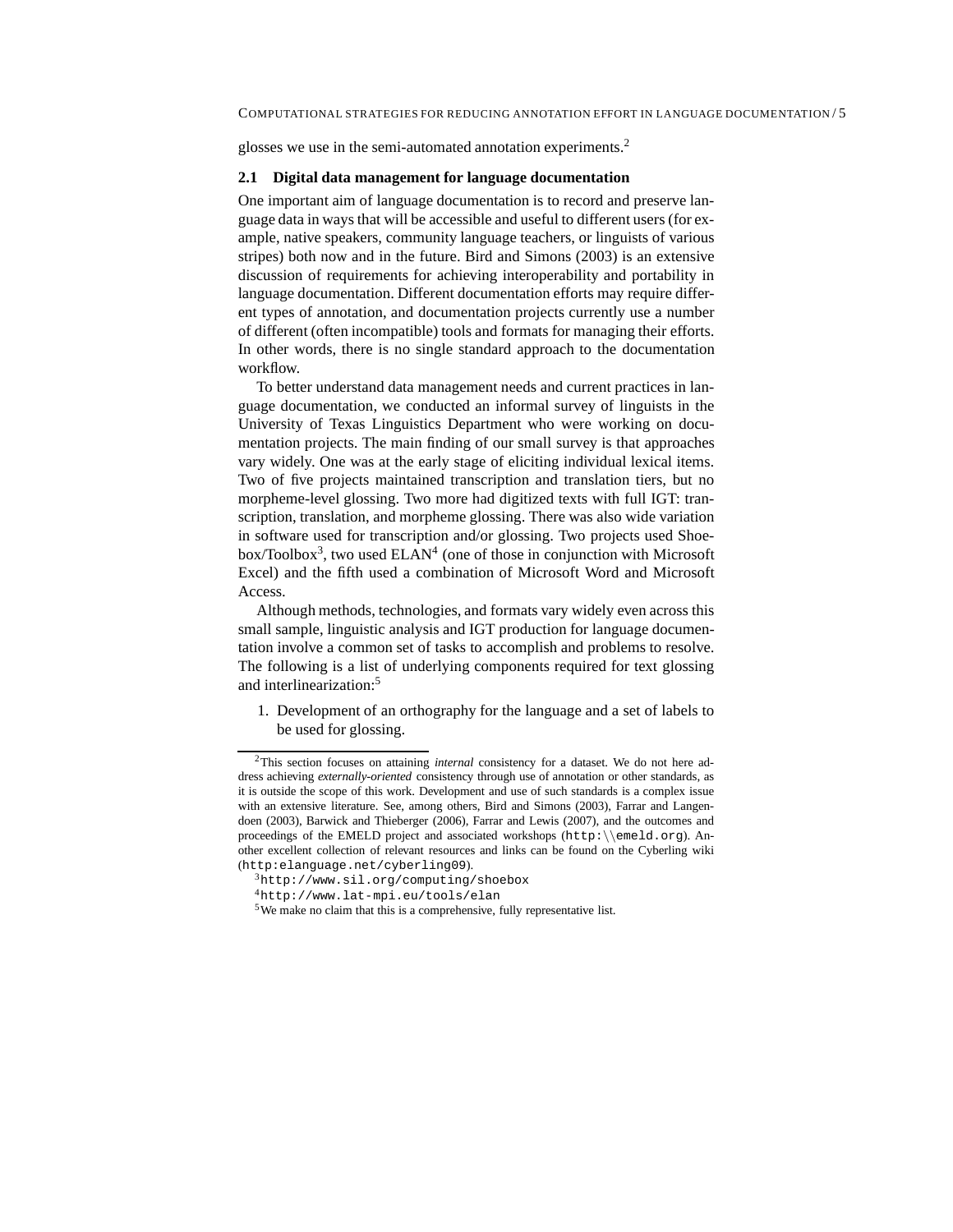- 2. Linguistic analysis, including segmentation of word forms, obtaining stem translations, and determining the contributions of non-stem morphemes to meaning.
- 3. Labeling stems and morphemes with glosses or parts-of-speech.
- 4. Iterative revision of the linguistic analysis, making appropriate changes to orthography, label set, segmentation, and gloss labels.
- 5. Checking consistency of labelings and analysis.
- 6. General digital management of data at various stages of annotation.

We focus our efforts on items 2, 3, and 4. We assume previous development of an orthography, basic understanding of the language's morphology, and a set of pre-defined gloss labels, as dictated by the documentation project. Even more than most standard annotation in computational linguistics, annotation in language documentation is itself a process of discovery. The pipeline model used in much of natural language processing is inappropriate here, presenting another significant challenge to the use of computational support.

### **2.2 OKMA Uspanteko corpus**

In order to evaluate fully or partially automated analysis, existing annotations are needed for comparison to the predictions of the automated system. Our reference corpus is a set of texts (Kaan Pixabaj et al., 2007a) in the Mayan language Uspanteko. Uspanteko is a member of the K'ichee' branch of the Mayan language family and is spoken by approximately 1320 people, primarily in the Quiché Department in west-central Guatemala (Richards, 2003). The texts were collected, transcribed, translated, and annotated as part of an OKMA Mayan language documentation project<sup>6</sup> and are currently accessible via the Archive of Indigenous Languages of Latin America (AILLA).<sup>7</sup>

The portion of the Uspanteko corpus we use contains 67 texts with various degrees of annotation. All 67 texts have been transcribed, several translated but not glossed, and 32 of the texts have full transcriptions, translations, morphological segmentation, and glossing.<sup>8</sup> The transcribed and translated texts are like the Uspanteko sample shown below (text 068, clauses 283-287):

- (1) a. Uspanteko: *Non li in yolow rk'il kita' tinch'ab'ex laj inyolj iin, si no ke laj yolj jqaaj tinch'ab'ej i non qe li xk'am rib' chuwe, non qe li lajori non li iin yolow rk'ilaq.*
	- b. Spanish: *Sólo así yo aprendí con él. No le hablé en mi idioma. Sino que en el idioma su papá le habló. Y sólo así me fui acos-*

<sup>6</sup>http://www.okma.org

<sup>7</sup>http://www.ailla.utexas.org

<sup>&</sup>lt;sup>8</sup>See Table 2 for additional details. The set of texts available at AILLA varies somewhat from the set we used.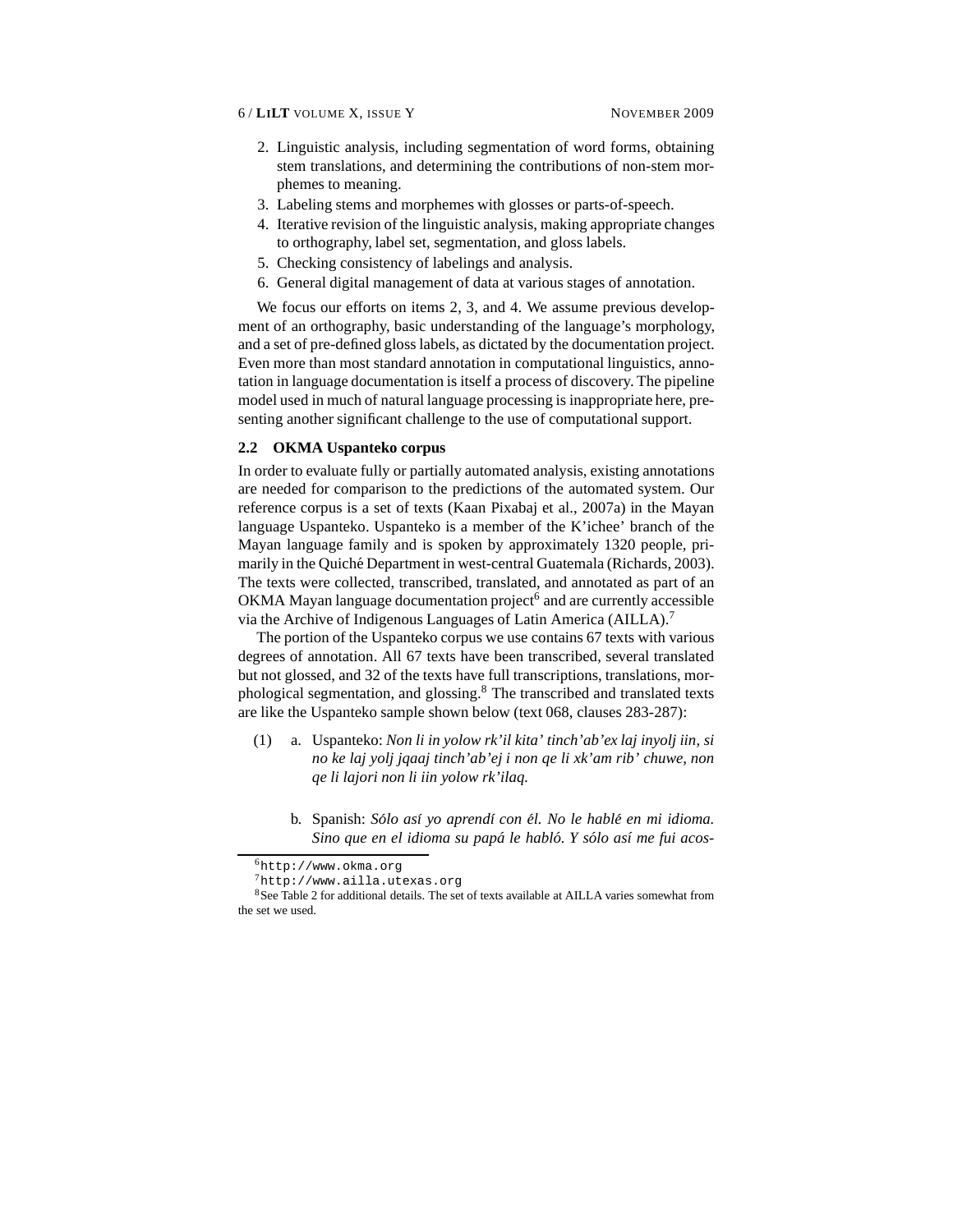*tumbrando. Sólo así ahora yo platico con ellos.* 

c. English: *And so I learned with him. I did not speak to him in my language [K'ichee']. But his father spoke to him in HIS language [Uspanteko]. That's how I got used to it, and so now I speak with them.*

The glossed texts available to us are of four different genres. Five are oral histories, usually having to do with the history of the village and the community, and another five are personal experience texts describing events from the lives of individual people in the community. One text is a recipe, another is an advice text describing better ways for the community to protect the environment, and the remaining twenty texts are stories, primarily folk stories and children's stories. This is a small dataset by current standards in computational linguistics, but it is rather large for a documentation project.

## **2.3 Interlinear Glossed Text**

Interlinear glossed text is a flexible and efficient way of presenting multiple levels of linguistic analysis and can take many different forms (Bow et al., 2003). IGT in a readily-accessible format is an important resource that can be used to examine hypotheses on novel data (e.g. Xia and Lewis, 2007, 2008, Lewis and Xia, 2008). Furthermore, it can be used by educators and language activists to create curriculum material for language education and promote the survival of the language (Stiles, 1997, Malone, 2003, Biesele et al., 2009).

We focus here on a traditional four-line IGT format, with an additional project-defined fifth tier. The TEXT line shows the original text. The next two lines—MORPH and GLOSS—present a morphological segmentation of the text and morpheme-by-morpheme glosses, respectively. The gloss line typically includes both labels for grammatical morphemes (e.g. PL or COM) and translations of stems (e.g. *hablar* "to speak, to speak to" or *idioma* "language"). The fourth line (TRANS) is usually a translation of the original text. The following is an example from Uspanteko:<sup>9</sup>

- (2) TEXT: Kita' tinch'ab'ej laj inyolj iin
- (3) MORPH: GLOSS: POS: kita' t-in-ch'abe-j laj in-yolj iin NEG PART TAM-PERS-VT-SUF PREP PERS-S INC-E1S-hablar-SC PREP E1S-idioma yo PRON TRANS: 'No le hablo en mi idioma.' ('I don't speak to him in my language.')

 $9$ KEY: E1S=singular first person ergative, INC=incompletive, PART=particle, PREP=preposition, PRON=pronoun, NEG=negation, S=sustantivo (noun), SC=category suffix, SUF=suffix, NEG=negation, S=sustantivo (noun), SC=category suffix, SUF=suffix, TAM=tense/aspect/mood, VT=transitive verb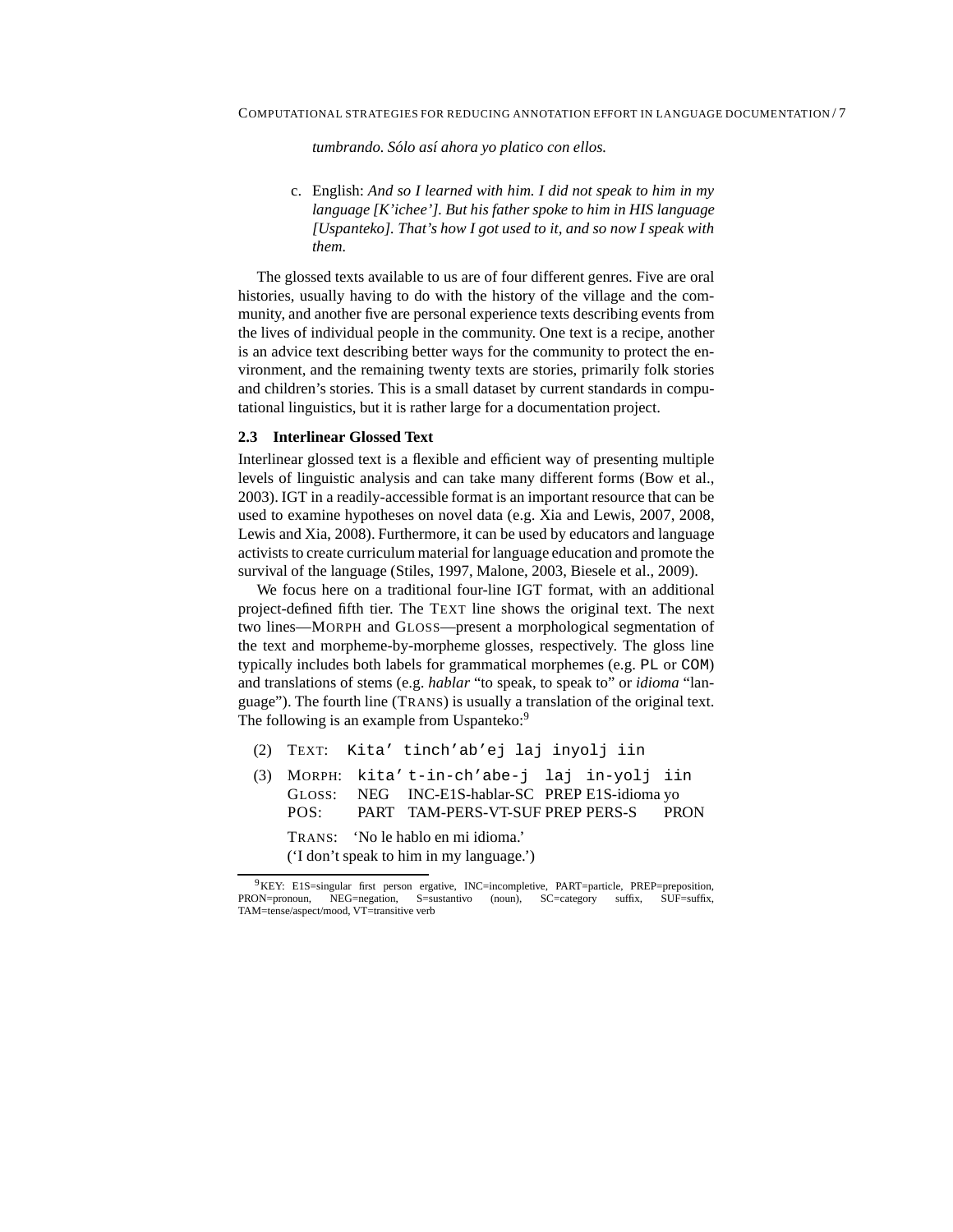In addition to the four lines described above, OKMA uses a fifth tier (POS), described as the word-class line. This line is a mix of traditional POS tags, positional labels (e.g. suffix, prefix), and broader linguistic categories like TAM for tense-aspect-mood.

The Leipzig Glossing Rules<sup>10</sup> are a recent movement toward a standardized system for IGT. The Leipzig Rules are proposed not as a fixed standard but rather as a set of conventions which, for the most part, simply reflect and codify what is already common practice in the linguistics community. It should be noted that the Rules reflect common practice in the *presentation* of IGT. For machine-readability, we need a fixed *structured* representation of the data presented by IGT.

#### **2.4 IGT-XML**

For the purposes of electronic archiving and presentation, and in order to be amenable to computational analysis and support, it is necessary to have a machine-readable version of the corpus used by the documentation project. This involves a number of choices about formats and standardization. This section describes the IGT-XML format that we use.

The OKMA annotations were created using Shoebox/Toolbox, a widelyused tool for lexicon management and IGT creation, particularly in language documentation contexts. The custom, pre-XML whitespace delimited format generated by Toolbox is perhaps the most widespread format for digital representation of IGT, but the format makes normalization into a structured representation particularly challenging. In addition, in Toolbox the glossaries, grammatical markers and segmentations are defined at the individual project level, and there is a learning curve of varying acclivity for an incoming linguist when learning how these are defined. The same problems with project definitions arise when using other software such as Microsoft Excel or Word.

Since hardware changes over time, and most pieces of software and operating systems rely on specific hardware to run, it is crucial to choose, for long-term storage of data, a format that does not depend on the availability of a single piece of software. In the ideal case, one would choose a data format that is human-readable as well as machine-readable, to enable future users to understand and access the data format even when all software that previously read the data has become obsolete.

For the experiments in semi-automatic and automatic analysis that we were planning to do, one central requirement of the representation format was *flexibility*, in particular the ability to add or exchange layers of annotation in a modular fashion. The format should be flexible as to which layers of annotation are present, and in which order they are added. It should also

<sup>10</sup>http://www.eva.mpg.de/lingua/resources/glossing-rules.php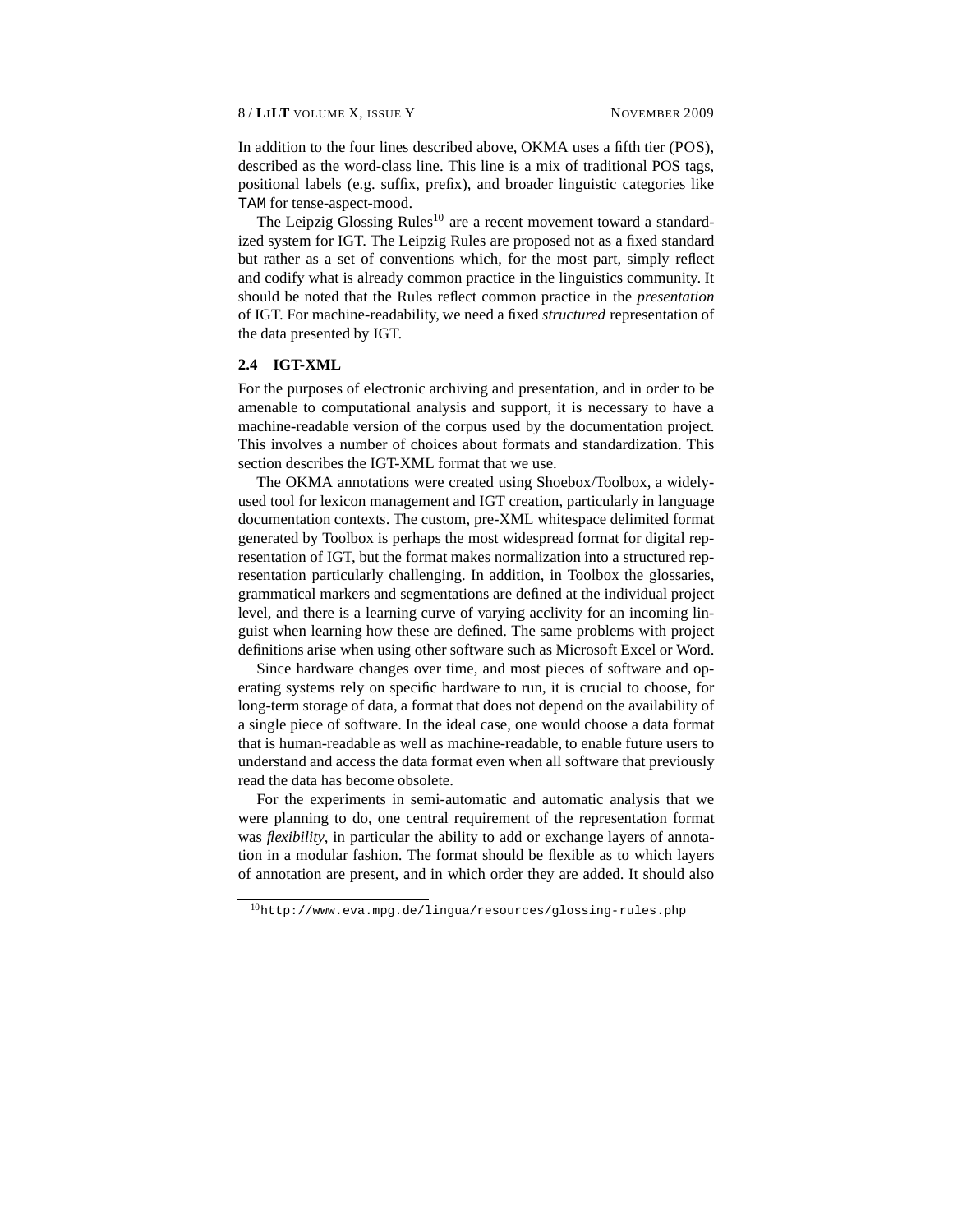COMPUTATIONAL STRATEGIES FOR REDUCING ANNOTATION EFFORT IN LANGUAGE DOCUMENTATION / 9

```
<phrases>
  <phrase ph_id="T1_P1">
    <plaintext>xelch li+</plaintext>
    <word text="xelch" wd_id="T1_P1_W1"/>
    <word text="li" wd_id="T1_P1_W2"/>
  </phrase>
</phrases>
<morphemes>
  <phrase phrase_ref="T1_P1">
    <morph morph_id="T1_P1_W1_M1" text="x-"/>
    <morph morph_id="T1_P1_W1_M2" text="el"/>
    <morph morph_id="T1_P1_W1_M3" text="-ch"/>
    <\hspace*{1.5mm} {\tt morph~morph\_id="T1\_P1\_W2\_M1"~texttt{text="li"}/\hspace*{1.5mm} ></phrase
</morphemes>
```
Figure 1: Partial IGT-XML representation for two Uspanteko words. (translations: *salio entonces*; *then he left*.)

allow us to store, side by side, gold labels created by a human annotator and machine-created labels for the same layer of annotation.

XML formats fulfill all these requirements: They are human-readable as well as machine-readable, and they are independent of any particular software. We use the IGT-XML format (Palmer and Erk, 2007), a *mildly standoff* format. It uses globally unique IDs rather than XML embedding for linking annotation layers. In particular,  $\langle \text{morph}\rangle$  and  $\langle \text{word}\rangle$  annotations are kept separate. In this format, annotation layers can be added flexibly without any change to existing layers. Figure 1 shows an example.<sup>11</sup>

In its minimal form, IGT-XML has three blocks, for phrases, morphemes, and glosses, but it is extensible by further blocks, e.g., for POS-tags. It is also possible to have different types of annotation at the same linguistic level, for example manually created as well as automatically assigned POS-tags.

The flexibility afforded by IGT-XML is useful not only for managing automatic and semi-automatic analyses, but also for storing manual annotation. The structure of languages targeted in language documentation projects is usually not as well-studied as the structure of more intensely studied languages like English. Consequently, linguistic analysis of the language data is often tentative and subject to change. For this reason it is advantageous to have different layers of annotation that are not coupled tightly, such that

<sup>&</sup>lt;sup>11</sup>Earlier XML formats proposed for IGT (e.g. Hughes et al. (2004), Hughes et al. (2003), Bow et al. (2003)) use representations which nest tiers of annotation one within the other. Strictly hierarchical formats such as the one introduced by Hughes et al. (2003) limit flexibility of annotation layers and are thus inconvenient for our purposes. In that model, the morphological analysis of a word is stored within the representation for that word, such that the addition of another, machine-generated morphological analysis would require changing the representation of each word. A somewhat more flexible format is introduced in Schroeter and Thieberger (2006), but that format too is largely tailored to flexibility in presentation rather than analysis.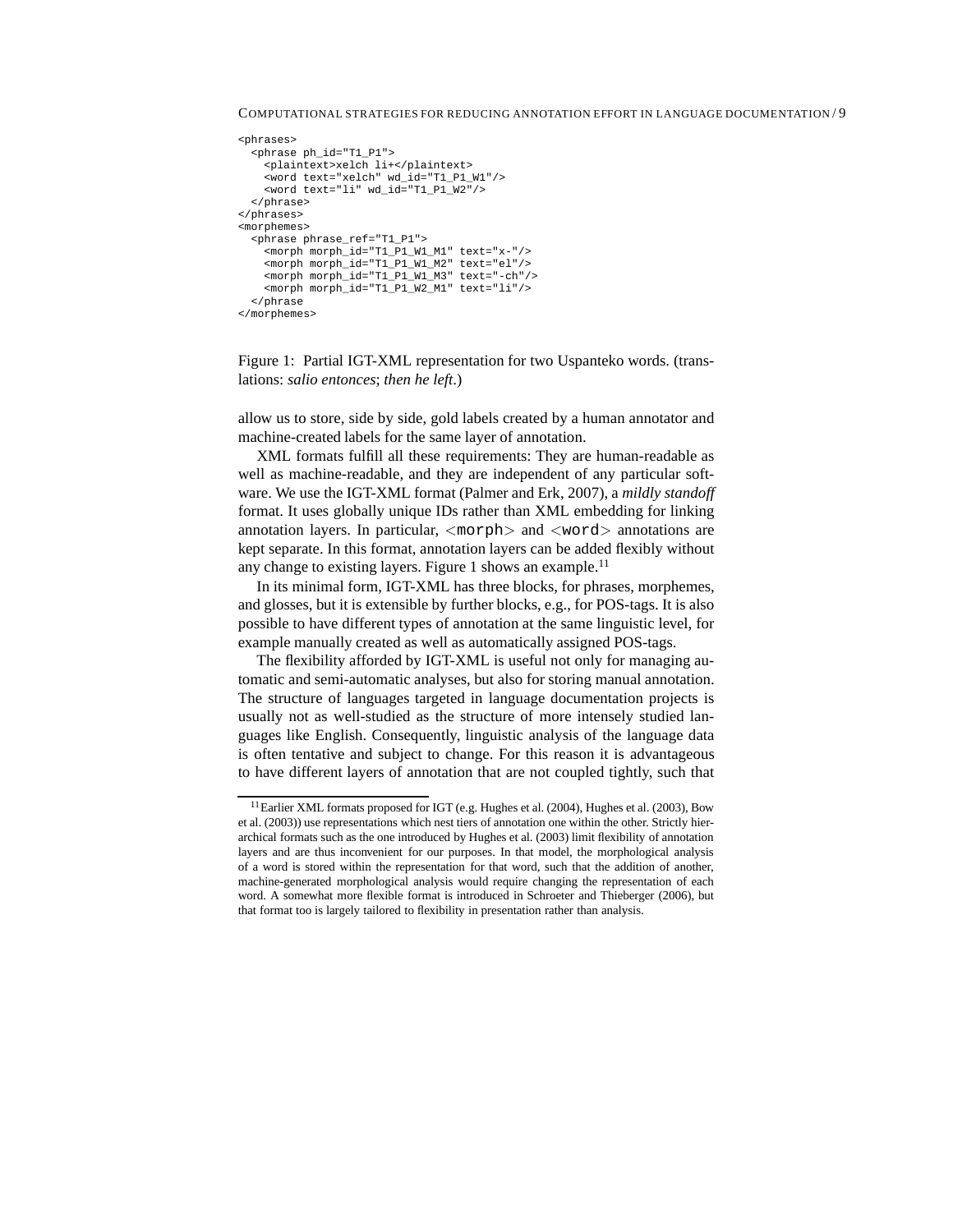individual layers can be exchanged without affecting others.

#### **2.5 Normalization of OKMA annotations**

The examples of Uspanteko shown so far have been perfectly segmented, perfectly labeled, and perfectly aligned. Each morpheme is assigned precisely one label; stem and affix status is consistently indicated by hyphenation (affixes take hyphens, stems do not); and the crucial MORPH and GLOSS tiers each contain the same number of elements. Consistency in labeling and alignment is essential for IGT data to be smoothly handled in our experiments. The original annotations are often messier than this. In this section, we discuss the data clean-up work that was undertaken by Palmer (a computational linguist) and Kaan (an Uspanteko language expert), working side-by-side. This proved to be a very effective combination of skills for a rapid and targeted effort to improve the machine-readability and consistency of the corpus.

Textual data from endangered languages, many of which have never been written down before, tend to require more preprocessing than text that was written down to start with, even if that text is itself in an under-resourced language. The orthography and the grammatical analyses that form the basis of the associated writing system are often in a state of flux during the documentation process. In addition, the vast majority of documentary data are from transcribed spoken texts, often spontaneous speech or story-telling, with the usual dysfluencies, false starts, repetitions, and incomplete sentences. The annotations of the transcriptions inherit this messiness. Finally, IGT versions of the texts are sometimes produced by annotators with varying levels of knowledge and/or expertise, both language-specific and pertaining to linguistic analysis. In our case, all of these factors together resulted in IGT which needed a lot of clean-up.

For this task, we applied standard scripting, concordancing, and searchand-replace techniques, including heavy use of regular expressions. We aimed for the simplest script or code possible to zoom in on potential errors without having to hunt through the entire corpus to find them.

**Grouping of annotation tiers.** For each clause of labeled text, there should be a text tier, a morpheme tier, a gloss tier, a word-class tier, and a translation tier. In a whitespace-delimited format, grouping of annotation tiers is often indicated by inserting a blank line between each clause-level grouping, and errors in this grouping (e.g. extra blank lines *between* related annotation tiers, or absence of a blank line between tiers for two different clauses) are easy for a human to diagnose but tedious to correct. At the same time, getting this basic grouping right is essential for any subsequent automated processing. We used a simple script to produce a list of suspect clauses requiring attention to better target our manual review.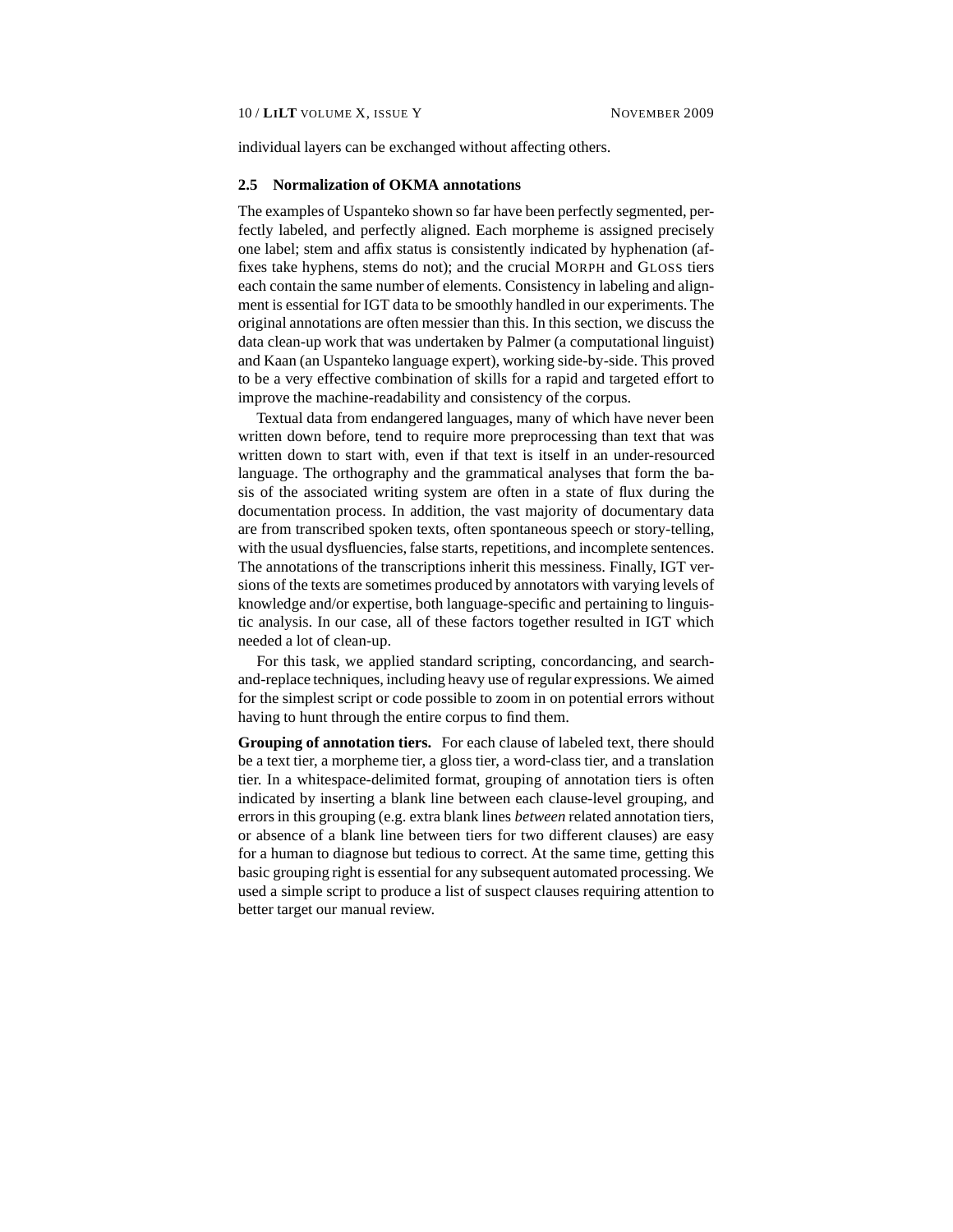| <b>CORRECT</b>    | $x -$        | еl     | -ch |
|-------------------|--------------|--------|-----|
| <b>TOO MUCH</b>   | $x -$        | $-el$  | -ch |
| <b>TOO LITTLE</b> | $\mathbf{x}$ | el     | ch  |
| <b>MIXED</b>      |              | $-e$ ] | -ch |

Table 1: Some hyphenation possibilities for a three morpheme word form.

**Label consistency.** Inconsistent labels occur reasonably frequently in language documentation annotation. Some errors are typographical (aka *typos*, e.g. labeling a future-tense morpheme with FIT instead of FUT). Others stem from a lack of agreement on conventions for capitalization and punctuation of labels; in our case the label for third-person singular ergative marking showed up in all the following permutations: E3S, E3s, e3s, E3S., E3s., e3s.. Straightforward UNIX command line utilities allowed us to quickly build a list of all tags in the corpus, which at its largest contained over 200 different tags. The list was adjudicated by Palmer with assistance on several points from Kaan, and a final list of 69 possible labels was agreed upon. Simple search-and-replace functions took care of correcting these errors. Note that this use of search-and-replace, together with concordancing, could also be very useful to help the linguist back-propagate changes in analysis, orthography, or labeling conventions that occur *during* annotation.

**Consistency of hyphenation.** A challenge for representing IGT in a machinereadable format, especially starting from a minimally-structured representation, is to treat each morpheme as an individual token while preserving the links between words on one line and morphemes on the next. We use hyphenation conventions to indicate groups of morphemes associated with a common word: prefixes get a right-side hyphen, suffixes get a left-side hyphen, and stems remain bare. Hyphenation patterns in the original texts varied a great deal. For example, the word form x-el-ch (COM-salir-DIR) could appear with many different hyphenations, some of which are shown in Table 1. These are natural considerations for computational work, but they may be utterly unimportant to the individual annotator or the documentation project. We used a combination of automatic morpheme type identification and targeted manual correction to address hyphenation errors.

**Alignment of annotation tiers.** It is also crucial to properly maintain links between source text morphemes and the gloss labels assigned to them. Specifically, we need to ensure that the MORPH, GLOSS, and POS lines all have the same number of items. We again used scripting procedures to identify such errors, but resolving them required manual review. Some misalignments come from bad segmentation, as in (4) and (5). Here the number of elements in the MORPH line does not match the number of elements in the GLOSS line. The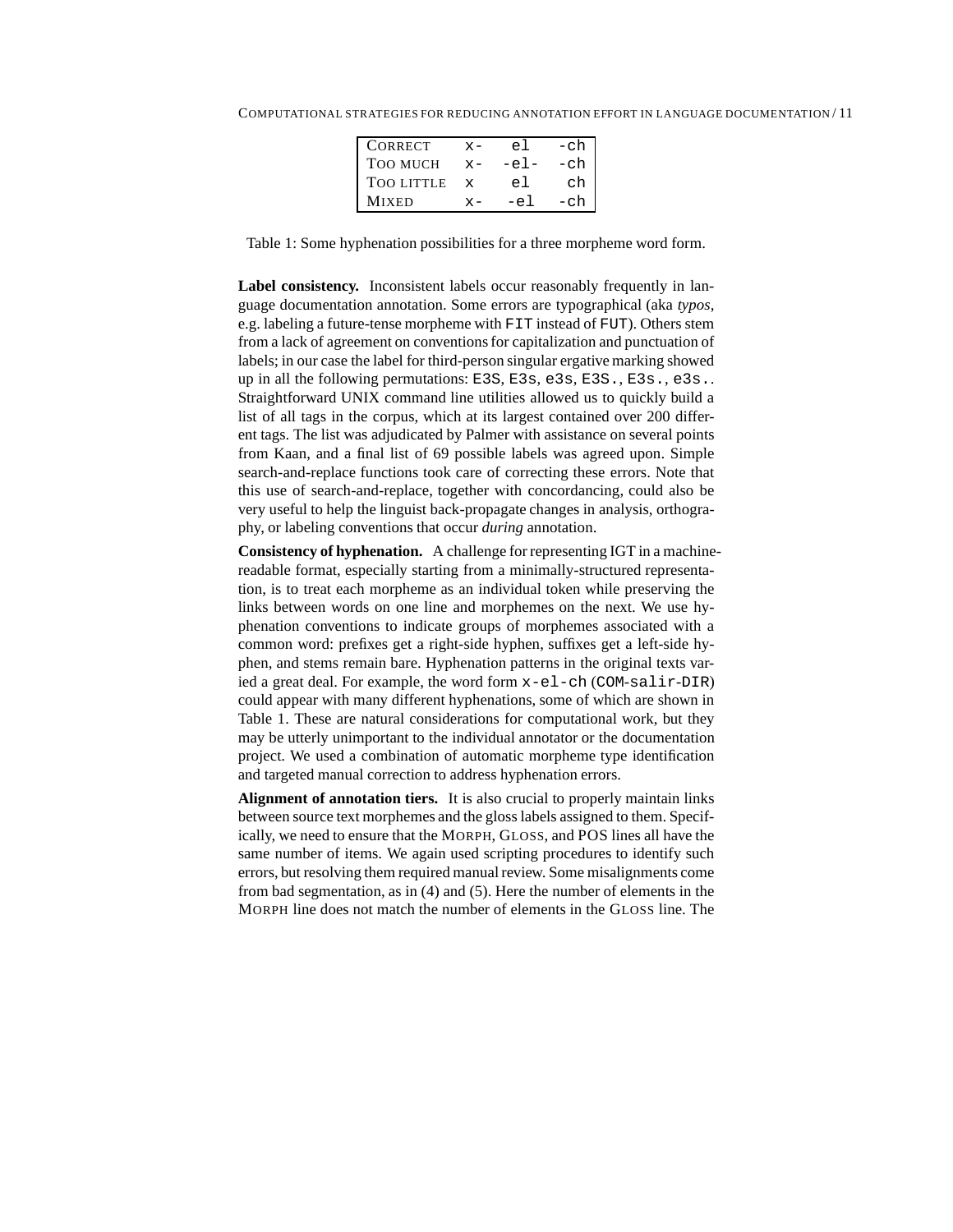problem in this case is a misanalysis of yolow: it should be broken into two morphemes (yol-ow) and glossed platicar-AP.<sup>12</sup>

- (4) TEXT: Non li in yolow rk'il
- (5) MORPH: Non li GLOSS: DEM DEM yo POS: DEM DEM PRON VI in yolow r-k'il platicar AP SUF E3s.-SR PERS SREL TRANS: 'Sólo así yo aprendí con él.'

Other alignment errors come from gaps in annotation. Even among the 32 glossed texts, not all are fully annotated. Most include occasional instances of partial annotation at the clause, word, or morpheme level. To maintain tier-to-tier alignment, each morpheme needs *some* label on each tier, even if only to indicate that the label is unknown. Some missing labels were filled in by Kaan. Others were filled with a placeholder label ('???'). The version of the corpus used in the experiments described below includes 468 known morphemes labeled with '???'.<sup>13</sup>

**Conversion to IGT-XML.** Finally, once word-to-morpheme and morphemeto-gloss alignment problems had been resolved, we converted the cleaned annotations into IGT-XML (Palmer and Erk, 2007) using the Shoebox/Toolbox interfaces provided in the Natural Language Toolkit (Robinson et al., 2007). The conversion process is straightforward, but the many preprocessing steps described here are crucial for making it so.

It is worth noting that documentary linguistics projects can benefit greatly from performing a semi-automated clean-up process and converting formats in this manner. The resulting corpus is much more useful for future corpus and computational studies. In addition, the automated clean-up process can be fruitful for linguistic analysis. On some occasions, the scripts uncovered discrepancies in analysis or interesting error patterns that led to deeper analysis and new insights into some aspect of the language.

#### **2.6 Organization of corpus and labels for experiments**

The Uspanteko corpus was split into training, development, and held-out test sets as detailed in Table 2. Texts were chosen for each split to obtain balance with respect to genre and average clause length. These are small datasets, but the size is realistic for computational work on endangered languages.

The two tasks we focus on for producing IGT are word segmentation (determination of stems and affixes) and glossing each segment. Stems and af-

 $^{12}$ KEY: AP=antipassive, DEM=demonstrative, E3S=singular third person ergative, PERS=person marking, SR/SREL=relational noun, VI=intransitive verb

<sup>&</sup>lt;sup>13</sup>There are 734 cases of the '???' label which appear in cases of unrecoverable morphemes. These are cases where the segmentation in the original corpus indicates the existence of a morpheme without indicating its identity. Such morphemes appear as '??' in the original corpus.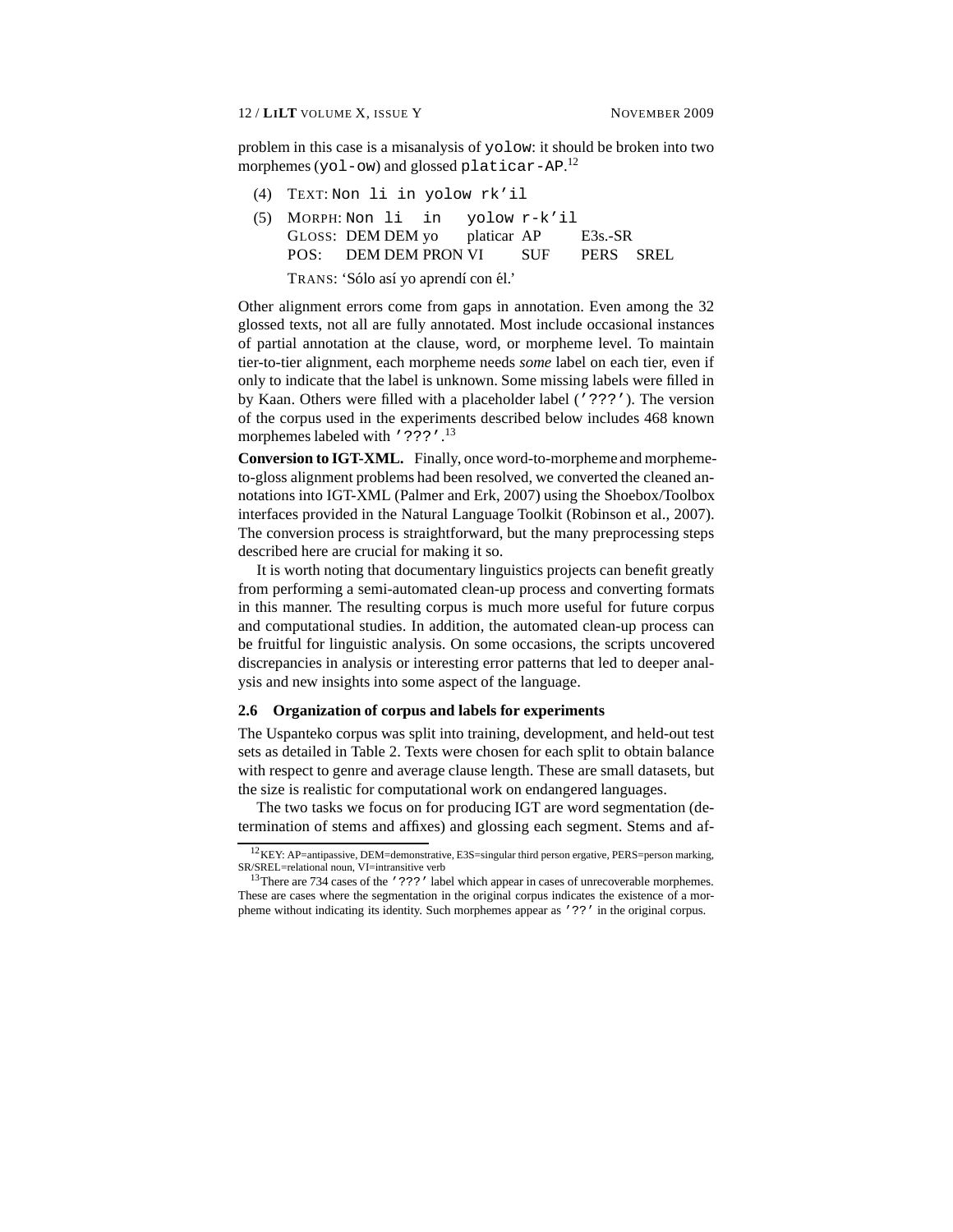| Section    | Words  | <b>Clauses</b> | W/C  | Texts                                       |
|------------|--------|----------------|------|---------------------------------------------|
| TRAIN      | 38802  | 8099           | 4.79 | 030,035,036,037,049,050,052,053,054,055     |
|            |        |                |      | 056,057,059,063,066,067,068,071,072,076,077 |
| DEV        | 16792  | 3847           | 4.36 | 020,022,023,025,029                         |
| TEST       | 18704  | 3785           | 4.94 | 001,002,004,008a,014,016                    |
| TRANSL     | 7361   |                |      | 005,033                                     |
| <b>RAW</b> | 210157 |                |      | 003,006,007,009,010,011,012,013,017,018     |
|            |        |                |      | 019,021,024,026,027,031,032,034,041,047     |
|            |        |                |      | 048,060,061,062,064,069,070,073,074,075     |
|            |        |                |      | 080,081,110                                 |

COMPUTATIONAL STRATEGIES FOR REDUCING ANNOTATION EFFORT IN LANGUAGE DOCUMENTATION / 13

Table 2: Detailed break-down of divisions in the corpus.

fixes each get a different type of gloss: the gloss of a stem is typically its translation whereas the gloss of an affix is a label indicating its grammatical role. The additional word-class line provides part-of-speech information for the stems, such as VI for *platicar*.

The target representation for the semi-automated annotation studies in section 4 is an additional tier which combines part-of-speech labels for stems with gloss labels for affixes and stand-alone morphemes. The main reason for choosing this representation was to separate the stem translation task (e.g. *hablar* for cha'be) from the glossing task. In an actual documentation project, *both* the stem translation and the part-of-speech label would be provided as part of the glossing process. However, stem translation is a much more indeterminate task, so we focus on predicting a refined set of gloss/POS labels. Example (6) repeats the clause in (4), adding this new combined tier. Stem labels are given in bold text, and affix labels in plain text.

- (6) TEXT: Non li in yolow rk'il
- (7) MORPH: Non li in COMBO: DEM DEM **PRON VI**-AP E3S-SR yol-ow r-k'il

TRANS: 'Sólo así yo aprendí con él.'

A simple procedure was used to create the new tier. For each morpheme, if a gloss label (such as DEM or E3S) appears on the gloss line (second line of (3)), we select that label. If what appears is a stem translation, we instead select the part-of-speech label from the next tier down (third line of (3)).

In the entire corpus, sixty-nine different labels appear in this combined tier. Table 3 shows the five most common part-of-speech labels (left) and the five most common gloss labels (right). The most common label, S, accounts for 11.3% of the tokens in the corpus.

We are currently working on making our cleaned up version of the corpus available. Details will be posted to the EARL project website.<sup>14</sup>

<sup>14</sup>http://comp.ling.utexas.edu/earl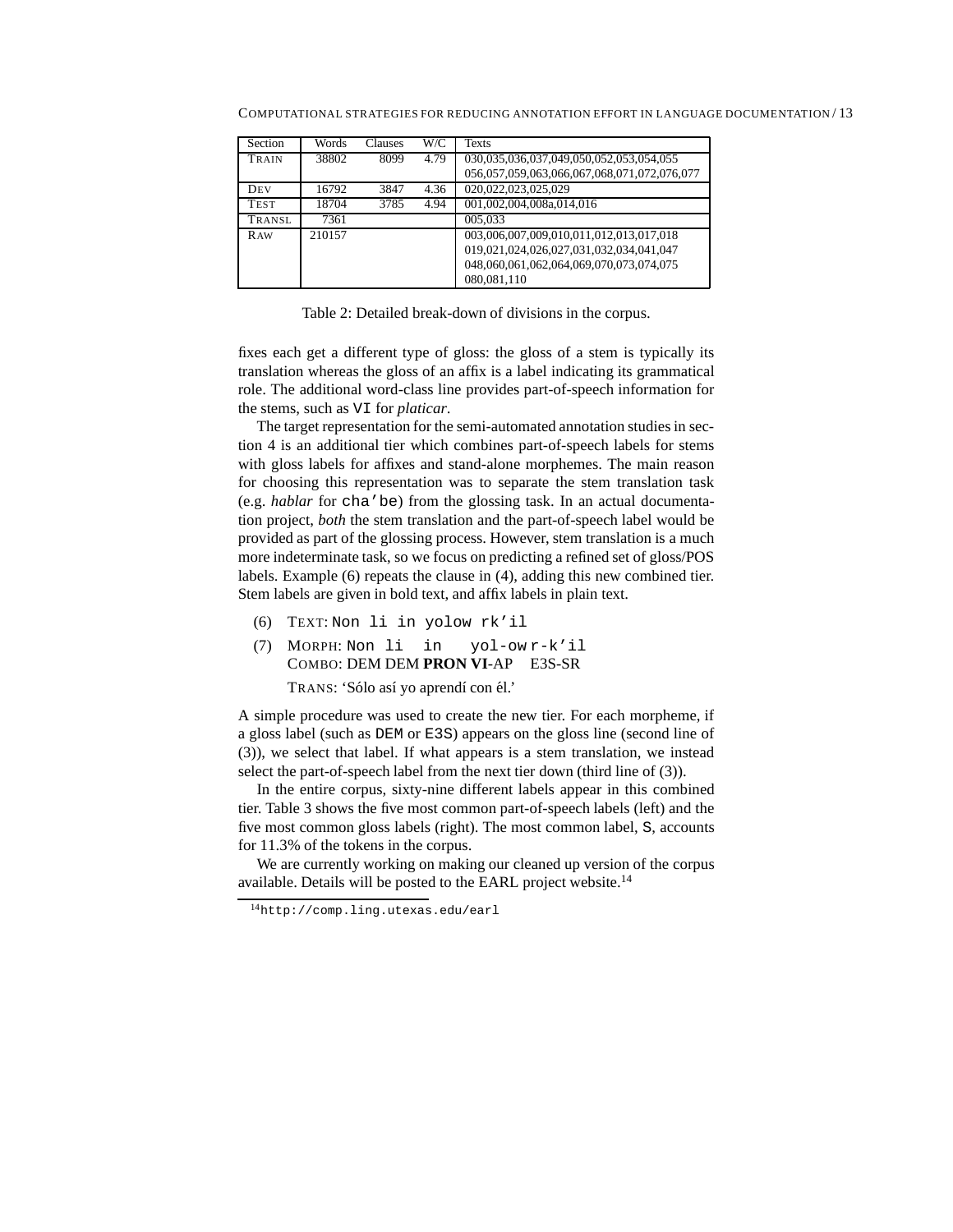14 / **LILT** VOLUME X, ISSUE Y NOVEMBER 2009

| l S         | noun          | 7167 | E3S         | sg.3p. ergative | 3433 |
|-------------|---------------|------|-------------|-----------------|------|
| ADV         | adverb        | 6646 | <b>INC</b>  | incompletive    | 2835 |
| <b>VT</b>   | trans. verb   | 5122 | <b>COM</b>  | completive      | 2586 |
| - VI        | intrans. verb | 3638 | PL.         | plural          | 1905 |
| <b>PART</b> | particle      | 3443 | <b>SREL</b> | relational noun | 1881 |

Table 3: Most common labels and their frequencies: POS labels on the left, gloss labels on the right

# **3 Unsupervised preprocessing of morphology**

In unsupervised learning, the machine learns from raw, unlabeled text, such as transcribed speech from a language documentation project. While the previous section considered computational support that involves no learning or prediction by the machine, this section discusses unsupervised learning of morphology. This work directly targets the IGT-creation subtask of segmenting word forms into their component stems and affixes.

In this section, we present unsupervised approaches that can serve as a preprocessing step to manual analysis. They focus on inducing the stems and affixes and producing (possibly noisy) segmentations or ranked segmentation candidates. We assume that the morphological pattern of the language itself — i.e. whether it is suffixal, prefixal, both, concatenative, templatic, etc. – has already been determined. We consider it a reasonable assumption that the linguist doing the analysis will have a good hypothesis on a language's morphological pattern at this level. Here, we deal only with languages that are suffixal, prefixal, or both.

We frame our morphology induction problem as a dual problem of (a) clustering of morphologically related word forms, and (b) segmentation of stems and affixes. These are closely related tasks where knowledge of one may benefit the other. Below, we outline two approaches that we have examined for unsupervised morpheme clustering and segmentation.

# **3.1 Cross-lingual projection**

The first method that we present is that of Moon and Erk (2008). It uses bitexts (parallel texts) where linguistic resources are available for one of the languages, and corresponding words in the two texts are *aligned*. Word alignment in a parallel corpus is a mapping from each word to one or more corresponding words in the corresponding sentence in the other language (Brown et al., 1990). Developed in the context of machine translation, word alignment has also been used to *project* linguistic information from a source language, for which manual or automatic linguistic analyses are available (e.g. Spanish), to a target language, for which they are not (e.g. Uspanteko). See Yarowsky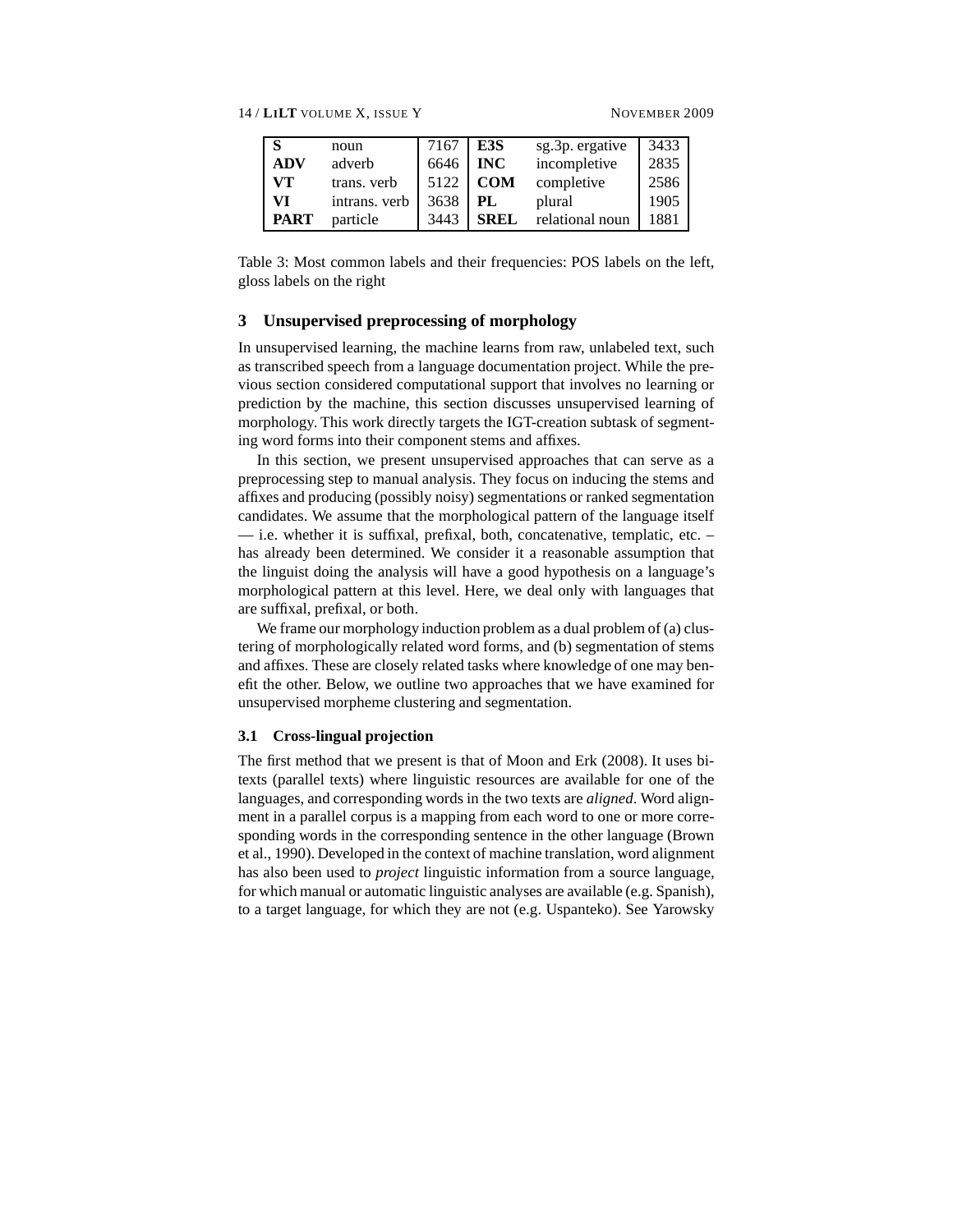et al. (2001), Yarowsky and Ngai (2001), Snyder and Barzilay (2008) for approaches that specifically deal with morphology induction.

Following the lead of Yarowsky et al. (2001) and Yarowsky and Ngai (2001), we use word alignments to project lemmatization information across languages. The source language part of the parallel text is automatically analyzed with part-of-speech and lemma information. All target language word forms that have nonzero probability of occurring with a given source language lemma/POS tag pair can potentially be word forms of a common lemma. Of course, we need to filter out words that are synonyms but do not actually derive from the same lemma. So we designate as the target "pseudo-lemma" the target language word form with the highest probability of co-occurring with the source language lemma, and we remove from the set of candidate word forms all words that do not share a common prefix of length  $> 4$  characters with the target pseudo-lemma (this holds for suffixal languages; for prefixal languages, common suffixes are checked).

We applied this approach of learning lemmatization through projection to English as source language and German as target language. We used the German and English sections of the Europarl corpus (Koehn, 2005), and evaluated against the German TIGER corpus (Brants et al., 2002), which has manual lemma annotation. Evaluated *by type*, the approach achieved 77.2% precision, 87.4% recall, and an F-score of 79.1%. Evaluation *by token* yields 83.6% precision, 26.7% recall, and an F-score of 40.5%. This indicates that some high-frequency items are missed, which is to be expected, as high-frequency target items are most likely to be aligned with many different words in the source language.

# **3.2 Unsupervised induction of morphological clusters using document boundaries**

One problem of the approach of Moon and Erk (2008)—as well as many other methods for unsupervised morphological analysis (Harris, 1955, Hafer and Weiss, 1974, Jacquemin, 1997, Gaussier, 1999, Goldsmith, 2001, Schone and Jurafsky, 2001, Freitag, 2005, Demberg, 2007)—is its reliance on multiple parameters, such as the requirement of a prefix overlap with the target pseudo-lemma of at least 4 characters. This is problematic in a documentary setting: Parameters that need manual tuning are especially bad since they place an additional workload on the documentary linguist. But even parameters that are automatically calibrated on data are problematic since usually the amounts of data available in a documentary setting are relatively small.

So the second approach that we present is that of Moon et al. (2009), which attempts to eliminate parameters as much as possible. A key idea is to exploit a feature of documentary data (as well as most corpora) that is near universal– that document boundaries are naturally preserved in these datasets. The sim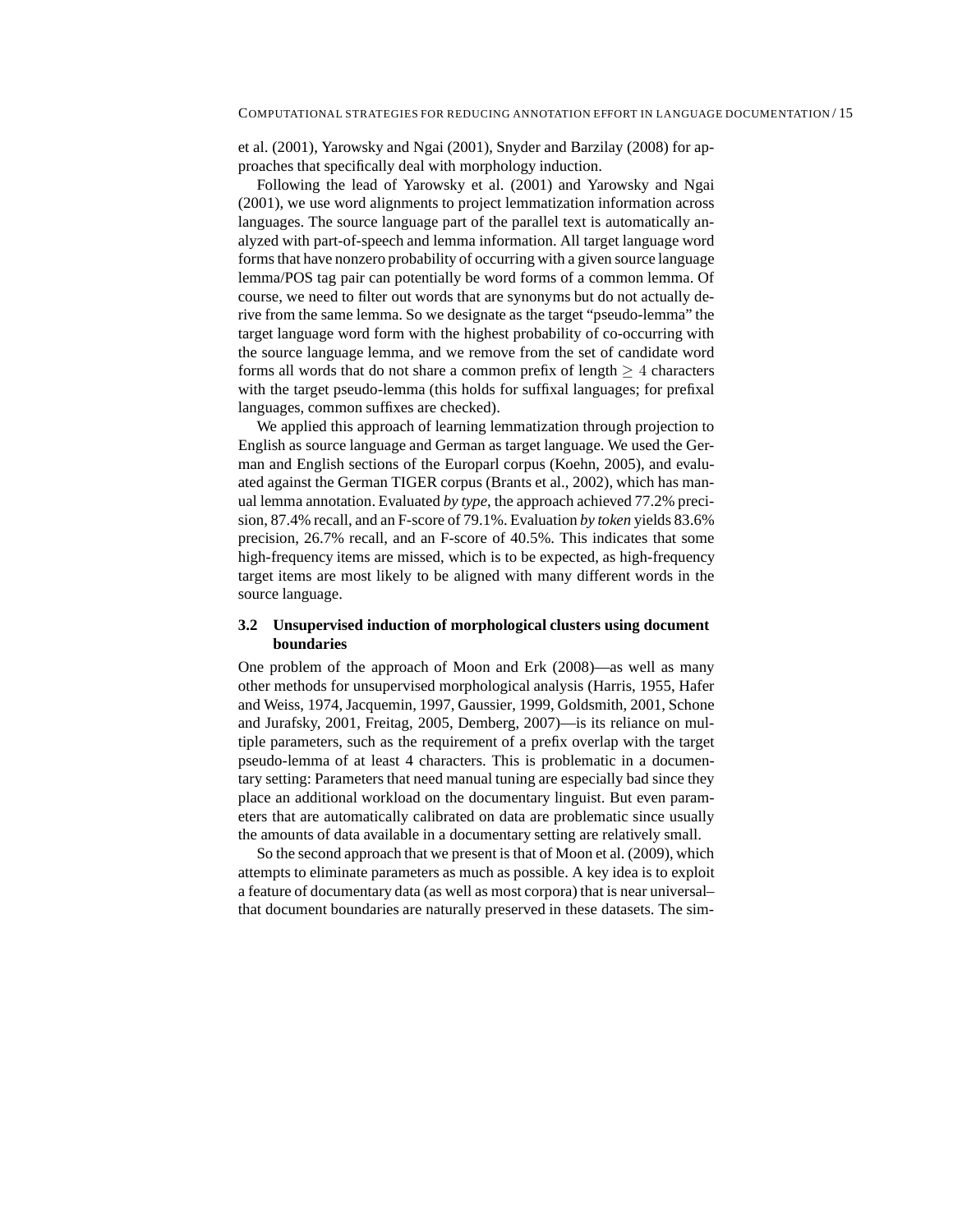ple intuition is that if orthographically similar words occur within the same document, there is a good chance that they are morphologically related.

The approach proceeds in four stages, again addressing the problems of clustering and segmentation discussed above. (1) The first step is a segmentation step, generating suffix candidates whenever a common stem candidate is found to occur with multiple different endings (and analogously for prefixes). The criterion for identifying stem candidates is based on the intuition that stems are longer than affixes.<sup>15</sup> This step overgenerates, so we  $(2)$  filter candidate affixes, retaining only those that show statistically significant cooccurrence with shared stems. To test significance, we use pairwise  $\chi^2$  tests. The remaining steps are clustering steps: After (3) clustering affixes, we (4) cluster stems based on affix clusters.

Document boundaries are utilized in stages (1) and (4). In step (1) we count stem co-occurrence either by document or globally. In step (4) we cluster stems that occur, either in the same document or globally, with affixes in the same cluster.

The model was applied to two data sets from English and to the Uspanteko data set discussed in section 2. (*Taesun*) *While English is not currently endangered and seems an inadequate subject for exploring the feasibility of this model, English is the* de facto *language in unsupervised approaches to morphology (Schone and Jurafsky, 2000, Freitag, 2005, Poon et al., 2009) and merits inclusion by strength of convention alone. It is also easy to evaluate models on, due to CELEX (Baayen et al., 1993) and the easy availability of off-the-shelf lemmatizers and stemmers. On its own, English presents interesting challanges in terms of morphological analysis due to its tendency to carry orthographical baggage from centuries past and from a grab-bag of foreign languages, baggage that does not exist for languages that only recently acquired a writing system. We were unable to include other truly endangered languages due to the difficulty of obtaining gold evaluation standards and the lack of access to native speakers of such languages who could have manually evaluated our model output.* For English, we used a larger and a smaller dataset, of 9M and 187K word tokens, respectively, to test the effect of dataset size on the model. In both cases, the data came from the *New York Times* segment of the Gigaword Corpus.<sup>16</sup> The best performing model on both English datasets, large and small, used global search for segmentation (step 1) and document-aware clustering (step 4). Precision/recall/F-score for the larger and smaller data were 77.7/70.2/73.8 and 88.3/78.0/82.8 respectively. Awareness of document boundaries seems

<sup>15</sup>In the case of English, there are exceptions such as *be/be-ing, do/do-ing*, but they are not prevalent as *types*.

<sup>16</sup>LDC catalog no.: LDC2003T05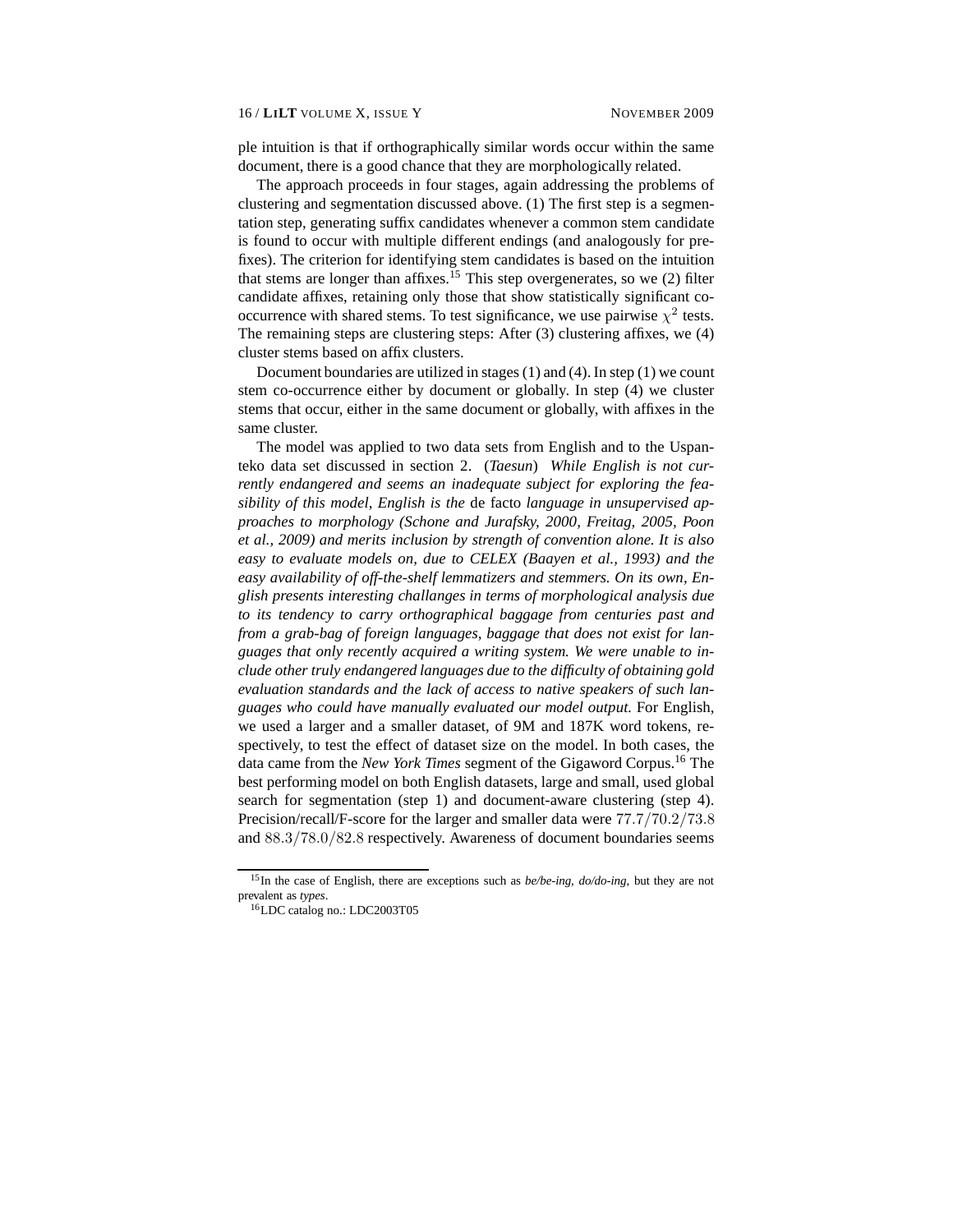particularly helpful with smaller corpora: On the small corpus, the completely document-aware approach (applied in steps 1+4) outperformed a completely global approach, with the opposite results on the large corpus. All versions of our model achieved higher F-scores than two benchmark systems, Linguistica (Goldsmith, 2001) (*Taesun*) *—which achieved 76.2 on the smaller and 61.8 on the larger—* and Morfessor (Creutz and Lagus, 2007) (*Taesun*) *—which achieved 59.7 on the smaller and 66.3 on the larger*. 17

Uspanteko morphology is polysynthetic, with both productive prefixes and productive suffixes, so we tested three different assumptions with the model: that the language is only prefixal, only suffixal, and suffixal+prefixal with no concatenative morphology. The best results were achieved by a fully global model viewing Uspanteko as prefixal, with precision 92.0, recall 50.0, and an F-score of 64.8. (*Taesun*) *Linguistica and Morfessor achieved F-score of 64.3 and 38.8, respectively.*

The effectiveness of global segmentation (step 1) is due to the heuristic that assumes that stems will be longer than affixes, and thereby suppresses the generation of short stems. Short words account for most noise through spurious affixes, and with the larger, global datasets, there is a greater chance that a short word will be filtered out because it happens to have a large overlap with a longer unrelated word. Document based clustering is particularly effective when coupled with global segmentation: It blocks the clustering of potential morphological variants which have never co-occurred in a document. This boosts precision. We are still examining why on smaller data sets, document based segmentation and clustering show strong precision in spite of the fact that step (1) may generate noisy candidates.

It remains to be seen how useful the output from these models is for creating interlinear glossed texts as part of an overall language documentation process. However, manual evaluation by Kaan of the output of our model is encouraging. She measured the accuracy of 100 random morphological clusters produced by the model for Uspanteko and found individual clusters to be 98.5% accurate on average, with complete accuracy on 79.0% of all clusters. (*Taesun*) *Linguistica had accuracy of 96.0% and 85.0% full cluster accuracy. Morfessor had 85.3% accuracy and 55.0% full cluster accuracy.* See Moon et al. (2009) for more details on the model and evaluation. More extensive evaluation needs to consider two factors: (1) the effect of automatic preprocessing on annotation speed; and (2) the effect on annotation consistency and correctness.

Another possible extension concerns the question of pipeline-style processing versus integrated models. In the process of IGT creation, we are cur-

 $17$ Note that both were used with default parameters and that Morfessor was not used for its intended purpose of pure segmentation.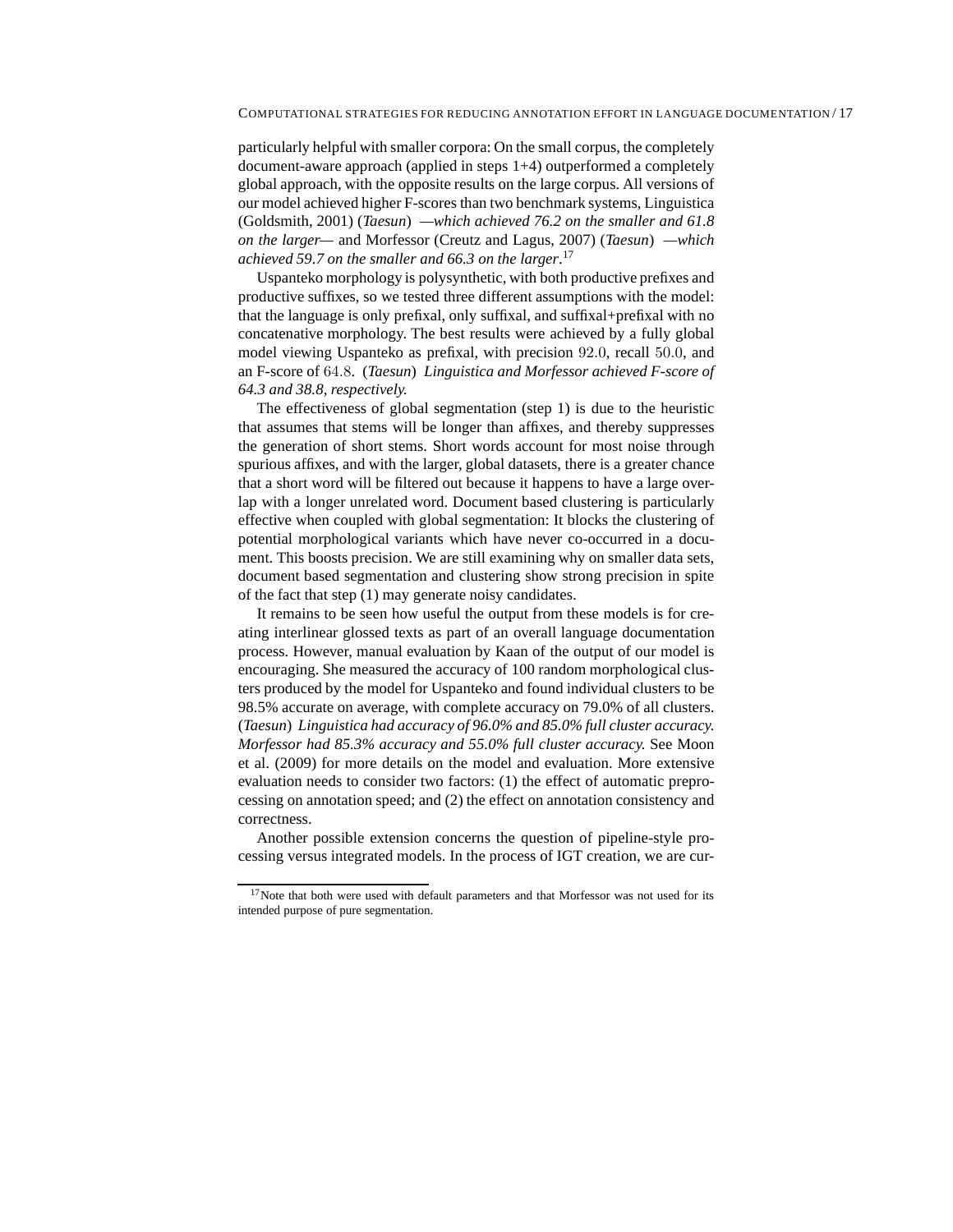rently considering morphological analysis (section 3) and part-of-speech tagging (section 4) completely separately. The two processes ideally inform each other, but it is open whether the advantages gained by this information could outweigh the added complexity of an integrated model.

# **4 Semi-automated annotation**

The previous section discussed an *unsupervised* model for preprocessing a corpus to suggest morphological variants and analyses. In this section we discuss models that receive *supervision*, i.e., they learn from previously given human annotation. The amount of material which gets annotated is often limited by the money available for annotation. In the language documentation scenario, there is the additional hard constraint of time running out—for severely-endangered languages there may be no more than a small part of one generation still using the language, and before long there may be no more living knowledge of the language.

This section considers how a machine learning system can *interact with* an annotator to efficiently improve its accuracy such that it can be used for reliable labeling of new material. When annotation is done, we seek to have a corpus which is maximally useful for training an accurate classifier that can label further material reliably. This relies on two aspects of machine learning systems which have little supervised (i.e. human-labeled) training data: (1) not all examples are equally valuable to machine learners and (2) even when a machine learner is unsure on an example, it often assigns a high probability to the correct label, compared to probabilities for all other possible labels.

In Palmer et al. (2009) and Baldridge and Palmer (2009), we describe a series of annotation experiments designed to test the viability of exploiting these two aspects to speed up morpheme gloss labeling. The practical goal is to explore best practices for using automated support to create fully-annotated texts. The aim is to achieve the highest quality possible within fixed resource limits. Palmer et al. (2009) describes our data preparation and initial results for the use of active learning on the task of morpheme glossing. Baldridge and Palmer (2009) gives a detailed comparison of different strategies and conditions in terms of their relative effectiveness. Here, we provide a few details not covered in those papers and summarize the experiments and results.

### **4.1 Active learning**

Active learning has one core driving principle: we should use our human experts as effectively as possible, so we should avoid asking them for labels for easy examples. Examples which present some novelty are likely to help a machine learner improve its performance more quickly. In brief, active learning attempts to maximize the impact of human annotation time by identifying informative examples for the human to annotate. In one common active learn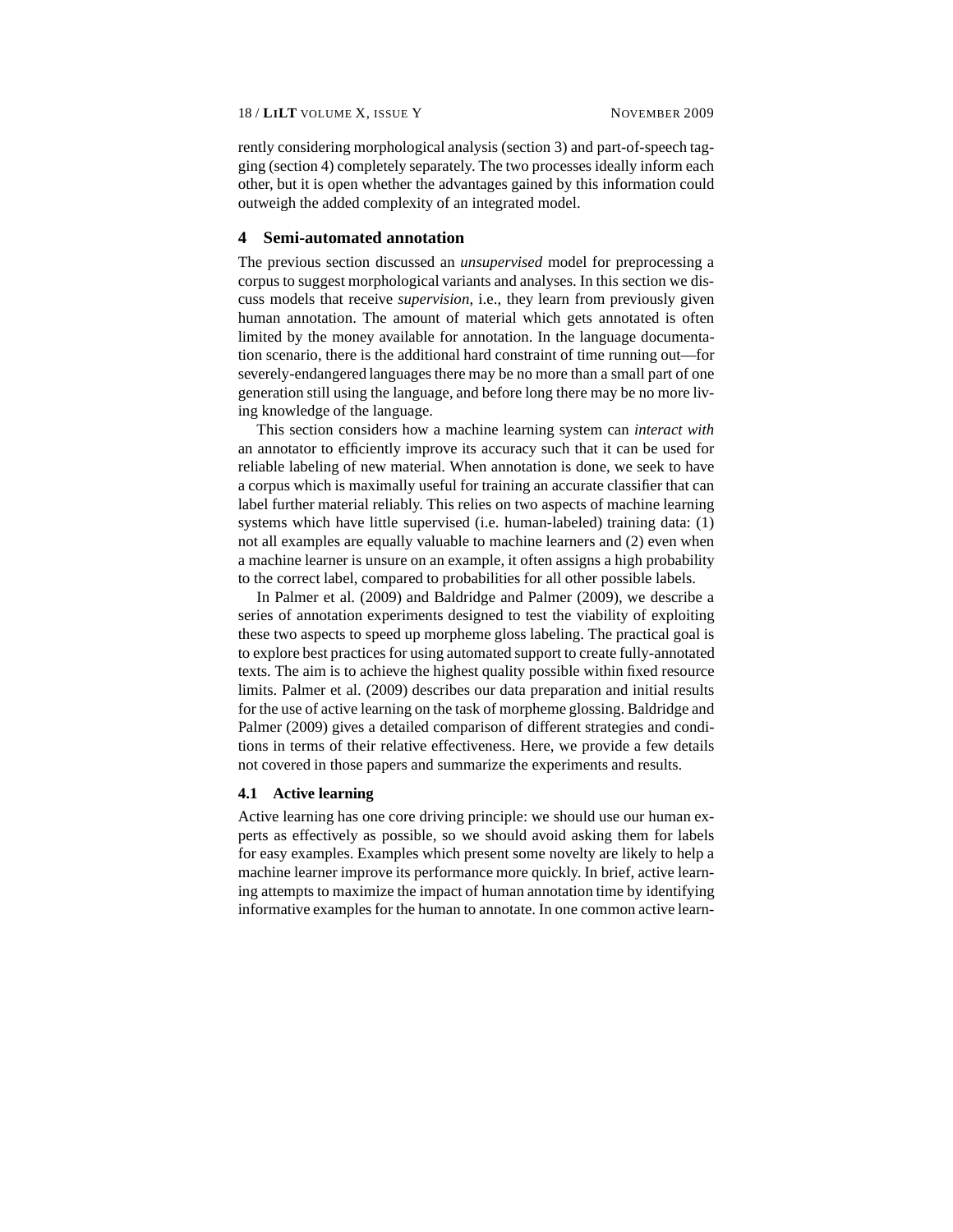ing scenario, a machine-learned model is initially trained on a minimal set of annotated seed data. The learned model is then used to analyze a large set of previously unseen examples, a set of maximally-informative examples is selected from this pool, and the selected set is annotated by a human and added to the training data. The model is then retrained on the seed set plus the newly annotated examples, and the cycle repeats. With respect to the need for labeled data, active learning is well-suited for the language documentation context, in which it is common for a project to produce a small amount of IGT-annotated data and a much greater amount of unannotated data.

The active learning method we use is uncertainty sampling (Cohn et al., 1995). Uncertainty sampling identifies examples the model is least confident about. Intuitively, if the model believes all possible analyses are more or less equally likely, it cannot confidently select one label over the others. The model's low confidence level indicates that it has not had enough experience with that type of data to make an informed decision. Selecting highuncertainty examples for annotation thus is intended to maximize the amount of new information provided for learning during each cycle.

We compare **unc**ertainty selection against two baseline methods: **seq**uential and **rand**om. For reasons of coherence and the importance of context, the default annotation procedure in language documentation is sequential selection. So it is important for us to compare our learner-guided selection to business-as-usual, even though random selection generally works better. However, sequential selection is generally sub-optimal, particularly for corpora with contiguous sub-domains (e.g. texts from different genre), because it requires annotation of many similar examples in order to get to examples that, due to their novelty, are likely to help a learned model generalize better. Random selection requires no machine learning but typically works much better than sequential selection. Random avoids the sub-domain trap by sampling freely from the entire corpus, and it provides a strong baseline against which to compare learner-guided selection, such as uncertainty sampling.

### **4.2 Label suggestions**

The idea of using label suggestions is quite straightforward: the model ranks the possible labels which it might assign to a morpheme, and the annotator uses that ranked list rather than the full, uninformative list of all possible labels, to come to a determination more quickly. Ideally, the right label is ranked at the top of the list and is thus the first label provided, meaning the annotator just needs to spot-check the model output.

Our experiments consider two conditions for providing classifier labels: a **do-suggest** (**ds**) condition where the labels predicted by the machine learner are shown to the annotator, and a **no-suggest** (**ns**) condition where the annotator does not see the predictions. The **ds** cases show the annotator the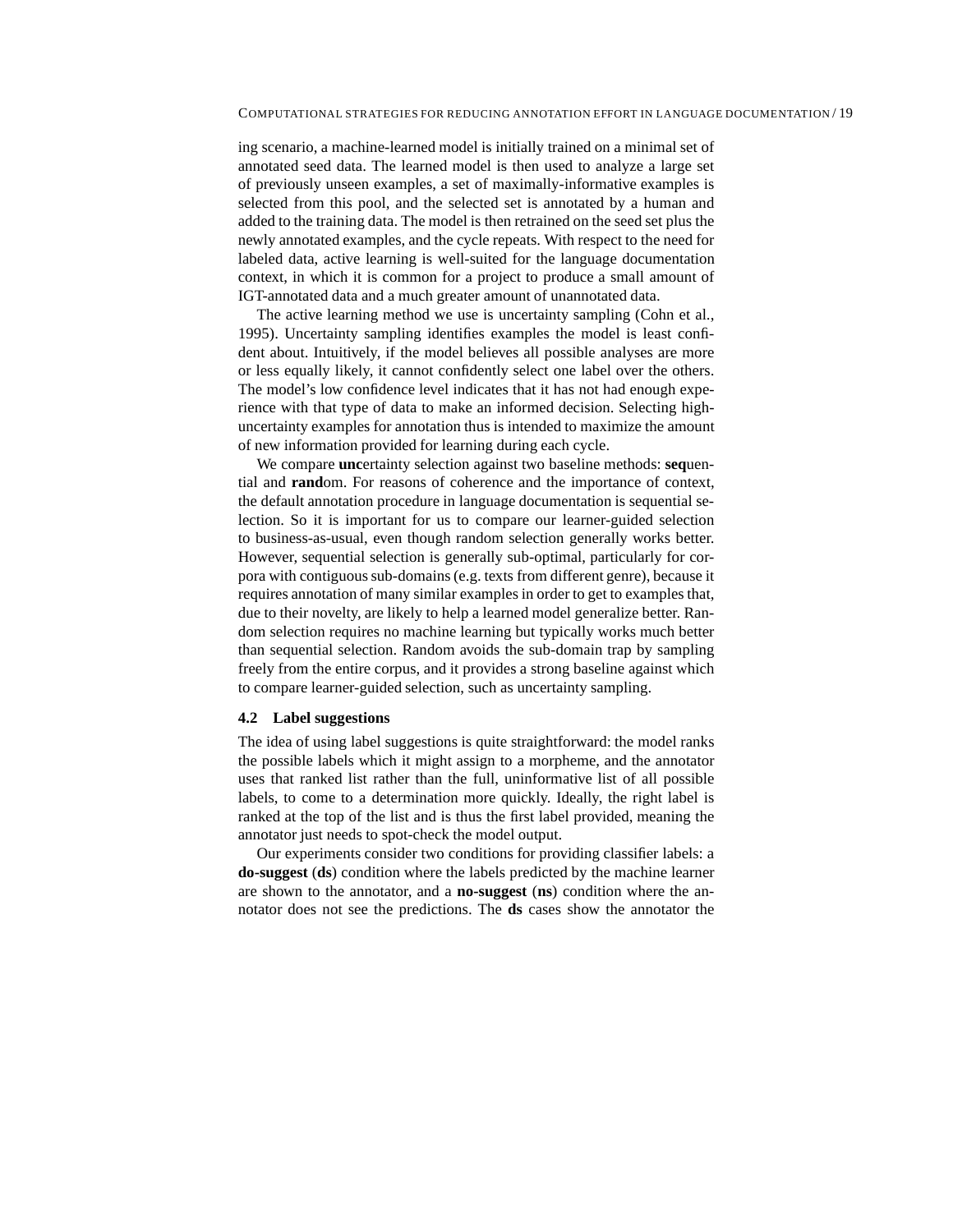most probable label according to the most-recently-learned model, as well as a ranked list of other highly-likely labels.<sup>18</sup> In the **ns** cases, the annotator is shown a list of labels previously seen in the training data for the given morpheme; this list is ranked according to frequency of occurrence. Note that this is a stronger no-suggest baseline than one which simply lists all labels in alphabetical order. Providing the list of previously-seen labels in the **ns** conditions is intended to mirror an annotator's interaction with Shoebox/Toolbox, making for a better comparison. It is also extremely likely that ranking by frequency helps considerably in determining the correct label.

#### **4.3 Annotators and (lack of) annotation conventions**

The annotations in the experiments were performed by Campbell and Kaan. Both are trained linguists who specialize in language documentation and have extensive field experience. Both are fluent speakers of Spanish, the target translation and glossing language for the OKMA texts.

Kaan has done extensive linguistic and lexicographic work on Uspanteko. Her work includes a written grammar of the language (Kaan Pixabaj et al., 2007b) and contributions to the publication of an Uspanteko-Spanish dictionary (Vicente Méndez, 2007). Additionally, Kaan is a native speaker of K'ichee', a Mayan language that is closely related to Uspanteko.

Campbell is a doctoral student in language documentation whose work focuses on indigenous languages of Mesoamerica, particularly Chatino and Zapotec. At the start of the annotation studies, Campbell had no previous experience with Uspanteko and only limited prior knowledge of the structure of Mayan languages. He had access to the Uspanteko-Spanish dictionary during annotation, but not to the grammar.

These two annotators were chosen specifically for their different levels of expertise in the language. The time of a linguist with language-specific expertise is one of the most valuable resources for producing IGT, and our experiments touch on the question of how to most efficiently use that resource in the annotation process. But documentation projects often also (or sometimes instead) draw on the time of a linguist *without* prior experience in the language. We compare the relative effectiveness of machine support for these two different types of annotators and find evidence that expertise does influence which selection strategies are most effective.<sup>19</sup>

A factor related to expertise is that not all annotators cost the same. For example, the most knowledgeable and possibly most efficient annotator might

<sup>&</sup>lt;sup>18</sup>To appear on this list, a label must be at least half as probable as the best label.

<sup>&</sup>lt;sup>19</sup>It should of course be noted that one annotator per type, as we have in these studies, is too small a sample to draw generalizable conclusions. Our results are suggestive but not conclusive. At the same time, the two-annotator scenario accurately reflects the resources available to many documentation projects.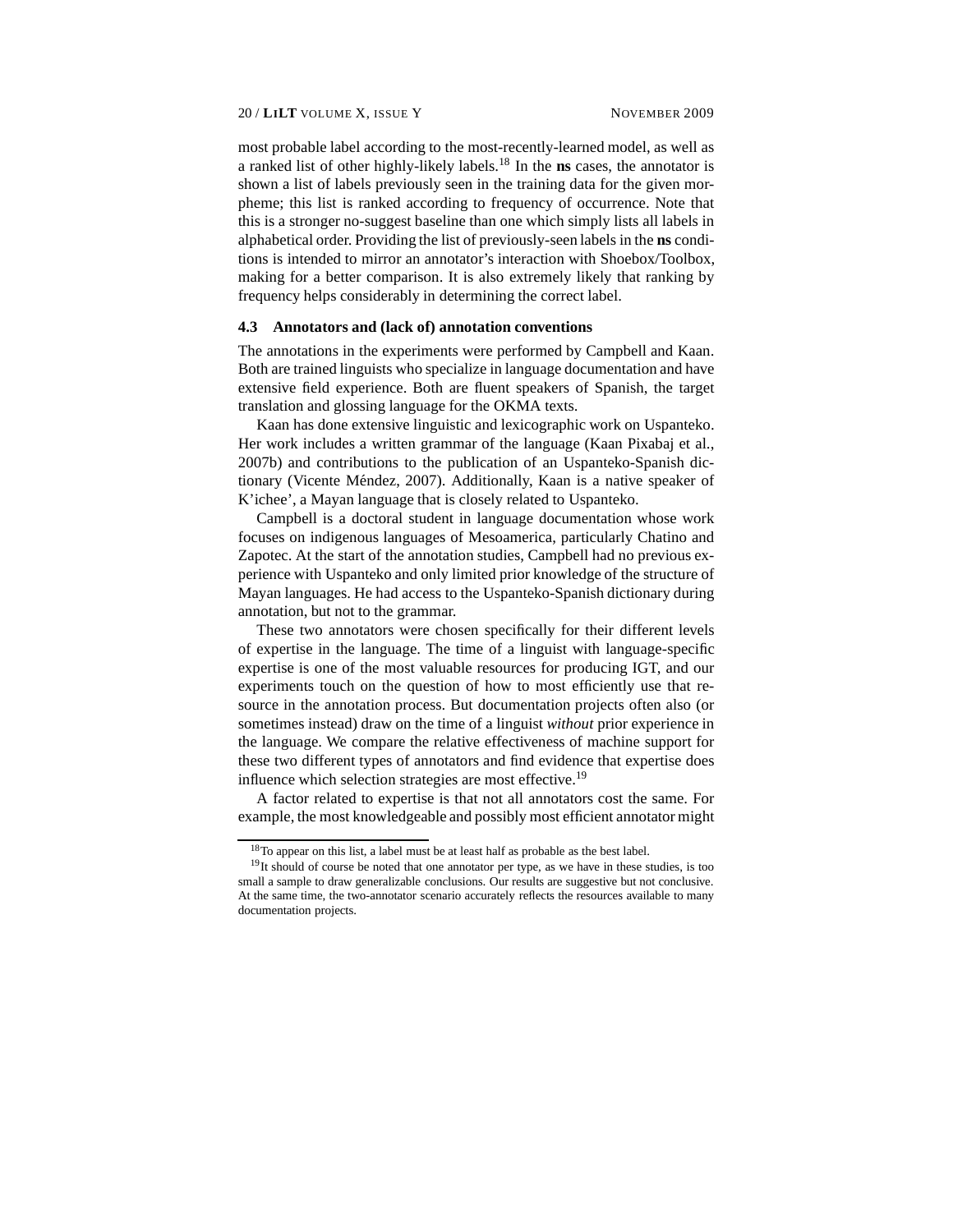well be the most costly or have the most limited time (which has the same effect, for language documentation). This sort of factor would ideally inform an active learning process, though we do not address it here.

A similarity of our setup to a typical documentation project is the absence of a detailed annotation manual. Annotation in language documentation is itself a process of discovery. Analyses change as annotation proceeds, and annotation conventions necessarily change along with them. Even without strict guidelines, though, annotators need to have some sense of common conventions, and in particular our annotators needed to have some sense of the conventions of the original OKMA annotations. To this end, we use a new annotator training process.

Two seed sets of ten clauses each were selected to be used both for human annotation training and for initial training of the machine learners. In separate sessions, each annotator was given these morpheme-segmented clauses to label, one set of ten at a time. The labels were compared to the original OKMA labels, and results indicating which matched and which did not were shown. The annotator's task was to relabel all incorrect labels, iterating the process until the two sets of labels matched completely. In cases where the annotator made 5–7 consecutive incorrect guesses, the correct label was provided.

#### **4.4 Annotation tool**

To evaluate the effectiveness of machine support in these different conditions requires integrating automated analysis into the manual annotation process. The integration in turn requires careful coordination of three components: 1) presenting examples to the annotator and storing the annotations, 2) training and evaluating tagging models using data labeled by the annotator, and 3) selecting new examples for annotation. Since no existing annotation tool directly supports such integration, we developed a new tool, the OpenNLP IGT Editor<sup>20</sup>, to manage the three processes. The annotation component of the tool, and in particular the user interface, is built on the Interlinear Text Editor (Lowe et al.,  $2004$ ).<sup>21</sup>

An example of annotating a clause with the IGT editor is given in Figure 2. The editor window displays the static tiers of the IGT annotation for the clause; these are the TEXT, TRANS, and MORPH lines. The first two appear in the upper left window of the editor. The individual morphemes are presented for labeling in the window below, grouped by word, with a separate gloss field for each morpheme.

This particular example shows the state of the editor as an annotator labels the first morpheme of a clause in one of the **ds** conditions. The clause initially displays with the gloss fields populated by the most-likely label for

 $^{20}$ http://igt.sourceforge.net/

<sup>21</sup>http://michel.jacobson.free.fr/ITE/index en.html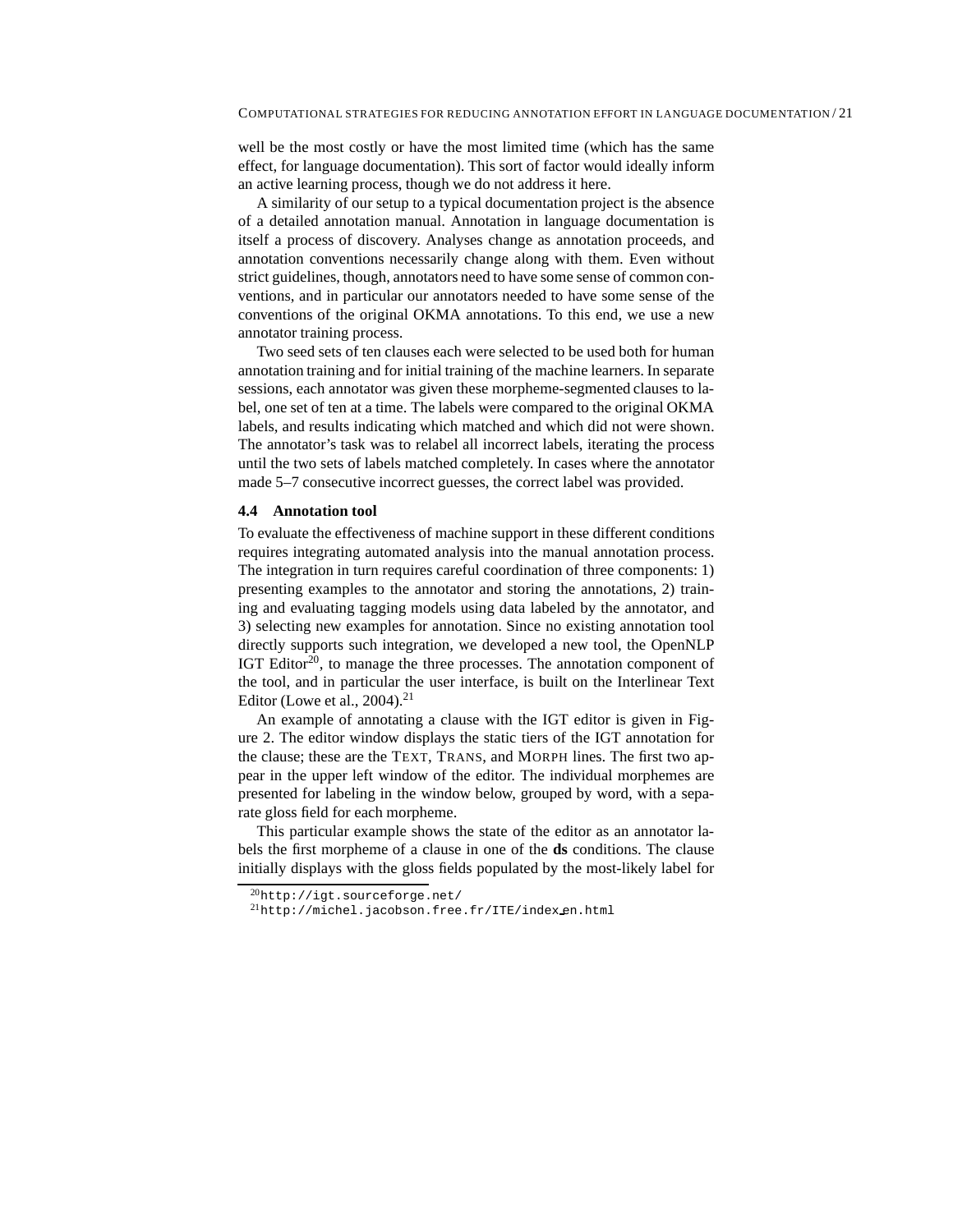| alnlp: Round 2<br>$\mathcal{L}_1$                                                                                                                                                                                    |                                                            |                                                  |                                                          | $ \Box$ $\times$                                  |
|----------------------------------------------------------------------------------------------------------------------------------------------------------------------------------------------------------------------|------------------------------------------------------------|--------------------------------------------------|----------------------------------------------------------|---------------------------------------------------|
| Experiment                                                                                                                                                                                                           |                                                            |                                                  |                                                          |                                                   |
| $r$ -sentence[T76_P371]-<br>Taye' ree lamas, lamasw titzib'.+<br>Y se lo das en donde se alivia.                                                                                                                     |                                                            |                                                  |                                                          |                                                   |
| $-word[0]$ -<br>ve'<br>$ti-$<br>COM<br><b>VOC</b><br><b>INC</b><br>other gloss $Q$ ??  DIR) $\rightarrow$<br>other gloss (E1  MED) ▶<br>other gloss (MOV  TOP) +<br>other gloss (TRN  VOC) ▶<br>Prev<br>2/10<br>Next | $-word[1]$<br>$r-$<br>e<br>COM<br>PART<br>Stop<br>Finalize | $-word[2]$ -<br>lamaas<br>ADV<br>Flag annotation | $-word[3]$<br>lamaas<br>$-W$<br><b>ADV</b><br><b>INC</b> | $-word[4]$<br>tzib'<br>$ti -$<br><b>INC</b><br>VT |

Figure 2: The OpenNLP IGT Editor interface.

each morpheme, as determined by the learned classification model. In this case, the annotator has not immediately accepted the machine's label suggestion and instead seeks to choose a different label. The label choices appear in a drop down menu for the gloss field. The first three items on the menu—COM, VOC, and INC—are label suggestions from the machine, ranked by decreasing likelihood. The rest of the label set is accessible through the alphabetically-organized menus appearing below the label suggestions. Every label in the pre-determined label set is available for every morpheme, but a few have been highlighted by the machine as more likely choices. One advantage of using a fixed label set presented in drop down menus is that it prevents label inconsistencies by not allowing free input.

The annotation tool also measures and logs the time taken to annotate each individual clause, and the menu bar at the bottom of the editor window both tracks progress through the batch of clauses (shown by the **2/10** counter) and gives the annotator the ability to stop timing in order to take breaks. When the annotator hits the **Stop** button, though, the screen greys out and the clause is no longer visible. The editor also allows free movement between clauses in the batch, but no revision is possible once the annotations for the batch have been finalized. The final point to note is the **Flag annotation** checkbox at the bottom center of the window. In an ideal tool, the annotator would be able to change segmentations as well as making gloss label decisions, but the OpenNLP IGT Editor does not offer that flexibility. As a compromise, the checkbox allows the annotator to flag clauses with problematic segmentations and/or analyses for later inspection. The editor processes IGT-XML, and the set of flagged clauses is easily retrievable from the XML files.

An additional requirement was that the editor interface had to be intuitive and easy-to-use. Anticipating and handling the users' needs, particularly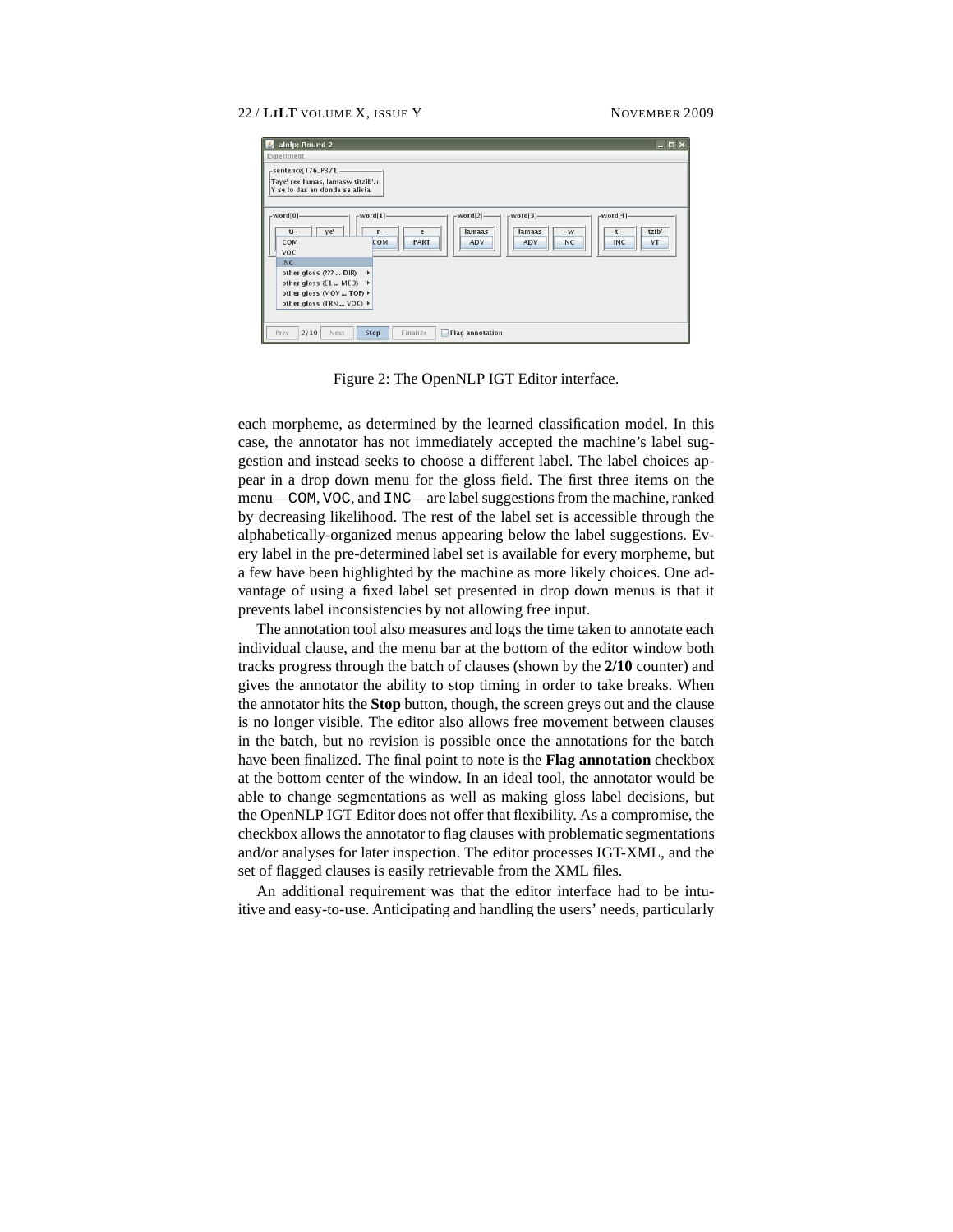

Figure 3: Accuracy on previously-unseen morphemes for both annotators, **seq** vs. **unc**.

those of the non-computationally-savvy user, added significantly to the development time. Yet still some human-computer interaction issues turned out to hurt performance (in terms of accuracy per the amount of time spent) for both the learned models and the human annotators. This is discussed in greater detail in section 5.

The OpenNLP IGT Editor is available under the open source Lesser General Public License.<sup>22</sup> We hope that it will enable the language documentation community to take advantage of our tools and techniques.

# **4.5 Findings**

One of the biggest findings—one which we fully expected—is that it is imperative to measure cost in terms of time rather than using a unit cost. This is crucial since unit cost is the standard practice in active learning studies (which are almost entirely simulation studies). Measuring cost in terms of morphemes indicated that Campbell (the annotator without Uspanteko language expertise) was the most effective annotator, but this result reversed

<sup>22</sup>http://www.gnu.org/licenses/lgpl.html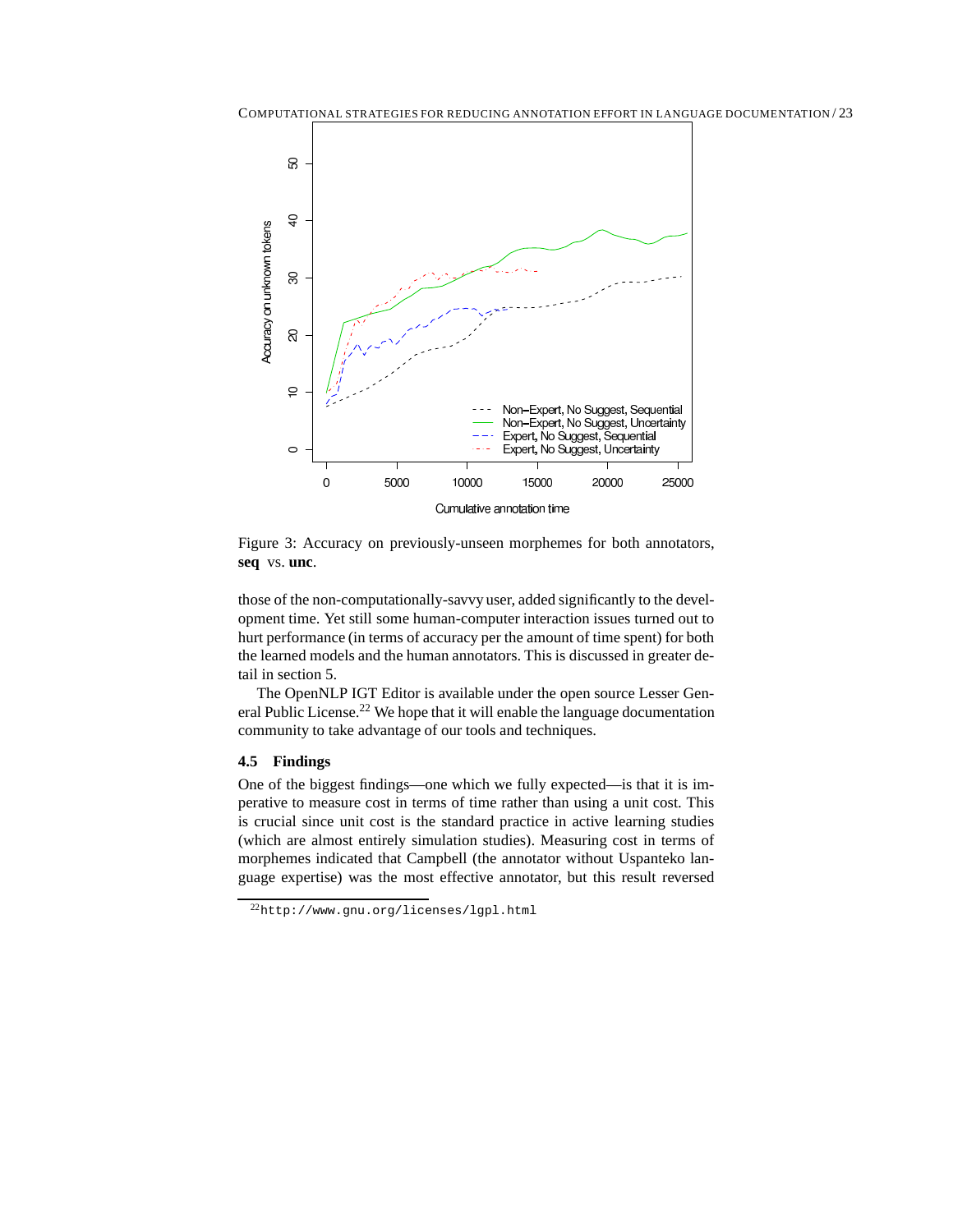when the time used to annotate was taken into account: with time cost, Kaan produced datasets that trained more accurate classifiers much more quickly.

The second, more surprising, finding is that uncertainty selection worked well with Kaan, but it performed worse than random selection with Campbell. This indicates that language (or domain) expertise matters in using active learning. In particular, it indicates that we must develop methods that model not only how useful any given example is likely to be (e.g., using uncertainty), but also how well and how quickly a given annotator is likely to annotate it. There has been very little work on annotator-aware selection strategies in active learning research so far (although see (Donmez and Carbonell, 2008) and (Arora et al., 2009)), yet it is clearly essential if active learning is to be an effective technique in real-life annotation projects.

This discussion of selection strategy effectiveness pertains to the accuracy of the learned model in labeling all words in the corpus, but this is just one way to measure the adequacy of the models and of the entire labeled set. For example, improved performance on uncommon constructions might be more important than overall high accuracy on the common cases. Figure 3 shows that prediction of labels for unseen morphemes gets a particularly large boost from active learning. This is highly relevant for language documentation: a major goal is to analyze the long tail of words/constructions in the language that may not be common but are linguistically interesting. Here uncertainty selection shines in our experiments for both annotators in all conditions.

The third major finding is that label suggestions provided by the machine were useful for Campbell but not for Kaan. Campbell found the suggestions useful for limiting the likely analyses for a given morpheme, whereas Kaan initially found them to be a distraction and only paid attention to them later on in the annotation when the machine's predictions had become more accurate. However, these results were somewhat confounded. The way that label suggestion was implemented unexpectedly made it harder at times for the annotators to locate the label they wanted to select. The primary observation on label suggestions, then, is that it is probably most important to consider the interface design when hoping to allow machine suggestions to speed up annotation. The other, unsurprising, observation is that machine label suggestions should only be provided after the machine is sufficiently accurate. This suggests that there should be studies on measuring when a machine classifier is sufficiently accurate to begin suggesting labels (this is not a trivial thing to do, since there is no evaluation set available).

In summary, the standard strategy of sequential annotation with no input from a machine learner is outperformed by some configurations of learnerguided example selection and machine label suggestions. However, annotators with different levels of expertise may find different strategies to be more or less effective when it comes to quickly and efficiently producing a fully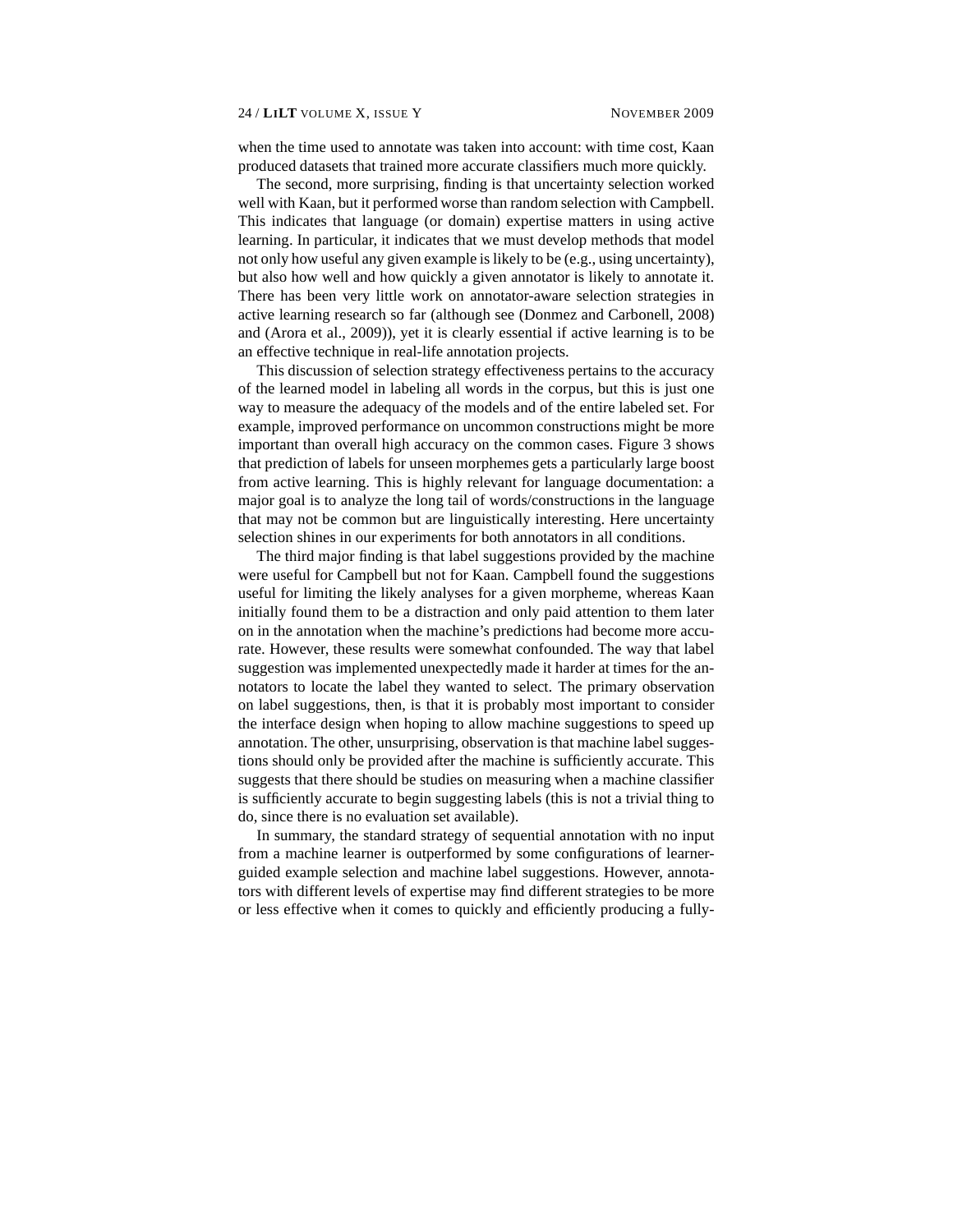labeled corpus of a given accuracy. The impact of differences between annotators indicates that in order to reliably obtain cost reductions with active learning techniques, annotators' fallibility, reliability, and sensitivity to cost must be modeled (Donmez and Carbonell, 2008). The results also bring into focus the uncertainty regarding how well active learning works in practical applications. This is particularly important in the language documentation context, where software support for documenting languages has to be robust, flexible, easy to learn, and straightforward to use.

# **5 Interaction of annotators with machine decisions**

A key part of our approach to reducing annotation cost is to integrate machine support and manual annotation. In this case, the annotations provided are labels for morphemes in IGT, and the annotators are two documentary linguists with extensive field experience. The annotators worked in a number of different experimental settings with different levels of machine support, which comes in the forms of both active learning and machine label suggestion. The annotators found both advantages and disadvantages to working with machine assistance. Also the two annotators differ greatly with respect to their previous experience with Uspanteko, and the different levels of expertise had a strong effect on which levels and types of machine support were most helpful.<sup>23</sup> These attributes also changed as annotation progressed and the annotators progressed along their own learning curve.

### **5.1 Learning curve**

In any annotation project, annotators go through an initial phase during which they become familiar with the data, the annotation guidelines and the annotation interface. During this phase, per-label annotation time is generally higher than it is later in the process, and mistakes and inconsistencies are more likely to occur. While Kaan's annotation times line up with this typical case, Campbell's learning curve is much steeper; in addition to familiarization with guidelines and interface, Campbell is in fact discovering the nature of the language as he goes.

As expected, Kaan's learning curve reached a plateau far quicker than Campbell's. Her learning process consisted primarily of remembering aspects of the earlier analysis of Uspanteko (i.e. the analysis reflected in the grammar), noting subsequent changes in analysis, and resolving some inconsistencies in her labeling choices. Campbell, starting from zero, needed much more work to acquire proficiency with the language and task. This is reflected especially in his average annotation time per morpheme, shown in Figure 4.

Campbell noted clear patterns in his acquisition of a syntactic model for

<sup>23</sup>As a reminder, Kaan is the language-expert, and Campbell is the language-novice.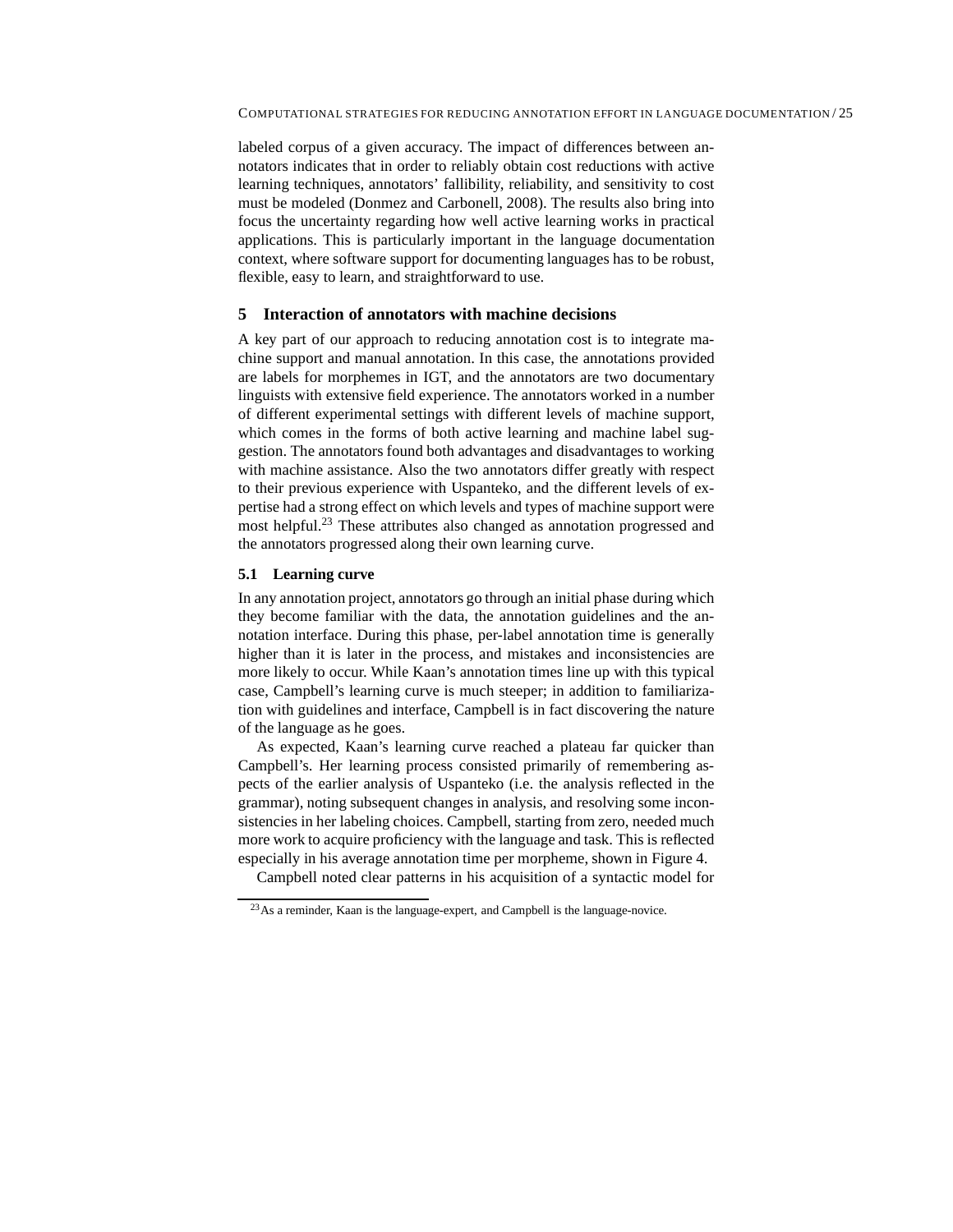

Figure 4: Average annotation time (in seconds per morpheme) over annotation rounds, averaged over all six conditions for each annotator.

the language: verbs became clear first, because in Uspanteko only verbs take aspect marking. Person marking was the key to his next major step, which was the identification of relational nouns and possessed nouns, both of which inflect with the ergative person markers (set A in traditional Mayan linguistics). Adjectives were the third major area in which he felt confident of his labels, since almost invariably they immediately precede the nouns they modify. The most difficult distinctions, in his opinion, were sentence-initial morphemes, variously labeled as adverbs, particles, or affirmatives.

A complicating factor for both annotators is that the data marks both derivational and inflectional morphology, but the former is not consistently analysed as such. In other words, in some cases the segmentations take derivational morphology into account and in others they do not.

Access to the Uspanteko-Spanish dictionary was essential for Campbell to make any progress understanding the language. In fact, he found simultaneous use of the digital and printed versions of the dictionary to be the most effective strategy. The digital version allows the use of targeted search terms, while the hard copy lets the user rapidly scan many pages of entries (and their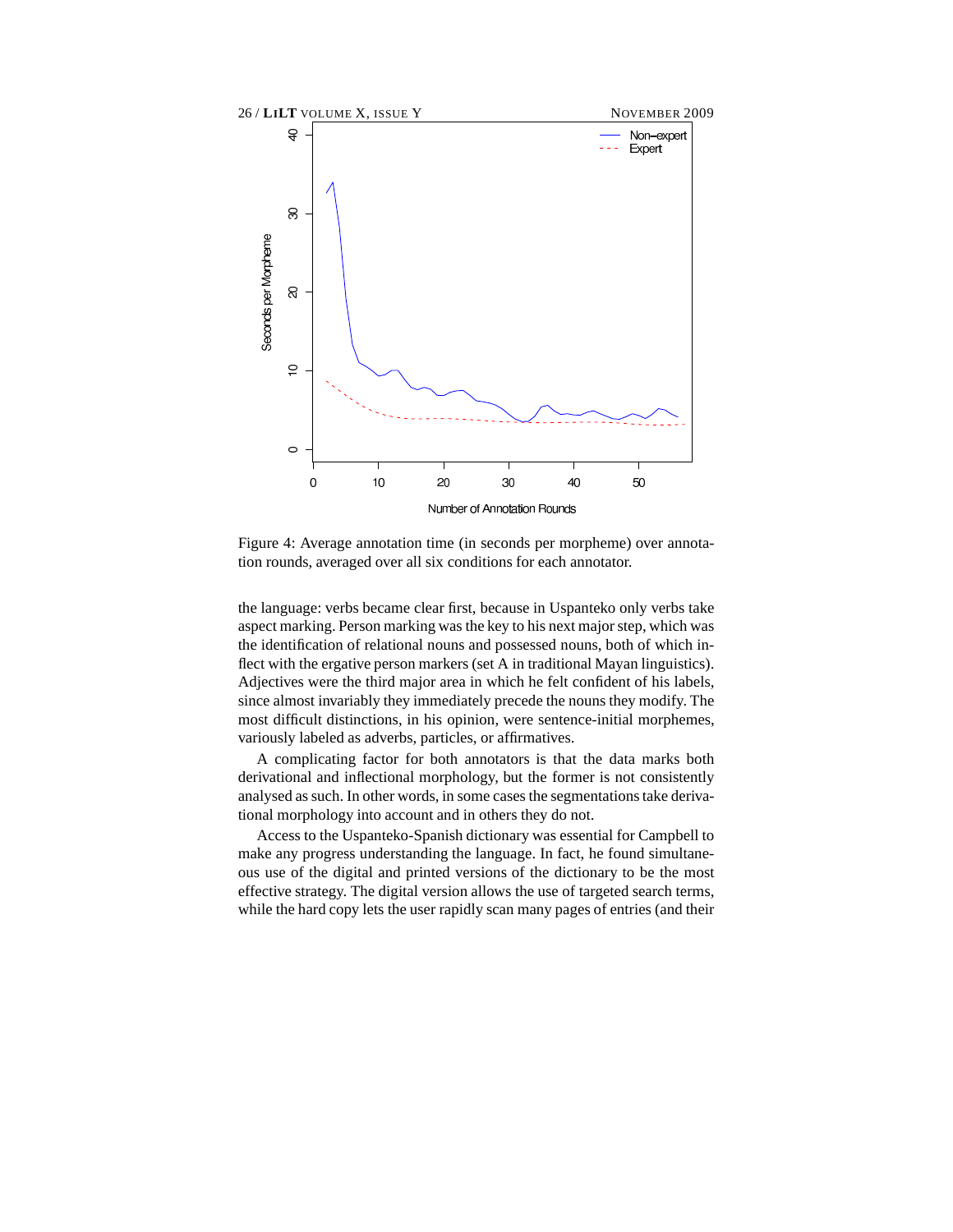examples) to get a broader picture of the language. At the same time, a dictionary as a stand-alone resource is of course not sufficient for developing a comprehensive knowledge of the linguistics of a language.

#### **5.2 Annotator label accuracy**

In section 4, the effectiveness of different levels of machine support was discussed with respect to the labeling accuracy of models learned from the training data produced by the annotators. Accuracy of a model is evaluated by comparing its label predictions to the original (i.e. OKMA) annotations on a set of held-out texts. Thus the potential for learning an accurate model is affected by the accuracy of the annotators' labels as compared to the original annotations.

**Accuracy against OKMA annotations.** Table 4 shows the overall accuracy of the annotators' labels for each condition (after 56 rounds) as measured against the original OKMA annotations. As expected, **unc** selection tends to pick examples that are more difficult to label. Accuracy for both annotators suffers in both **unc**-**ns** and **unc**-**ds**.

The fact that Campbell's accuracy is generally higher than Kaan's is initially surprising; this is another result which highlights the differences and challenges that arise when we bring active learning into non-simulated annotation contexts. We attribute this result to two different factors. The first is the speed of annotation; Campbell spent nearly twice as much time labeling the same number of examples. The more important factor, though, again has to do with prior experience with Uspanteko. In language documentation, the analysis of the language is continually evolving. The OKMA annotations represent less a ground truth for the language than a reflection of the understanding of Uspanteko at the time that the original annotations were done. Kaan recognized—often through the morphological segmentation shown by the annotation tool—several linguistic phenomena for which the analysis has changed since the close of the project that resulted in the grammar, the dictionary, and the corpus.<sup>24</sup> As a result, her labels in cases diverge from those of the original corpus.

**Annotator accuracy by round.** Though annotator speed clearly improves over time, the same correlation does not hold for the accuracy of the annotators' labels. Figure 5 plots annotator label accuracy by round of annotation.<sup>25</sup> Despite showing lower label accuracy, faster annotation rates allowed Kaan to achieve higher accuracy in much less time.

<sup>&</sup>lt;sup>24</sup>This is the main reason for providing the 'Flag annotation' checkbox as part of the annotation tool interface.

<sup>&</sup>lt;sup>25</sup>The left terminus of each plot line is artificially high, as it plots the accuracy of the 10-clause seed set, which is drawn directly from the OKMA data.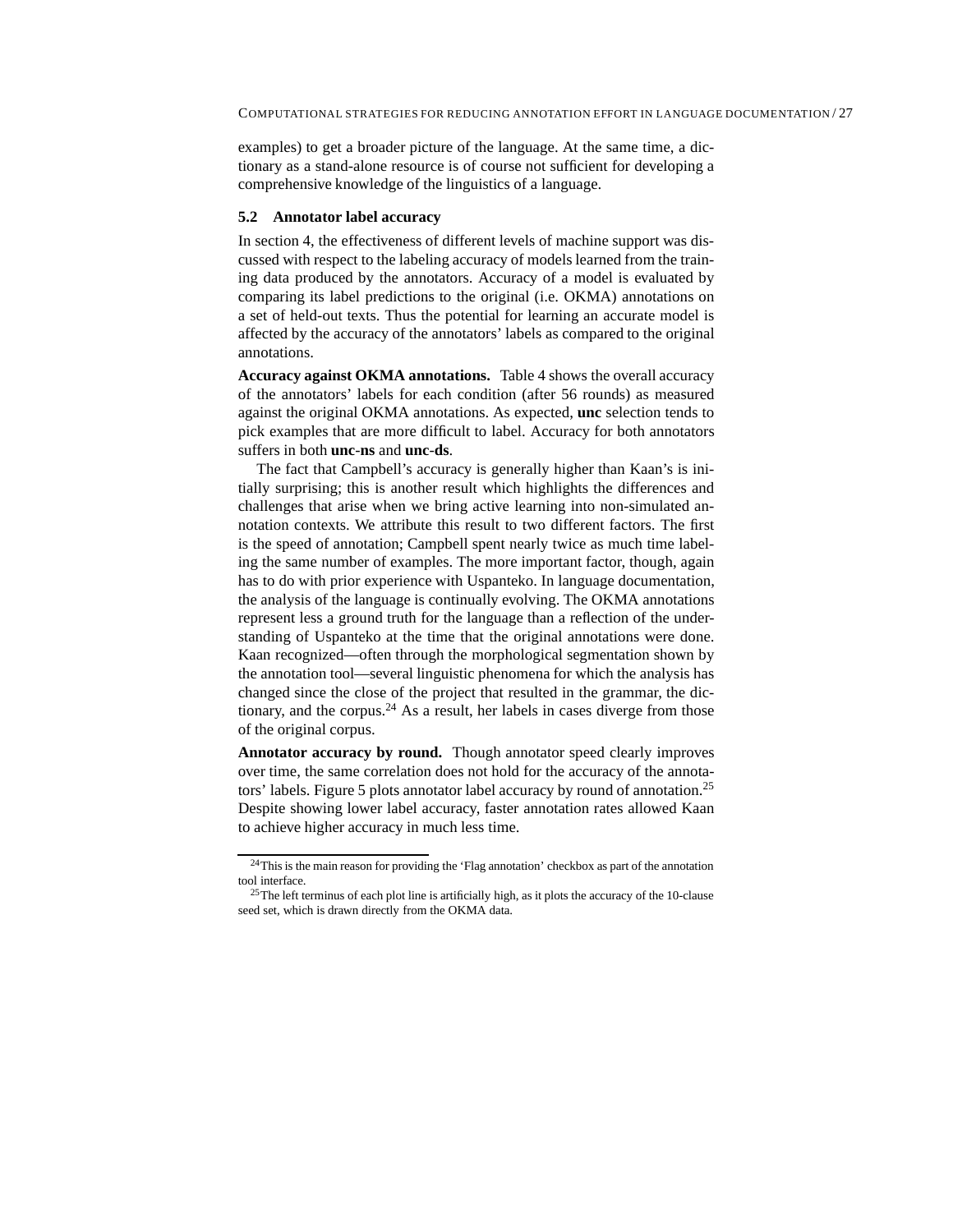|         | expert | non-expert |
|---------|--------|------------|
| seq-ns  | 73.17% | 75.09%     |
| rand-ns | 69.90% | 74.37%     |
| unc-ns  | 61.23% | 60.04%     |
| seq-ds  | 67.48% | 73.13%     |
| rand-ds | 68.34% | 73.03%     |
| unc-ds  | 59.79% | 60.27%     |

Table 4: Overall accuracy of annotators' labels, measured against OKMA annotations.



Figure 5: Single round accuracy per round for each experiment type by: (a) expert annotator (Kaan), (b) non-expert annotator (Campbell).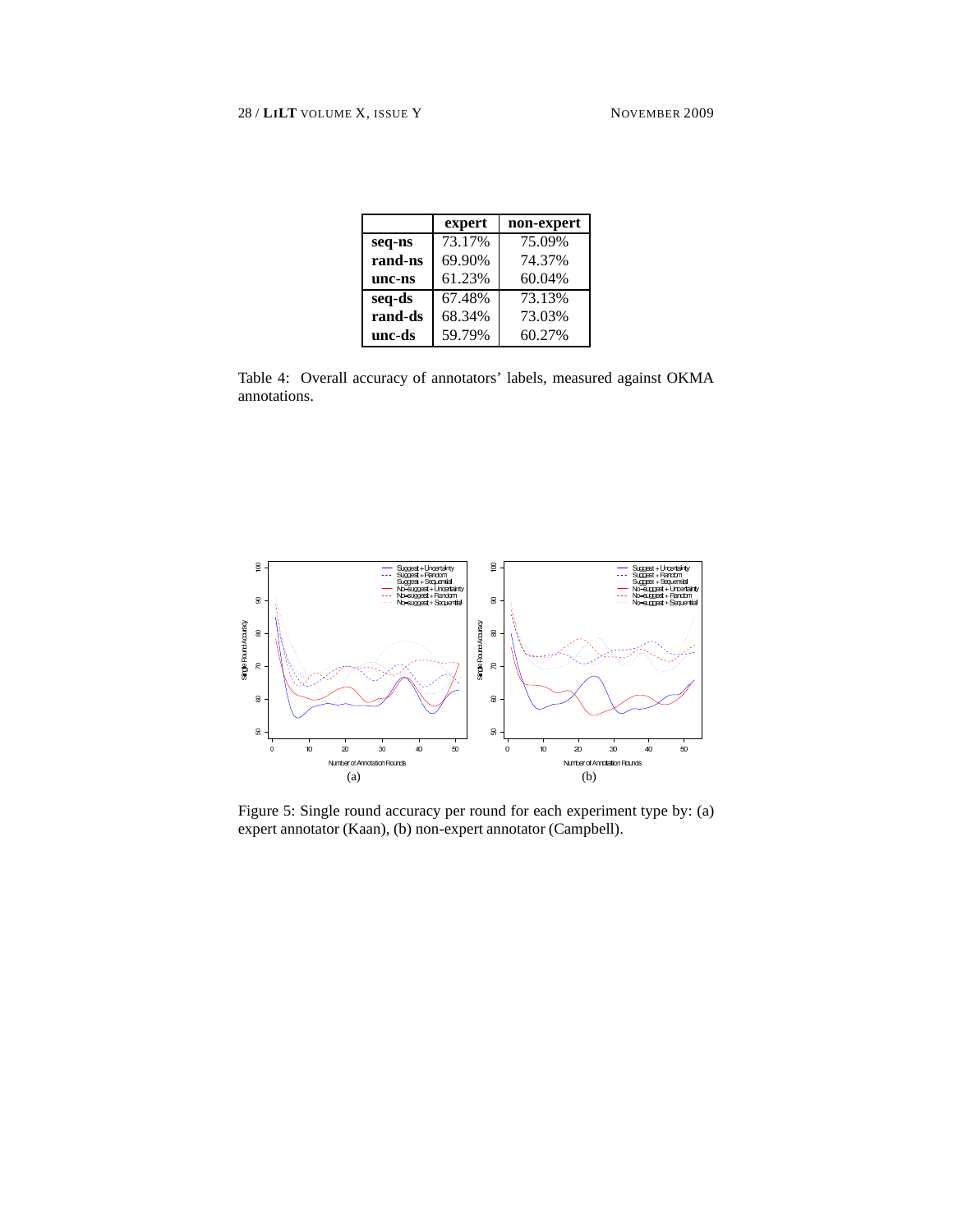**The ESP error.** Another significant source of divergence for Kaan from the OKMA annotations arises from one individual label. During the clean-up process, the label ESP was introduced for labeling Spanish loans or insertions (such as the adverb/discourse marker *entonces*). It gradually became clear that such tokens are very inconsistently labeled in the original corpus, usually with catch-all categories like particle or adverb. For example, the Spanish loan *nomas* (segmented, perhaps controversially, as no-mas) often seems to function as an adverb in Uspanteko clauses (e.g. (8); text 057, clause 209).

```
(8) jii'n kila' qe nomas
    Si alli nada màs.
```
In this case, the OKMA standard glosses both morphemes as adverbs (ADV), Kaan labels both with ESP, and Campbell provides a split labeling, attempting to capture the function of each morpheme: NEG-ADV. Arguments can be made for each of the three labelings.

Further analysis is needed to determine the role such words play in the clauses they appear in: are they the product of code-switching? Do they participate in the syntax of Uspanteko? Because this question remains unresolved, and in order not to influence the predictions of the machine learner with spurious label assignments, the decision was made to mark the tokens simply as being of Spanish origin. Example (9) (text 068, phrase 110) contains two examples of this type of word—*tonses* and *pwes*—along with each annotator's labels for the clause.

```
(9) TEXT: tonses wiyn pwes in ajnuch' na+
```

|           |  |  | MORPH: tonses wiyn pwes in aj-nuch'na |  |
|-----------|--|--|---------------------------------------|--|
| KAAN: ESP |  |  | ??? ESP A1S ???-ADJ PART              |  |
| CAMP: ADV |  |  | EXS ADV PRON GNT-ADJ PART             |  |

#### *Entonces yo pues hera pequeña.*

Over time, the two annotators developed very different conventions for using the ESP label. Kaan applied it to 2086 of 24129 tokens (8.65%) and Campbell applied it to only 221 of 22819 tokens (0.97%). Because the label was introduced well after the OKMA corpus was completed, it does not appear at all in the original annotations, so any token labeled ESP is scored as incorrect when compared to the OKMA annotations; this alone adds more than 7 percentage points to Kaan's total label error.

#### **5.3 Annotator agreement**

To get a more complete picture of the effectiveness of different levels of machine support, it is important to evaluate each annotator's accuracy not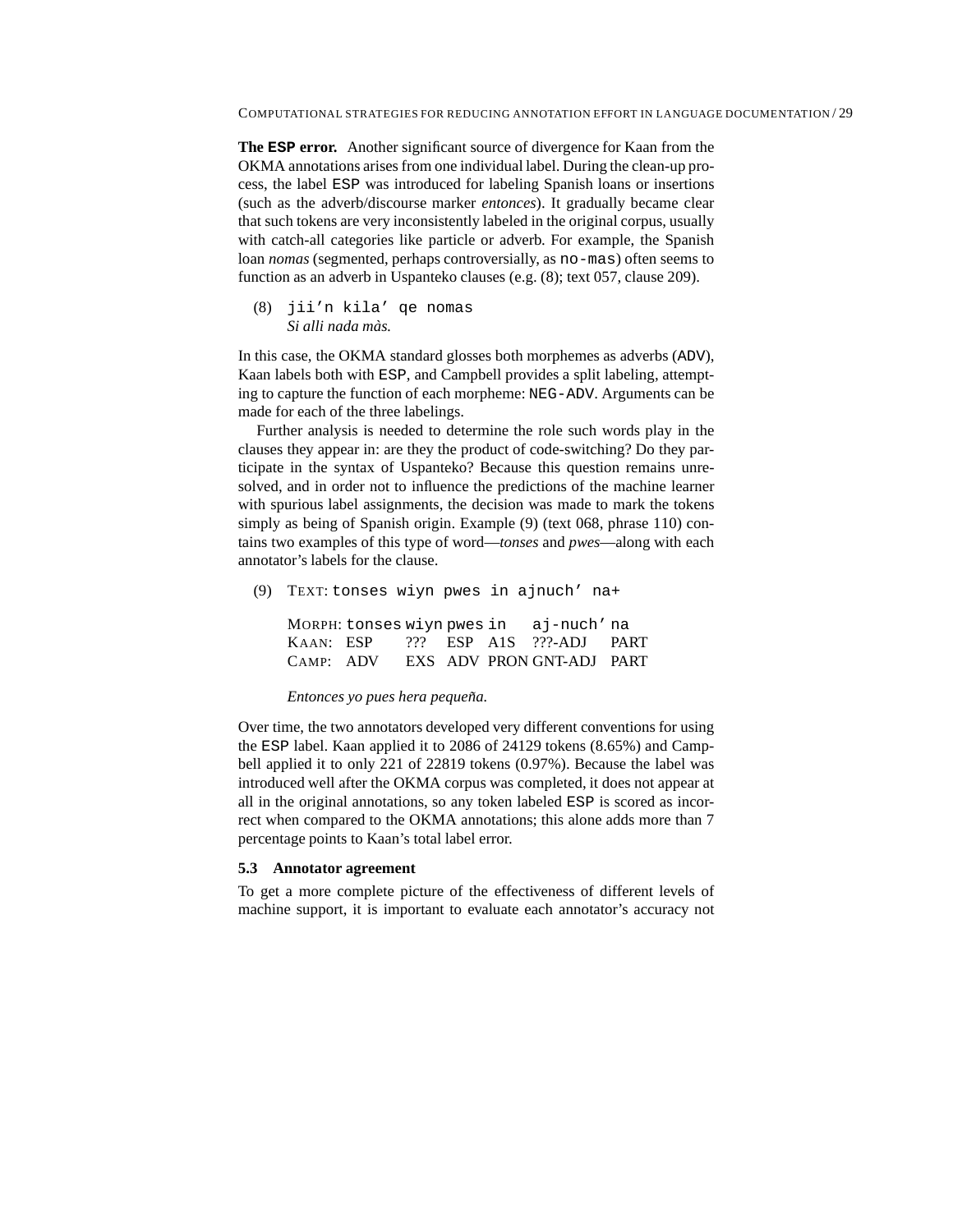| exp<br>non | seq-ns       | rand-ns     | unc-ns          | seq-ds          | rand-ds        | unc-ds         |
|------------|--------------|-------------|-----------------|-----------------|----------------|----------------|
| seq-ns     | 69.91% (523) | 70.82% (42) | 62.42% (48)     | 72.35% (54)     | 74.25% (28)    | $67.82\%$ (47) |
| rand-ns    | 71.32% (48)  | 83.94% (39) | $66.56\%$ (47)  | 66.15% (43)     | 73.75% (42)    | $67.55\%$ (52) |
| unc-ns     | 66.31% (48)  | 67.87% (53) | 62.31% (301)    | 58.87% (51)     | 73.31% (40)    | 61.10% (298)   |
| seq-ds     | 73.35% (60)  | 75.56% (34) | 56.39% (37)     | $60.02\%$ (540) | $66.00\%$ (44) | $61.01\%$ (36) |
| rand-ds    | 68.67% (50)  | 76.40% (63) | $66.67\%$ (58)  | $65.88\%$ (47)  | 76.33% (42)    | $66.99\%$ (64) |
| unc-ds     | 65.41% (50)  | 67.98% (55) | $60.43\%$ (263) | 58.13% (38)     | 70.74% (57)    | 60.40% (275)   |

Table 5: Inter-annotator agreement: expert v. non-expert, percentage of morphemes in agreement, (number of duplicate clauses)

only against the OKMA annotations, but also against each other and even against themselves. Because each of the twelve settings (annotator-selectionsuggestion) used examples selected from the same global pool of unlabeled examples, some duplicate clause annotation occurred for each pair of experimental conditions. Multiple labelings of a clause allow us to take simple agreement measures of both inter-annotator agreement and intra-annotator consistency.

**Inter-annotator agreement.** Table 5 shows agreement between annotators, measured in percent agreement on morphemes in clauses labeled by both annotators. The column headings refer to Kaan's experiments, the row headings refer to Campbell's, and the number in parentheses is the number of duplicate clauses for that pair of annotator-selection-suggestion conditions. The overall average inter-annotator agreement for duplicate clauses was 66.56%. This is another indicator of the divergence from the OKMA standard analyses noted in section 5.2, for Kaan in particular.

Note that the sets of clauses selected for the four pairings of uncertainty selection cases show a very high level of duplication. Not surprisingly, the level of agreement for the **unc**-**unc** pairs is consistently well below the overall average agreement, with an average agreement of just 61.06%. This finding supports the expected result that uncertainty-based selection does indeed select clauses that are more difficult for human annotators to label.

**Intra-annotator consistency.** The differences between annotators also appear when we consider the consistency of each annotator's labeling decisions. Table 6 and Table 7 (expert and non-expert, respectively) show, for each pair of experimental conditions, the percentage of morphemes labeled consistently by that annotator. Kaan's overall average percent agreement (88.38%) is higher that Campbell's (81.64%), suggesting that she maintained a more consistent mental model of the language, but one that disagrees in some areas with the OKMA annotations.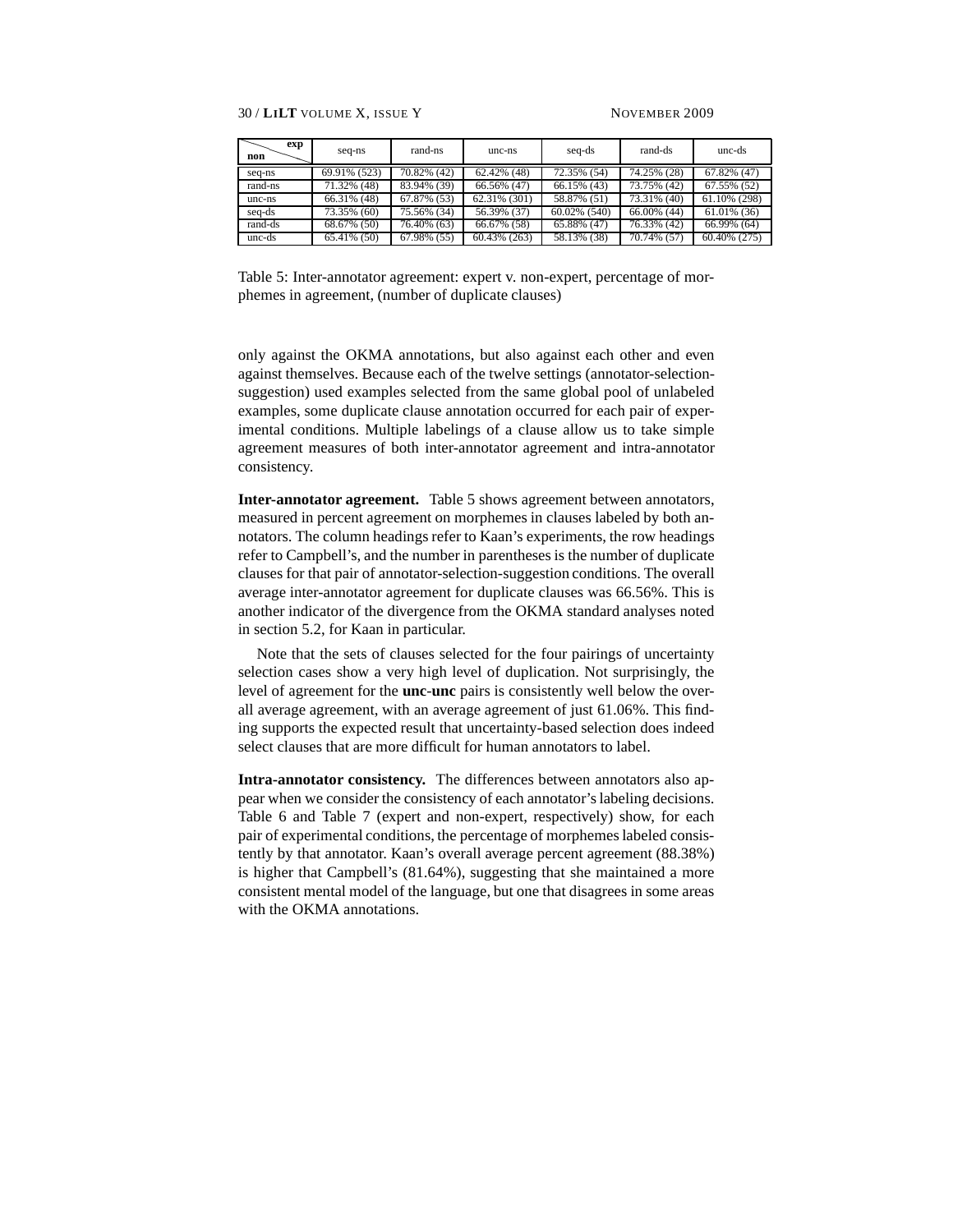COMPUTATIONAL STRATEGIES FOR REDUCING ANNOTATION EFFORT IN LANGUAGE DOCUMENTATION / 31

| exp<br>exp | seq-ns      | rand-ns     | unc-ns       | seq-ds      | rand-ds     | unc-ds |
|------------|-------------|-------------|--------------|-------------|-------------|--------|
| seq-ns     |             |             |              |             |             |        |
| rand-ns    | 95.00% (41) |             |              |             |             |        |
| unc-ns     | 87.10% (56) | 90.91% (57) |              |             |             |        |
| seq-ds     | 92.39% (60) | 87.57% (35) | 81.35% (41)  |             |             |        |
| rand-ds    | 91.02% (28) | 90.94% (50) | 89.10% (46)  | 86.13% (42) |             |        |
| unc-ds     | 88.83% (51) | 89.53% (57) | 87.82% (332) | 82.14% (42) | 87.06% (49) |        |

Table 6: Intra-annotator consistency, expert annotator

| non<br>non | seq-ns      | rand-ns     | unc-ns       | seq-ds      | rand-ds     | unc-ds |
|------------|-------------|-------------|--------------|-------------|-------------|--------|
| seq-ns     |             |             |              |             |             |        |
| rand-ns    | 90.11% (49) |             |              |             |             |        |
| unc-ns     | 80.80% (44) | 81.68% (54) |              |             |             |        |
| seq-ds     | 90.00% (54) | 87.94% (44) | 77.97% (48)  |             |             |        |
| rand-ds    | 90.15% (52) | 86.64% (45) | 79.46% (62)  | 81.43% (44) | -           |        |
| unc-ds     | 84.15% (47) | 78.55% (52) | 77.68% (328) | 78.81% (35) | 77.95% (60) |        |

Table 7: Intra-annotator consistency, non-expert annotator

#### **5.4 Reflections on the annotation experience**

Glossing the Uspanteko texts is a tagging task. In that respect the annotators had the usual role of providing labels for items proffered for annotation. However, in these experiments annotation occurs in coordination with machine learning. In some settings the items to be labeled were selected by the machine, guided by the previously supplied labels. So, in the active learning cases, the annotator's labels affected which examples were selected: in this way, the annotator and machine labeler are tightly coupled. Here, we consider the utility of the annotation tool and the semi-automated annotation process from the perspective of the annotators.

**Annotation tool.** Folding machine learning into an annotation tool raises some interesting issues. For example, when offering label suggestions to the annotators, the OpenNLP IGT Editor presents the labels in a separate list, as seen in Figure 2, but removes the suggested labels from the alphabeticallyordered drop-down bank of possible labels. Both annotators commented that the resultant change in the ordering of the labels at times slowed down the labeling process, as they could not rely on their memory of the position of the labels within the drop-down bank.

Other issues were raised by the facts that the tool was limited to handling one stage of the process of producing IGT *and* that the tool was designed for specific experimental purposes. This restriction forces the annotators to accept the morphological segmentation as offered. The one concession made in the tool design was to offer a checkbox for flagging examples that needed fur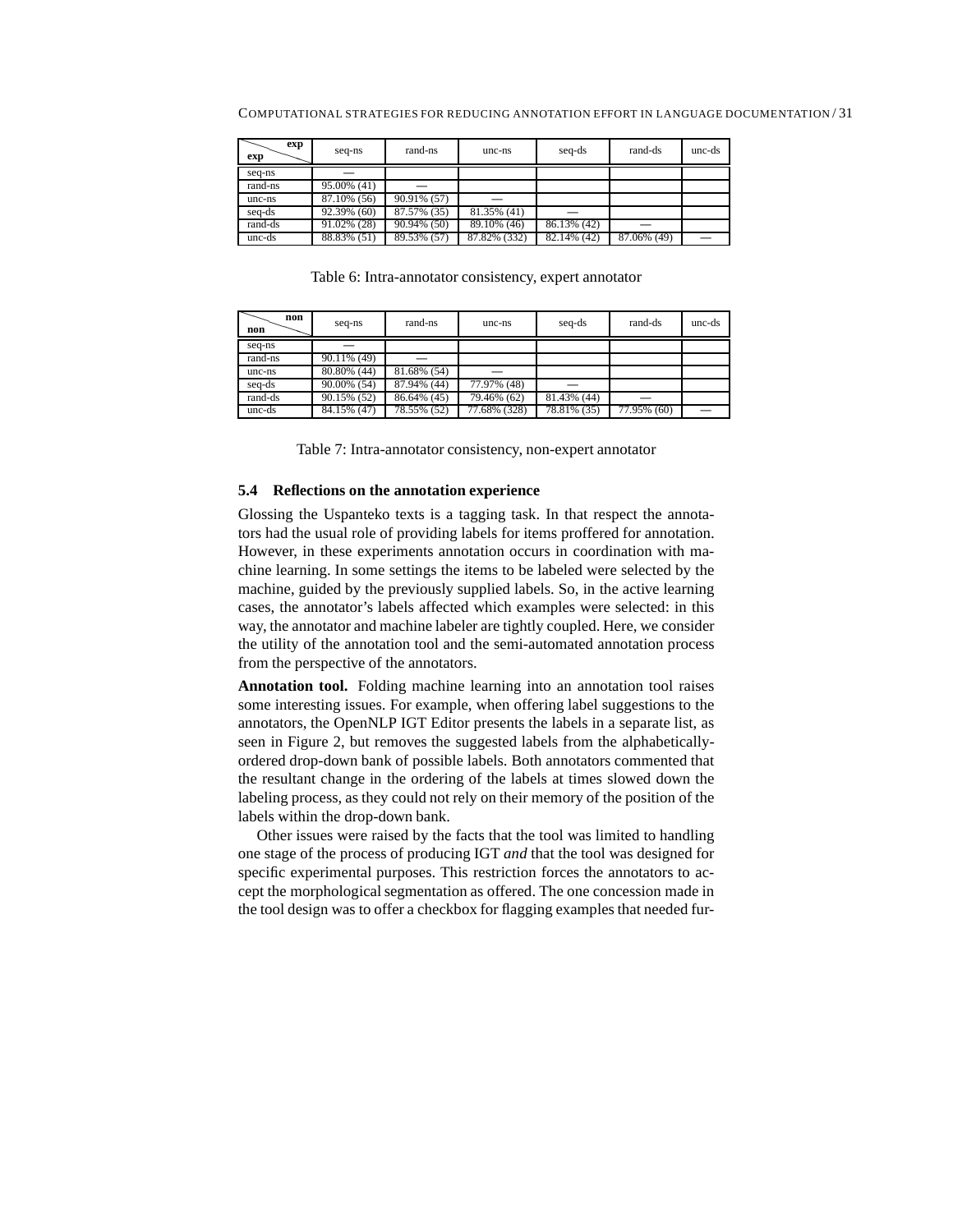ther examination. The most common reason for flagging, by far, was to mark clauses with segmentation errors. In order to get accurate time measurements for labeling, it was necessary to cut out any additional analytical tasks, but in a working documentation project, this feature would likely hamper the efficiency of the annotators. Both annotators also noted that they would like to have access to the lexical gloss for stems (i.e. the stem translation) as well as the part-of-speech labels. These limitations are perhaps the main obstacles to this tool being useful in the early stages of a documentation project.

**Labeling-retraining cycle.** Active learning is inherently cyclical: (1) a model is trained, (2) examples are selected, (3) examples are labeled; (1) the model is retrained, and so forth. In simulation studies, steps (1) and (2) tend to be time- and compute-intensive, and step (3) is trivial. This changes of course when we use real annotators, when step (3) becomes the most timeconsuming step of the process. There is, however, still a time cost associated with steps (1) and (2), and the annotator generally has to wait while those steps are completed and a new batch of examples is selected for labeling. This lag time may cause frustration, distraction, boredom, or even a much needed break for the annotator.

In addition, waiting time needs to be treated as part of the time cost of annotation. We did not take this into account in our experiments. However, aspects of both the experimental design and the implementation of the annotation tool combine such that annotator lag time is nearly constant across annotators and across experimental conditions, thus minimizing the impact of waiting time on our results.

First, for each annotator we alternate between experimental conditions, in order to mitigate the effect of the annotator's learning curve. Each selectionsuggestion strategy combination is set up as a separate experiment, and examples are selected in batches of 10 clauses. In each round of annotation, the annotator labels a total of 60 clauses, 10 for each experimental condition. The annotation tool is designed to work on one experiment at a time, so to switch experiments the annotator restarts the tool and is prompted to select the desired experiment. (Note that the annotators were unaware of the specific experimental conditions for each set.) Thus, experiment-switching time is the same for all experiments. Second, our models are simple, and the training set consists of only those clauses already labeled by the annotator, so the models train quickly.

Steps (1) and (2) can occur either immediately before or immediately after the batch of clauses has been labeled, and the sequence is determined by the annotator. This provides the annotator at least a small amount of control, so he/she can either proceed directly to the next experiment or wait out the short training time before switching. Also, due to the order of the steps, the model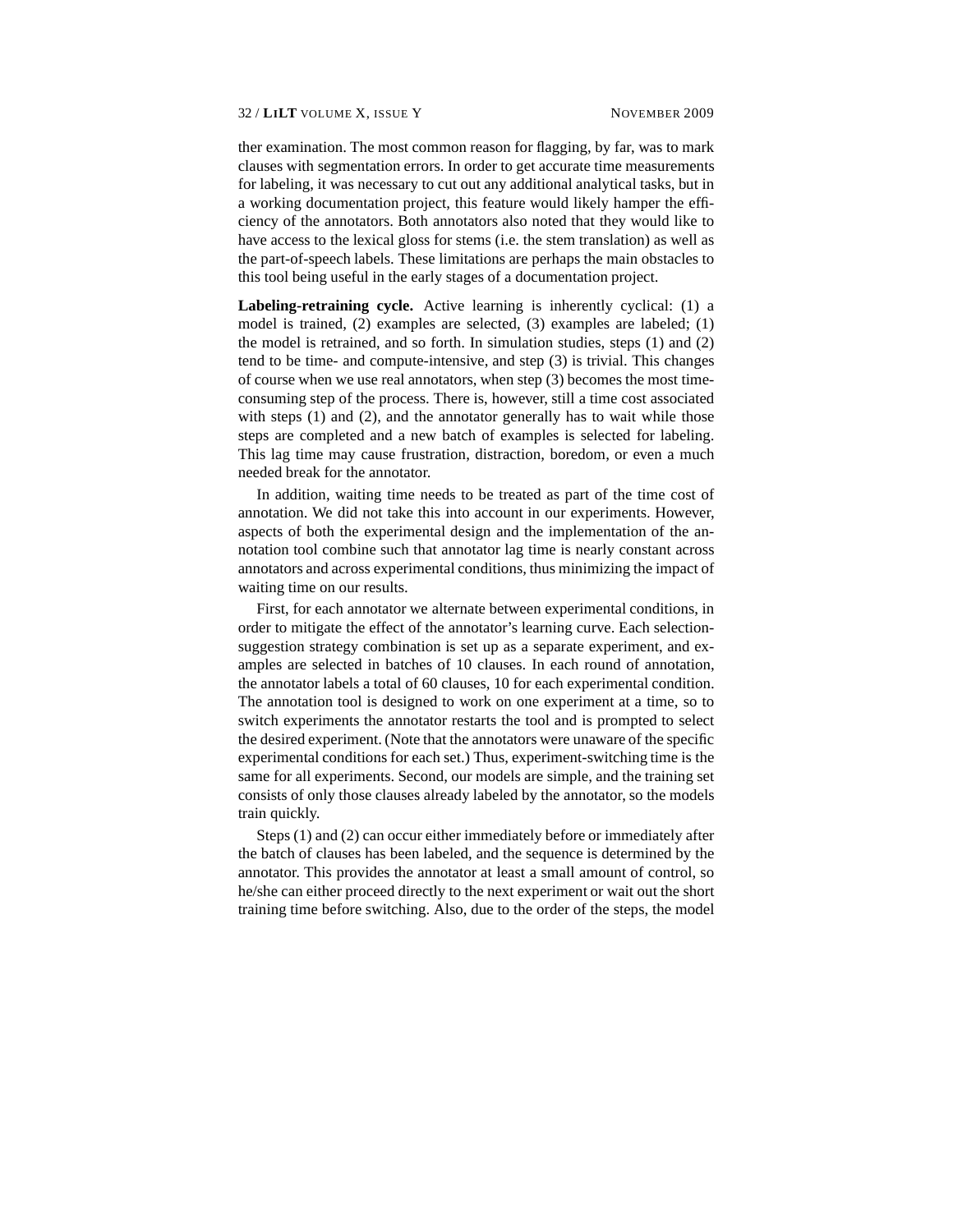training feels more like a part of the active switching process and less like passive time sitting and waiting for the machine to finish.

**Iterative model development.** With a setup that gives annotators access to the predictions of the classifier, it is important to ask to what extent the annotators are influenced by seeing those predictions. Here we found quite different responses from the two annotators.

Kaan noted that the machine's accuracy seemed to improve over time, and that bad suggestions from the machine sometimes slowed her down, as she had to wade through a number of wrong labels to get to the label she wanted. She also noted that at some points she found herself accepting the machine's suggested label in the case of homophonous morphemes and later rethought the label, though too late to make any changes. In other words, the appearance of one of two or more possible labels for a morpheme in some sense put the other possible choices out of mind. Once she noticed this happening, she started taking more care with such cases. We note that these are precisely the kinds of cases for which the machine needs additional training data to learn to distinguish the two different analyses for the morpheme. Such a conspiracy between the annotator and the model can easily push the model off track.

Campbell had a more complex relationship with the machine learner. Near the beginning of the annotation process, seeing the machine labels was actually a hindrance, compared to the no-suggest cases, in which Campbell was shown the labels he had previously assigned to the given morphemes. This being a hindrance is a function of the annotator's own learning process. In the beginning, he spent quite a lot of time selecting a label for each morpheme, consulting the dictionary extensively and thinking a lot about the likely role of the morpheme. In other words, he was deeply engaged in linguistic analysis. Thus he trusted the labels he had previously chosen but did a lot of second-guessing and rechecking of the suggestions made by the machine. In the future, it would be helpful to highlight machine suggestions when they correspond to labels seen with previous occurrences of the morpheme.

Later in the annotation process, as the model began to make more accurate predictions more consistently, he began to trust the machine suggestions much more, provided they were consistent with his own current mental syntactic model for the language. Once Campbell trusted the machine labels to a greater extent, having access to them saved a lot of time by reducing (often to zero) the number of clicks required to select the desired label. Interestingly, Campbell grew to be quite aware of the varied model accuracy in the different experimental settings. In fact, though he didn't know this, his impression of the most accurate model is indeed the same as his best-performing model (random selection with machine labels).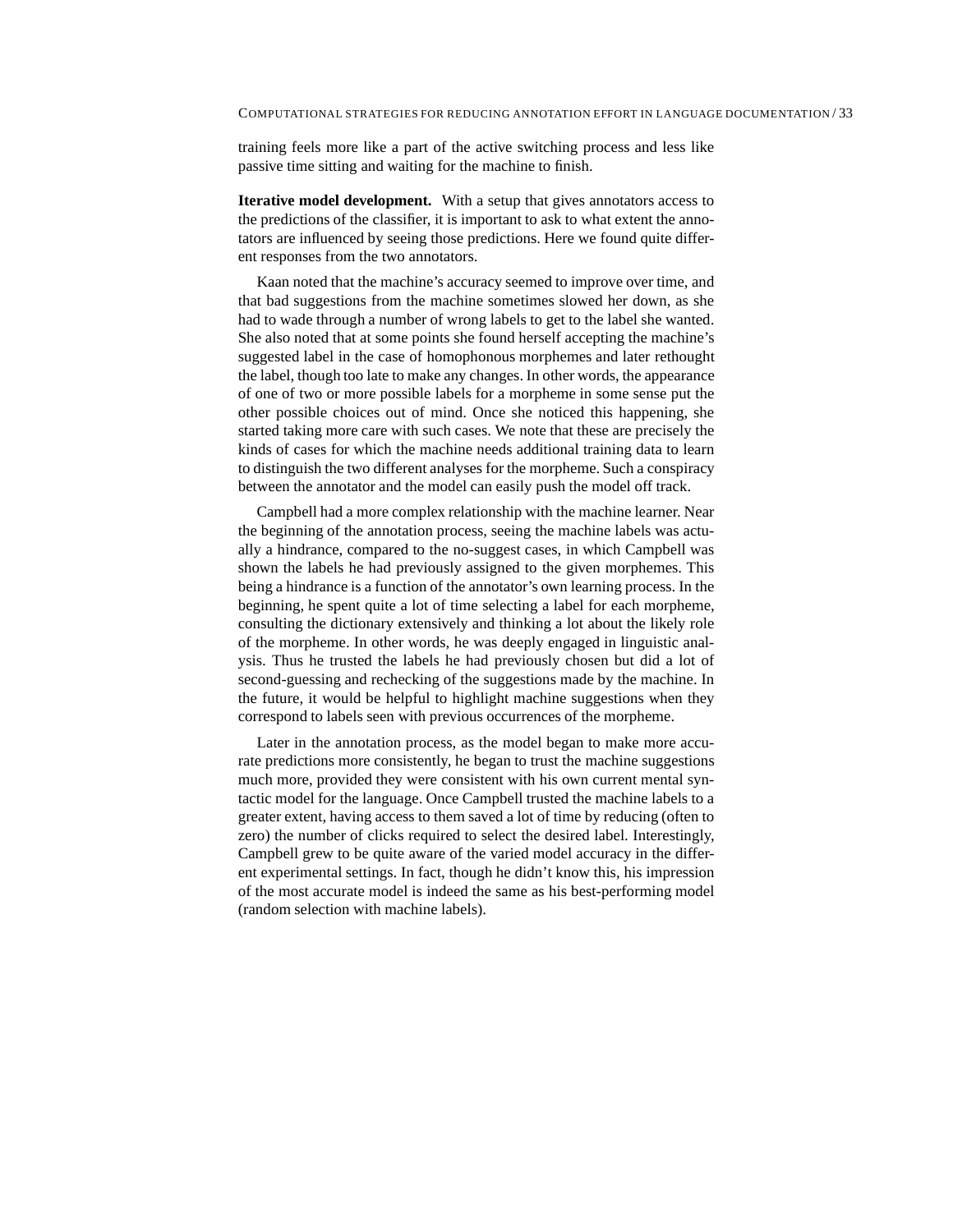**Epiphany effect.** Without having knowledge of the accuracy of the models trained on his labels, Campbell commented on having several points of 'epiphany' after which he had an easier time with the annotation. These were points at which he resolved his analysis of some frequently-occurring aspect of linguistic analysis, and these discoveries show up as bumps in graphs charting the performance of the models trained on his data.

Campbell found it hard to keep track of all the changes he was making all along in his mental model of the Uspanteko grammar. It appeared to him that some of the periods where it seemed the machine was slipping could have in fact been cases of it no longer matching his analysis. Also, he did not know how long it would take for the machine's predictions to stabilize after changing his analysis of something. Would it weight his later tags greater than his earlier tags? Would an an erroneous analysis early on mean it would would take a while for the machine to amass enough correctly glossed tokens of such a morpheme to outweigh all of the incorrectly glossed tokens? Clearly, it would be useful to have some transparency in terms of the history of analysis of certain morphemes or constructions and also the ability to explain why a model is making a decision one way or another.

**Handling changes in analysis.** Language documentation involves both preserving examples of a language in use and discovering the nature of the language through ongoing linguistic analysis; the process does not at all fit a pipeline model. Both annotators noted changes in their analyses of particular phenomena as they proceeded with annotation. In fact, each annotator discovered a previously-unknown aspect of the morphosyntax of verbs in Uspanteko. In some cases, a jump in model accuracy followed an epiphany in the annotator's own model of the language.

A deficiency of our annotation tool, and indeed a challenge for any tool used to aid production of IGT, is that it does not allow the annotator to reannotate previous clauses as the analysis changes. One possible approach would be to couple global search (i.e. search of the entire previously-annotated corpus) with a reannotation function. This would allow an annotator to view a concordance of clauses containing the morpheme in question and to pick and choose which of the labels should be changed.

One such example concerns the morphemes *li* and *ri*. Both function sometimes like prepositions and sometimes like demonstratives. Campbell began the experiment glossing all instances of both morphemes as prepositions. At some point he switched to labeling them all as demonstratives, and finally, after about 30 rounds of annotation, he began to distinguish the two functions. Kaan also noticed an increase in her accuracy and consistency over time.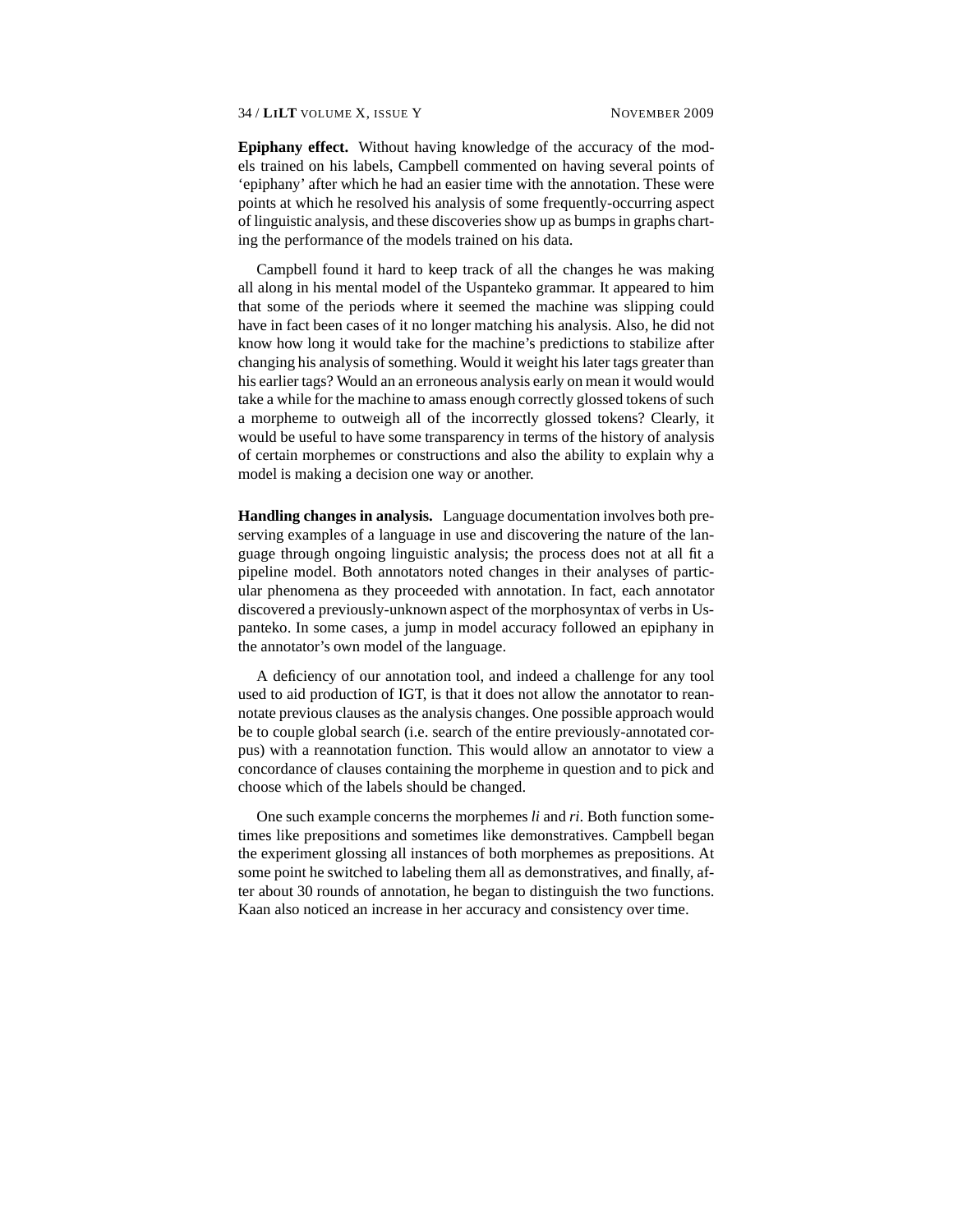#### **6 Conclusion**

Based on the results of the work and experiments described in this paper, we believe there is clear potential for fruitful, mutually beneficial collaboration between language documentation and computational linguistics.

**Challenges and benefits for language documentation.** Documenting and describing an endangered language is a complex task with no clearly established best methodology or workflow.<sup>26</sup> Each language offers its own set of challenges, and each documentation project tends to develop its own set of solutions. An additional confound to consistency in the documentation process is the fact that most such projects are individual or small-group endeavors on small budgets, with little or no institutional guidance by the greater documentary linguistics community.<sup>27</sup>

Even very simple computational strategies, such as basic scripting for text manipulation and data management can be very effective in efficiently improving the quality and consistency of transcriptions, translations, and IGT annotations from language documentation projects. Much of the work of documentation is data-intensive and corpus-based, and many of the problems encountered could greatly benefit from knowing a scripting language such as Perl, Python or Ruby. In addition, these skills and use of standard formats both greatly increase the reusability of such data.

Machine learning and active learning approaches, while certainly more complex and more challenging to implement, show some promise for partially automating and thus speeding up the creation of IGT. Using machine assistance, we consistently learned more accurate models, more quickly, than was possible using the standard strategy of sequential annotation with no machine label suggestions. These learning methods need input data that is in a well-organized and machine-readable format, but they also output this type of data, supporting the possibility for future work on language technologies for the language being documented.

**Challenges and benefits for computational linguistics.** Questions arise in the context of documentary linguistics that present interesting challenges for computational linguistics. IGT creation is actually a bad fit for the standard pipeline model frequently used in computational linguistics, because the different stages of analysis—morphological analysis/segmentation, labeling of morphemes, and sometimes even translation—overlap. Another challenge is the absence of strict annotation guidelines; both analysis and annotation are

<sup>&</sup>lt;sup>26</sup>Although strong recommendations exist for ensuring the longevity and robust accessibility of digitized language data; see for example Bird and Simons (2003) and the results of the EMELD project http://emeld.org.

 $^{27}$ Some personal perspectives on the difficulties faced by such projects can be found in Newman (1992), Wilkins (1992), Rice (2001).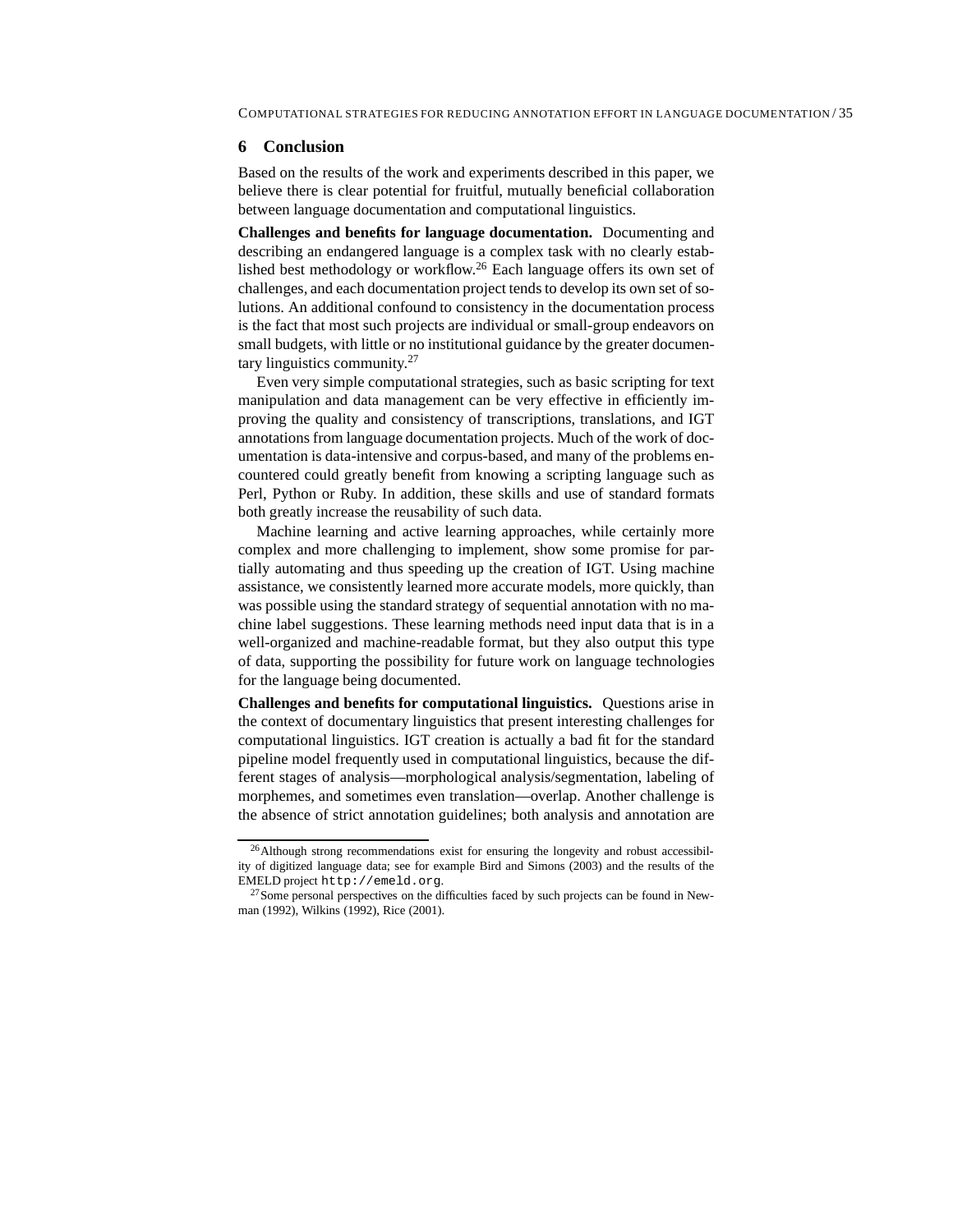continually evolving, each informing the other.

Some of the challenges we encountered raise important considerations for direct practical application of machine learning and active learning. First, the interactions between the human annotator and the machine learner are very complex and must be carefully considered and thoroughly addressed for effective integration of the two. In other words, unanticipated human factors can diminish the potential effectiveness of input from the machine learner. Second, for active learning to be effective, some sort of model of the annotator needs to be incorporated into example selection strategies. Finally, it is important that annotation software be flexible enough to allow for revision as the analysis of the language changes; at the minimum, computational support can assist with propagating such changes back to previously-labeled clauses.

Research in computational linguistics also stands to benefit from expanding the range of languages it works with. Standardized, machine-readable IGT annotations for less-studied languages and the diverse phenomena they exhibit would enable a much wider cross-linguistic validation of models used in computational linguistics. Also, machine learning techniques have mostly been used in scenarios where large volumes of data are available. There is thus an opportunity to evaluate the impact of models that assume less training material, e.g. through linguistically informed priors.

**Infrastructure.** Creating the necessary software infrastructure to build an active learning system is a substantial hurdle. Creating our annotation tool to interface between data, annotator, and machine classifier required considerable effort, especially to ensure it was easy to use for the annotators. If machine learning is to be of any assistance to language documentation, beyond individual projects such as ours, it is clear that a basic digital infrastructure is necessary, and that this infrastructure must take into account both machine and human factors.

We envision a broadly-accessible, web-based system for collaborative annotation of texts, possibly based on the model used with Amazon's Mechanical Turk (AMT). Using AMT, labels can be obtained for a fraction of the usual cost by parceling out instances to self-selected non-expert annotators. AMT labels have been found to show high agreement with pre-determined gold-standard labels for some natural language processing tasks, such as affect recognition and recognizing textual entailment (Snow et al., 2008). By definition, though, AMT labels are non-expert labels and so not likely to be useful for work in language documentation. Nevertheless, AMT stands as an example of the potential for massive, global collaboration on tasks involving textual data. With an AMT-like system specifically targeted for IGT and involving a community of documentary linguists as annotators, the documentation process could be sped up significantly.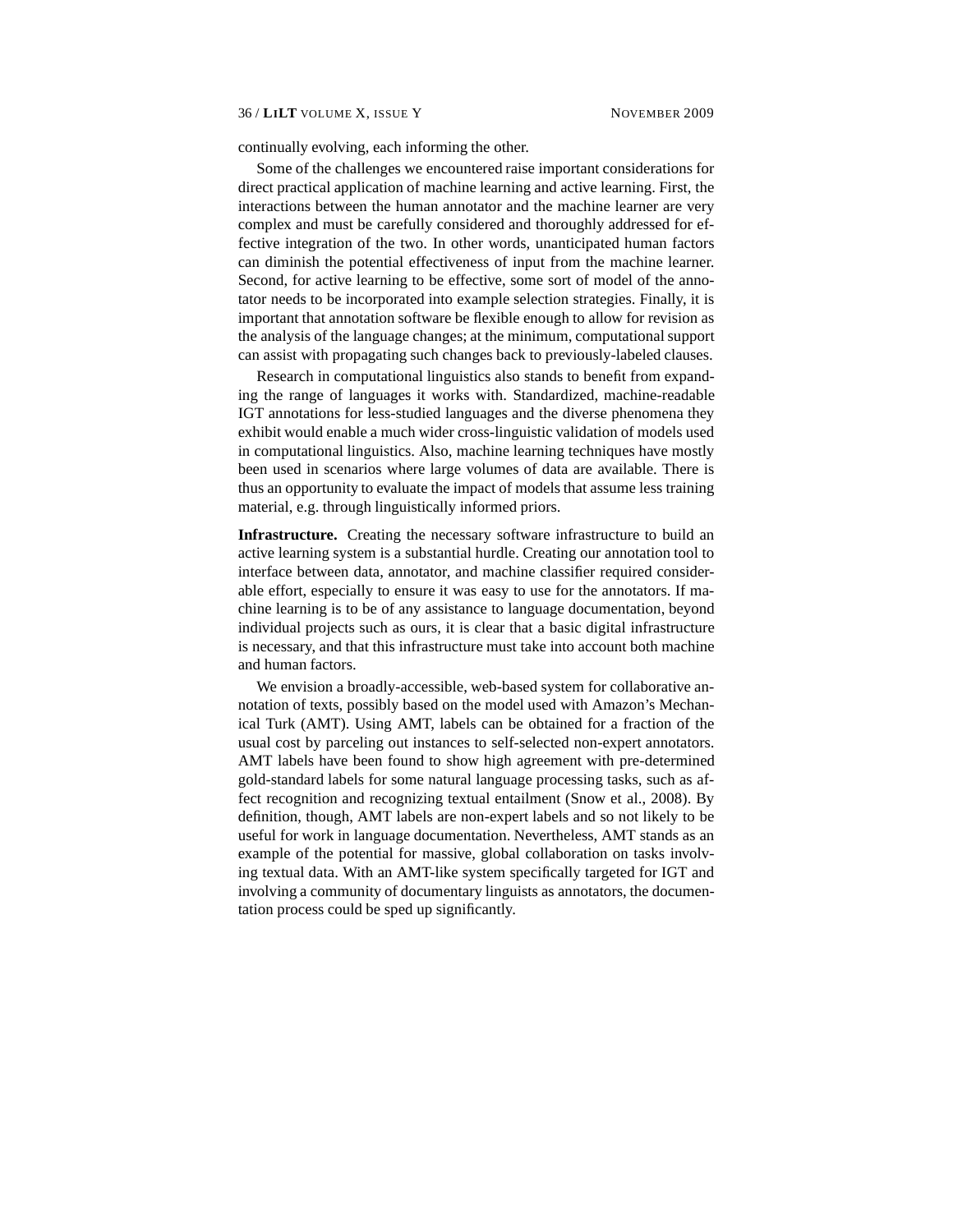Though we envision this system as facilitating collaboration not just between many humans, but also between humans and machines, it is abundantly clear that the machine learner must be tuned to the needs of the human. Questions of human-computer interaction must be carefully considered, the learner must model what the human *actually* does, and the human must always retain veto power.

# **Acknowledgments**

This work is funded by NSF grant BCS 06651988 "Reducing Annotation Effort in the Documentation of Languages using Machine Learning and Active Learning". Documentary field work for Taesun Moon was extensively funded by the Kalahari People's Fund. Access to the Uspanteko corpus prior to its archiving was provided by the OKMA academy of Guatemala. Thanks to Emily Bender, Nora England, Michel Jacobson, Terry Langendoen, Elias Ponvert, Tony Woodbury, the anonymous reviewers, and the participants of the organized session "Computational Linguistics for Linguistic Analysis" at the LSA 2009 annual meeting for helpful and stimulating discussion and feedback.

## **References**

- Arora, Shilpa, Eric H. Nyberg, and Carolyn P. Rose. 2009. Estimating annotation cost for active learning in a multi-annotator environment. In *Proceedings of the NAACL-HLT 2009 Workshop on Active Learning for Natural Language Processing*. Boulder, CO.
- Baayen, R. H., R. Piepenbrock, and Rijn van H. 1993. *The CELEX lexical data base on CD-ROM*. Philadelphia, PA: Linguistic Data Consortium.
- Baldridge, Jason and Alexis Palmer. 2009. How well does active learning actually work? Time-based evaluation of cost-reduction strategies for language documentation. In *Proceedings of the 2009 Conference on Empirical Methods in Natural Language Processing*. Singapore.
- Barwick, Linda and Nicholas Thieberger, eds. 2006. *Sustainable Data from Digital Fieldwork*. Sydney University Press.
- Biesele, Megan, Beesa Crystal Boo, Dabe Kaqece, Dam Botes Debe, Di–xao Cgun, G˝kao Martin —Kaece, Hacky Kgami Gcao, Jafet Gcao Nqeni, Kaqece Kallie N!ani, —Koce —Ui, Polina Riem, Tsamkxao Fanni —Ui, —Ui Charlie N!aici, —Asa N!a'an, Dahm Ti N!a'an, Di–xao Pari —Kai, N!ani —'Kun, !Unn—obe Morethlwa, –Ukxa N!a'an, —Xoan N!a'an, Catherine Collett, and Taesun Moon, eds. 2009. *Ju*—*'hoan Folktales: Transcriptions and English Translations–A Literacy Primer by and for Youth and Adults of the Ju*—*'hoan Community*. Vancouver: Trafford First Voices.
- Bird, Steven and Gary Simons. 2003. Seven dimensions of portability for language documentation and description. *Language* 79(3):557–582.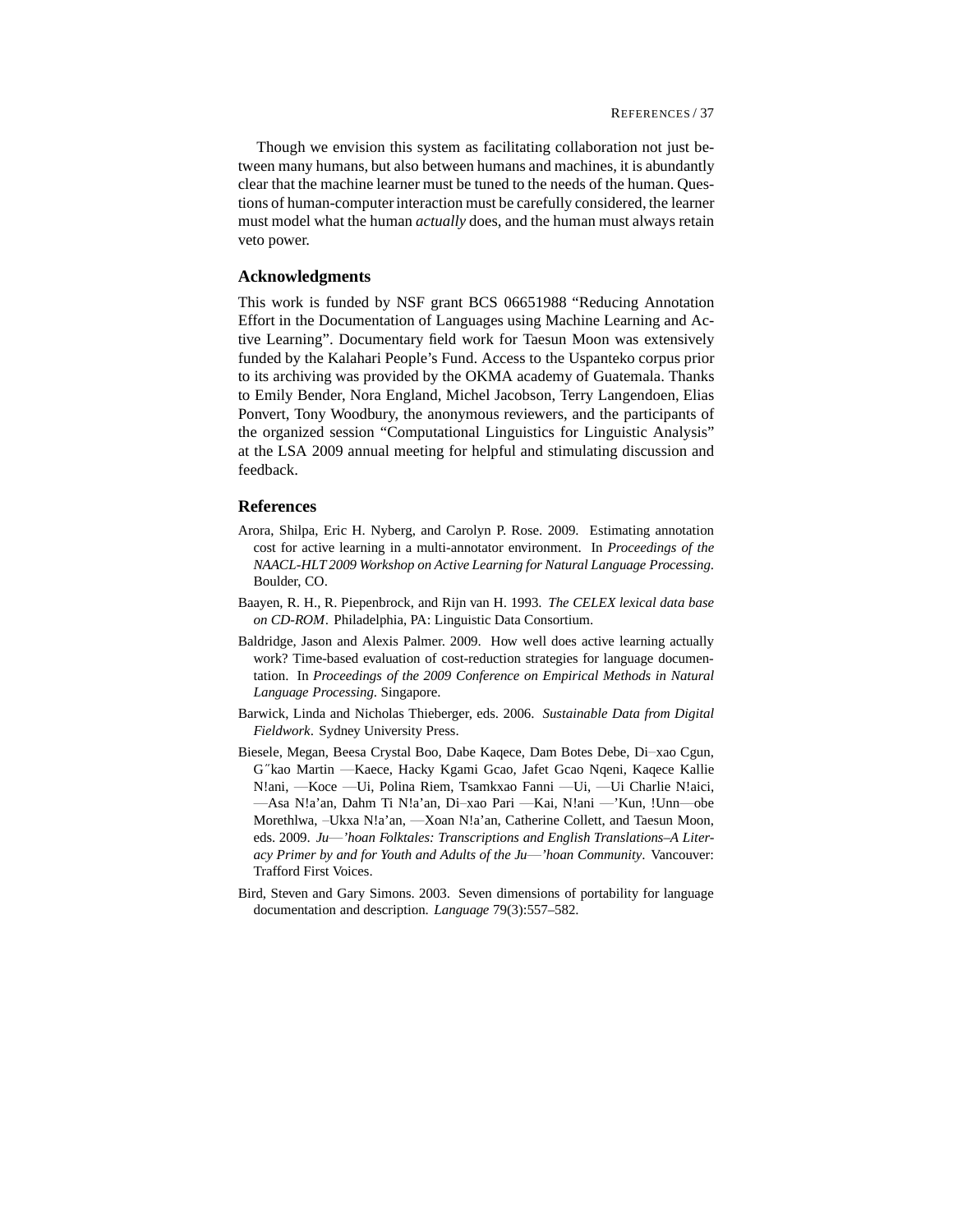- Bow, Catherine, Baden Hughes, and Steven Bird. 2003. Towards a general model of interlinear text. In *Proceedings of EMELD Workshop 2003: Digitizing and Annotating Texts and Field Recordings*. LSA Institute: Lansing MI, USA.
- Brants, Sabine, Stefanie Dipper, Silvia Hansen, Wolfgang Lezius, and George Smith. 2002. The TIGER treebank. In *Proceedings of the Workshop on Treebanks and Linguistic Theories*. Sozopol, Bulgaria.
- Brown, P.F., S.A. Della Pietra, V.J. Della Pietra, F. Jelinek, J.D. Lafferty, R.L. Mercer, and P.S. Roossin. 1990. A statistical approach to machine translation. *Computational Linguistics* 16(2):79–85.
- Cohn, David A., Zoubin Ghahramani, and Michael I. Jordan. 1995. Active learning with statistical models. In G. Tesauro, D. Touretzky, and T. Leen, eds., *Advances in Neural Information Processing Systems*, vol. 7, pages 705–712. The MIT Press.
- Creutz, M. and K. Lagus. 2007. Unsupervised models for morpheme segmentation and morphology learning. *ACM Trans. Speech Lang. Process.* 4(1):3.
- Crystal, David. 2000. *Language Death*. Cambridge: Cambridge University Press.
- Demberg, V. 2007. A language-independent unsupervised model for morphological segmentation. In *ACL '07*, vol. 45, page 920.
- Donmez, Pinar and Jaime G. Carbonell. 2008. Proactive learning: Cost-sensitive active learning with multiple imperfect oracles. In *Proceedings of CIKM08*. Napa Valley, CA.
- Farrar, Scott and D. Terence Langendoen. 2003. A linguistic ontology for the Semantic Web. *GLOT International* 7(3):97–100.
- Farrar, Scott and William D. Lewis. 2007. The GOLD community of practice: An infrastructure for linguistic data on the web. *Language Resources and Evaluation* .
- Freitag, D. 2005. Morphology induction from term clusters. In *CoNLL '05*.
- Gaussier, E. 1999. Unsupervised learning of derivational morphology from inflectional lexicons. In *ACL workshop on Unsupervised Methods in Natural Language Learning*.
- Goldsmith, John. 2001. Unsupervised learning of the morphology of a natural language. *Computational Linguistics* 27(2):153–198.
- Hafer, M.A. and S.F. Weiss. 1974. Word Segmentation by Letter Successor Varieties. *Information Storage and Retrieval* 10:371–385.
- Harris, Z.S. 1955. From phoneme to morpheme. *Language* 31(2):190–222.
- Hughes, Baden, Steven Bird, and Catherine Bow. 2003. Encoding and presenting interlinear text using XML technologies. In A. Knott and D. Estival, eds., *Proceedings of the Australasian Language Technology Workshop*, pages 105–113.
- Hughes, Baden, Catherine Bow, and Steven Bird. 2004. Functional requirements for an interlinear text editor. In *Proceedings of the 4th International Conference on Language Resources and Evaluation*, pages 771–776.
- Jacquemin, Christian. 1997. Guessing morphology from terms and corpora. In *SIGIR '97*, pages 156–165. ISBN 0-89791-836-3.
- Kaan Pixabaj, Telma, Miguel Angel Vicente Méndez, María Vicente Méndez, and Oswaldo Ajcot Damián. 2007a. Text collections in Four Mayan Languages. Archived in The Archive of the Indigenous Languages of Latin America.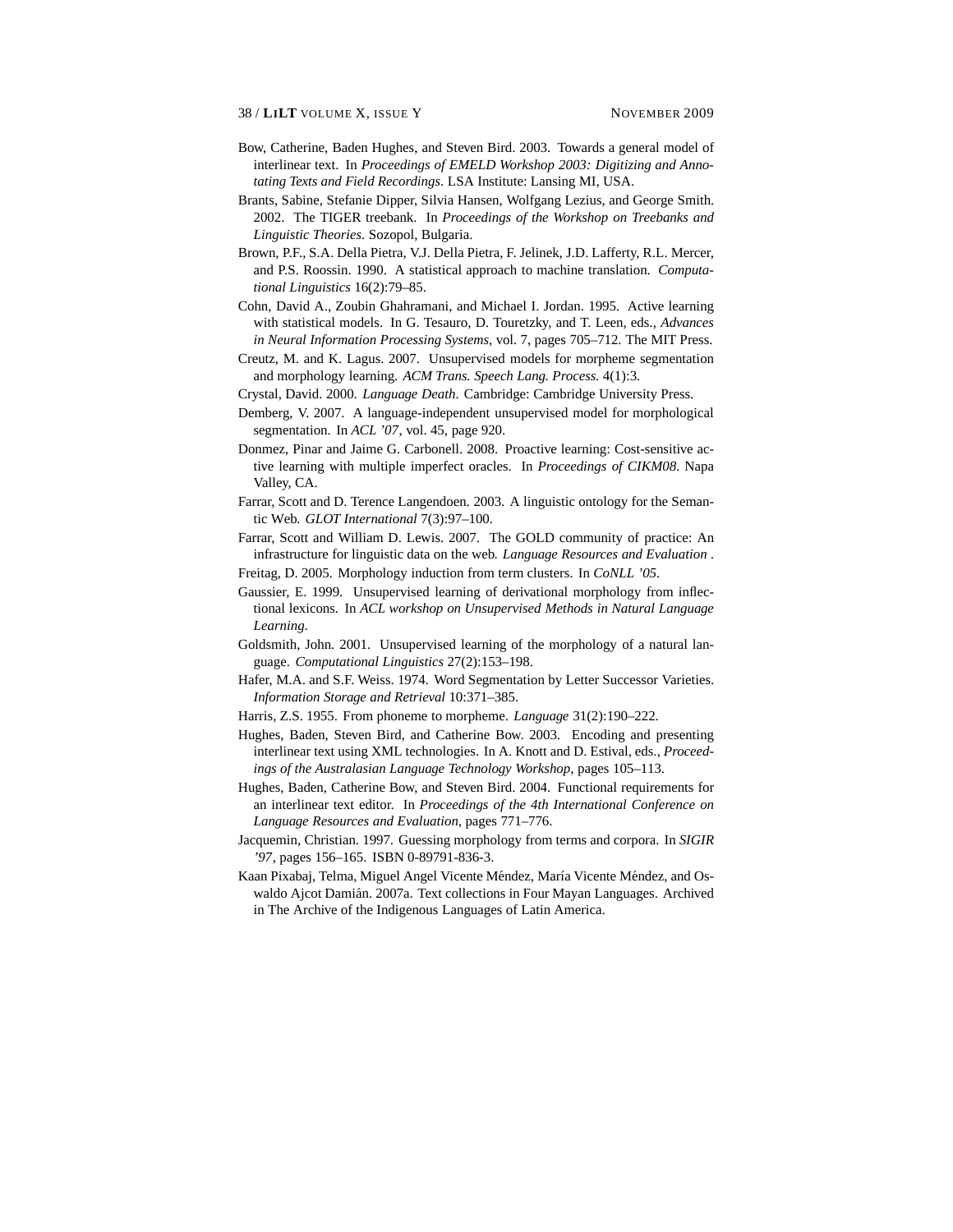- Kaan Pixabaj, Telma Angelina, Oxlajuuj Keej Maya' Ajtz'iib' (Group) Staff, and Centro Educativo y Cultural Maya Staff. 2007b. *Jkemiix yalaj li uspanteko*. Guatemala: Cholsamaj Fundacion.
- Koehn, Philipp. 2005. Europarl: A parallel corpus for statistical machine translation. In *MT Summit 2005*.
- Lewis, William and Fei Xia. 2008. Automatically identifying computationally relevant typological features. In *Proceedings of IJCNLP-2008*. Hyderabad, India.
- Lowe, John, Michel Jacobson, and Boyd Michailovsky. 2004. Interlinear Text Editor demonstration and Projet Archivage progress report. In *4th EMELD workshop on Linguistic Databases and Best Practice*. Detroit, MI.
- Malone, D.L. 2003. Developing curriculum materials for endangered language education: Lessons from the field. *International Journal of Bilingual Education and Bilingualism* 6(5):332–348.
- Moon, T. and K. Erk. 2008. Minimally supervised lemmatization scheme induction through bilingual parallel corpora. In *Proceedings of the International Conference on Global Interoperability for Language Resources*, pages 179–186.
- Moon, Taesun, Katrin Erk, and Jason Baldridge. 2009. Unsupervised morphological segmentation and clustering with document boundaries. In *Proceedings of the 2009 Conference on Empirical Methods in Natural Language Processing*. Singapore.
- Newman, P. 1992. Fieldwork and field methods in linguistics. *California Linguistic Notes* 23(2):1–8.
- Palmer, Alexis and Katrin Erk. 2007. IGT-XML: An XML format for interlinearized glossed text. In *Proceedings of the Linguistic Annotation Workshop (LAW-07), ACL07*. Prague.
- Palmer, A., T. Moon, and J. Baldridge. 2009. Evaluating automation strategies in language documentation. In *Proceedings of the NAACL-HLT 2009 Workshop on Active Learning for Natural Language Processing*. Boulder, CO.
- Poon, H., C. Cherry, and K. Toutanova. 2009. Unsupervised morphological segmentation with log-linear models. In *Proceedings of Human Language Technologies: The 2009 Annual Conference of the North American Chapter of the Association for Computational Linguistics*, pages 209–217. Association for Computational Linguistics.
- Rice, K. 2001. Learning as one goes. *Linguistic fieldwork* pages 230–249.
- Richards, Michael. 2003. *Atlas lingüístico de Guatemala*. Guatemala: Servipresna, S.A.
- Robinson, Stuart, Greg Aumann, and Steven Bird. 2007. Managing fieldwork data with Toolbox and the Natural Language Toolkit. *Language Documentation and Conservation* 1:44–57.
- Schone, P. and D. Jurafsky. 2000. Knowledge-free induction of morphology using latent sematic analysis. In *CoNLL-2000 and LLL-2000*.
- Schone, Patrick and Daniel Jurafsky. 2001. Knowledge-free induction of inflectional morphologies. In *Proceedings of NAACL*, pages 1–9. Association for Computational Linguistics.